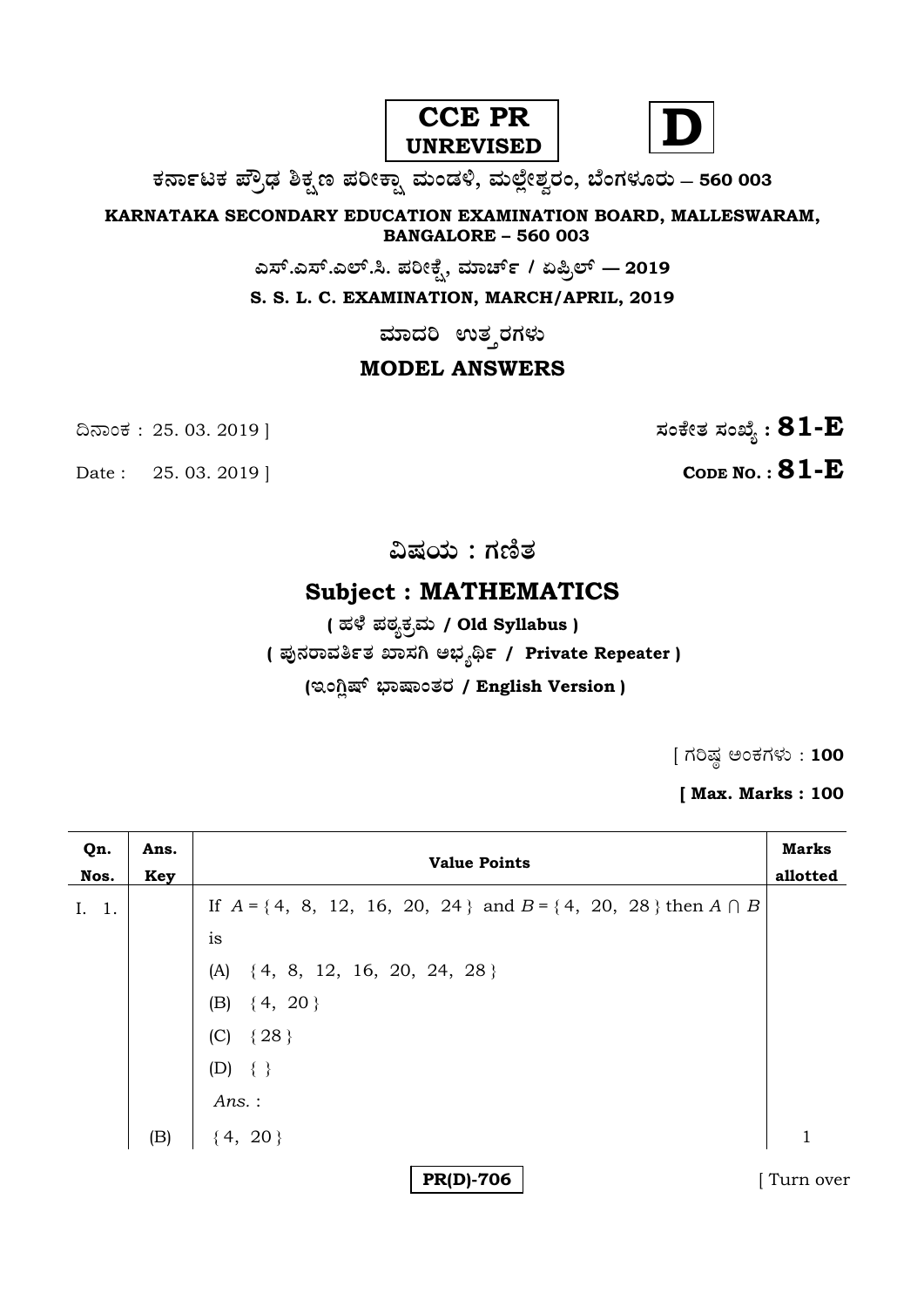| I<br>×<br>۰. |  |
|--------------|--|
|--------------|--|

| 81-E        |             | 2                                                                                                   | <b>CCE PR</b>            |
|-------------|-------------|-----------------------------------------------------------------------------------------------------|--------------------------|
| Qn.<br>Nos. | Ans.<br>Key | <b>Value Points</b>                                                                                 | <b>Marks</b><br>allotted |
| 2.          |             | The sum to infinite terms of a Geometric progression whose first                                    |                          |
|             |             | term is $a$ and common ratio $r$ is given by the formula.                                           |                          |
|             |             | (B) $S_{\infty} = \frac{1-r}{a}$                                                                    |                          |
|             |             | (A) $S_{\infty} = \frac{a}{1-r}$<br>(C) $S_{\infty} = \frac{a}{1+r}$<br>(D) $S_{\infty} = a(1 - r)$ |                          |
|             |             | Ans.:                                                                                               |                          |
|             | (A)         | $S_{\infty} = \frac{a}{1-r}$                                                                        | $\mathbf{1}$             |
| 3.          |             | If $H$ and $L$ are the HCF and LCM of two numbers $A$ and $B$                                       |                          |
|             |             | respectively then                                                                                   |                          |
|             |             | (A) $A \times H = L \times B$<br>(B) $A \times B = L \times H$                                      |                          |
|             |             | (C) $A + B = L + H$<br>(D) $A + B = L - H$                                                          |                          |
|             |             | $Ans.$ :                                                                                            |                          |
|             | (B)         | $A \times B = L \times H$                                                                           | $\mathbf{1}$             |
| 4.          |             | The degree of the polynomial $P(x) = 2x^3 + 3x^2 - 11x + 6$ is                                      |                          |
|             |             | $(A)$ 2<br>$(B)$ 6                                                                                  |                          |
|             |             | $(C)$ 3<br>$\overline{4}$<br>(D)                                                                    |                          |
|             |             | Ans.:                                                                                               |                          |
|             | (C)         | 3                                                                                                   | $\mathbf{1}$             |
| 5.          |             | The standard form of a quadratic equation is                                                        |                          |
|             |             | (B) $ax^2 + bx = 0$                                                                                 |                          |
|             |             | (A) $ax^2 = 0$<br>(C) $ax^2 + c = 0$<br>(D) $ax^2 + bx + c = 0$                                     |                          |
|             |             |                                                                                                     |                          |
|             | (D)         | <i>Ans.</i> :<br>$ax^2 + bx + c = 0$                                                                | $\mathbf{1}$             |
|             |             |                                                                                                     |                          |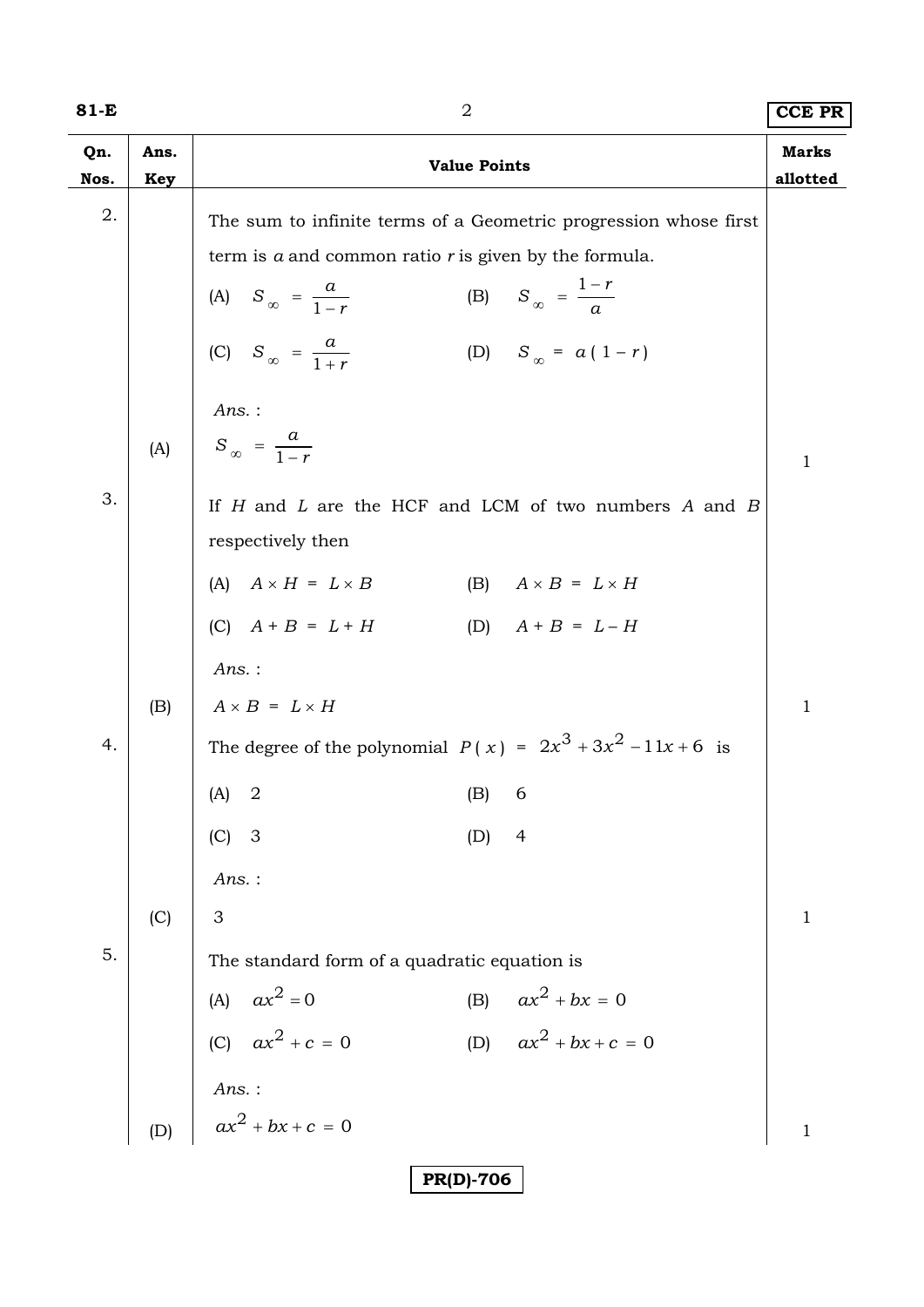**CCE PR** 3 **81-E**

| Qn.<br>Nos. | Ans.<br><b>Key</b> | <b>Value Points</b>                                                                                                       | <b>Marks</b><br>allotted |
|-------------|--------------------|---------------------------------------------------------------------------------------------------------------------------|--------------------------|
| 6.          |                    | In the given figure, PA and PB are the tangents to the circle<br>with centre O. If $ AOB = 100^{\circ}$ , then $  APO$ is |                          |
|             |                    | O<br>В                                                                                                                    |                          |
|             |                    | $50^{\circ}$<br>$80^{\circ}$<br>(A)<br>(B)                                                                                |                          |
|             |                    | $(C)$ 90°<br>$40^{\circ}$<br>(D)                                                                                          |                          |
|             |                    | $Ans.$ :                                                                                                                  |                          |
|             | (D)                | $40^{\circ}$                                                                                                              | $\mathbf{1}$             |
| $7. \,$     |                    | The value of $\tan^2 60^\circ + 2 \tan^2 45^\circ$ is                                                                     |                          |
|             |                    | (B) $\sqrt{3} + 1$<br>(D) $\sqrt{3} + 2$<br>$(A)$ 5                                                                       |                          |
|             |                    | $(C)$ 4                                                                                                                   |                          |
|             |                    | $Ans.$ :                                                                                                                  |                          |
|             | (A)                | $\mathbf 5$                                                                                                               | $\mathbf{1}$             |
| 8.          |                    | In $\Delta$ ABC right angled at B, $\overline{AB} = 7$ cm, $\overline{BC} = 24$ cm. Then                                  |                          |
|             |                    | length of AC is                                                                                                           |                          |
|             |                    | А                                                                                                                         |                          |
|             |                    | 7cm                                                                                                                       |                          |
|             |                    |                                                                                                                           |                          |
|             |                    | 24cm<br>$\boldsymbol{B}$                                                                                                  |                          |
|             |                    | $30 \text{ cm}$<br>(B)<br>$17 \text{ cm}$<br>(A)                                                                          |                          |
|             |                    | (C) 25 cm<br>(D)<br>$19\ {\rm cm}$                                                                                        |                          |
|             |                    | $Ans.$ :                                                                                                                  |                          |
|             | (C)                | $25\;{\rm cm}$                                                                                                            | $\mathbf 1$              |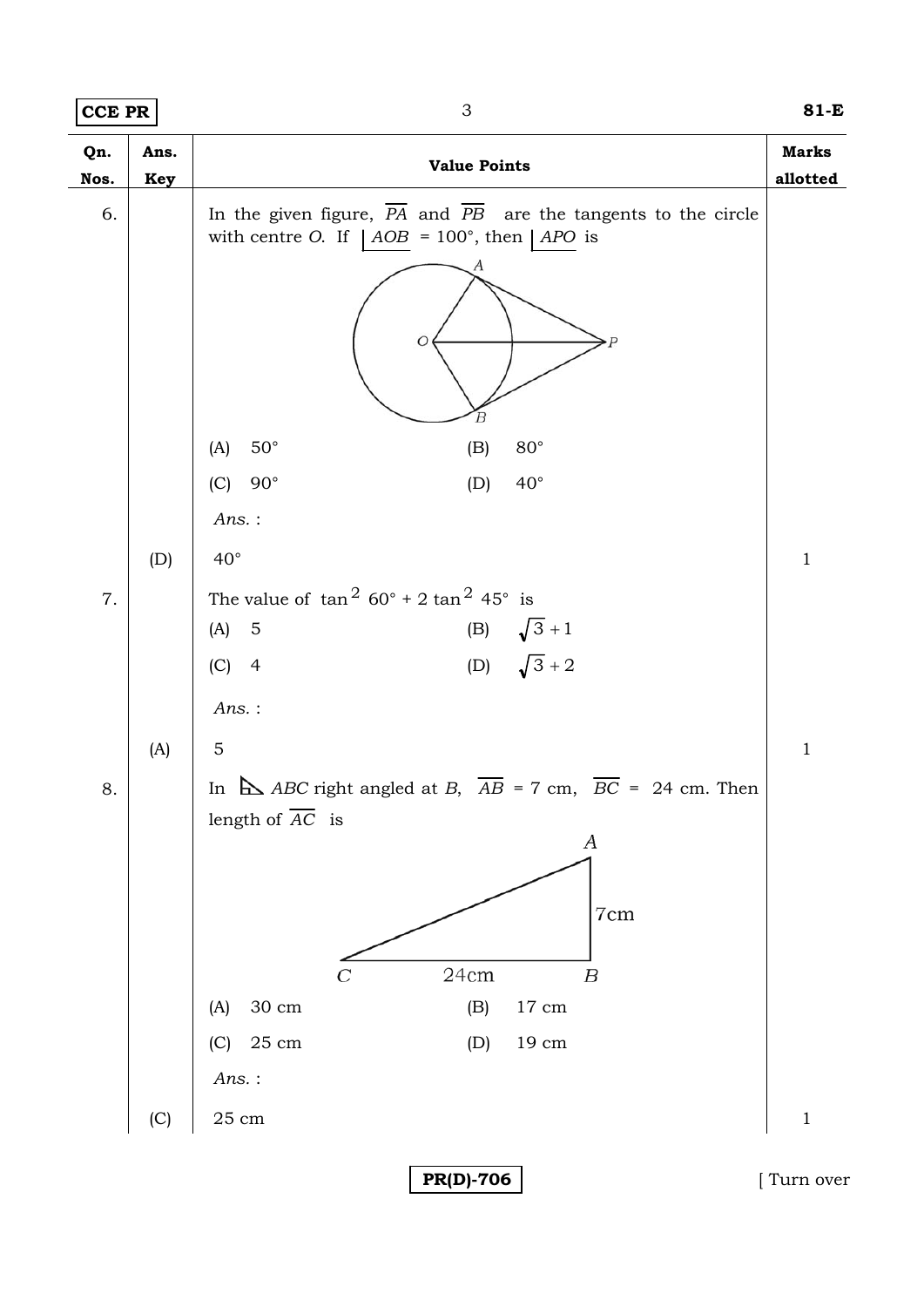| Qn.<br>Nos. | <b>Value Points</b>                                                     |               | <b>Marks</b><br>allotted |
|-------------|-------------------------------------------------------------------------|---------------|--------------------------|
| ΙΙ.         | $6 \times 1 = 6$<br>Answer the following:                               |               |                          |
|             | (Question Numbers 9 to 14, give full marks to direct answers)           |               |                          |
| 9.          | Find the arithmetic mean of 16 and 20.                                  |               |                          |
|             | Ans.:                                                                   |               |                          |
|             | A,M. = $\frac{a + c}{2}$                                                | $\frac{1}{2}$ |                          |
|             | $=\frac{16+20}{2}$                                                      |               |                          |
|             | $=\frac{36}{2}$                                                         | $\frac{1}{2}$ |                          |
|             | $= 18$                                                                  |               | $\mathbf{1}$             |
| 10.         | Find the value of ${}^5P_3$ .                                           | $\frac{1}{2}$ |                          |
|             | $Ans.$ :                                                                |               |                          |
|             | ${}^{n}P_{r} = \frac{n!}{(n-r)!}$                                       |               |                          |
|             | ${}^{5}P_3 = \frac{5!}{(5-3)!}$                                         |               |                          |
|             | $= \frac{5 \times 4 \times 3 \times 2!}{2!}$                            |               |                          |
|             | $= 60$                                                                  | $\frac{1}{2}$ | $\mathbf{1}$             |
| 11.         | The probability of winning a game is $0.8$ . What is the probability of |               |                          |
|             | losing the same game?                                                   |               |                          |
|             | $Ans.$ :                                                                |               |                          |
|             | $P(\overline{A}) = 1 - P(A)$                                            | $\frac{1}{2}$ |                          |
|             | $= 1 - 0.8$                                                             |               |                          |
|             | $= 0.2$                                                                 | $\frac{1}{2}$ | $\mathbf{1}$             |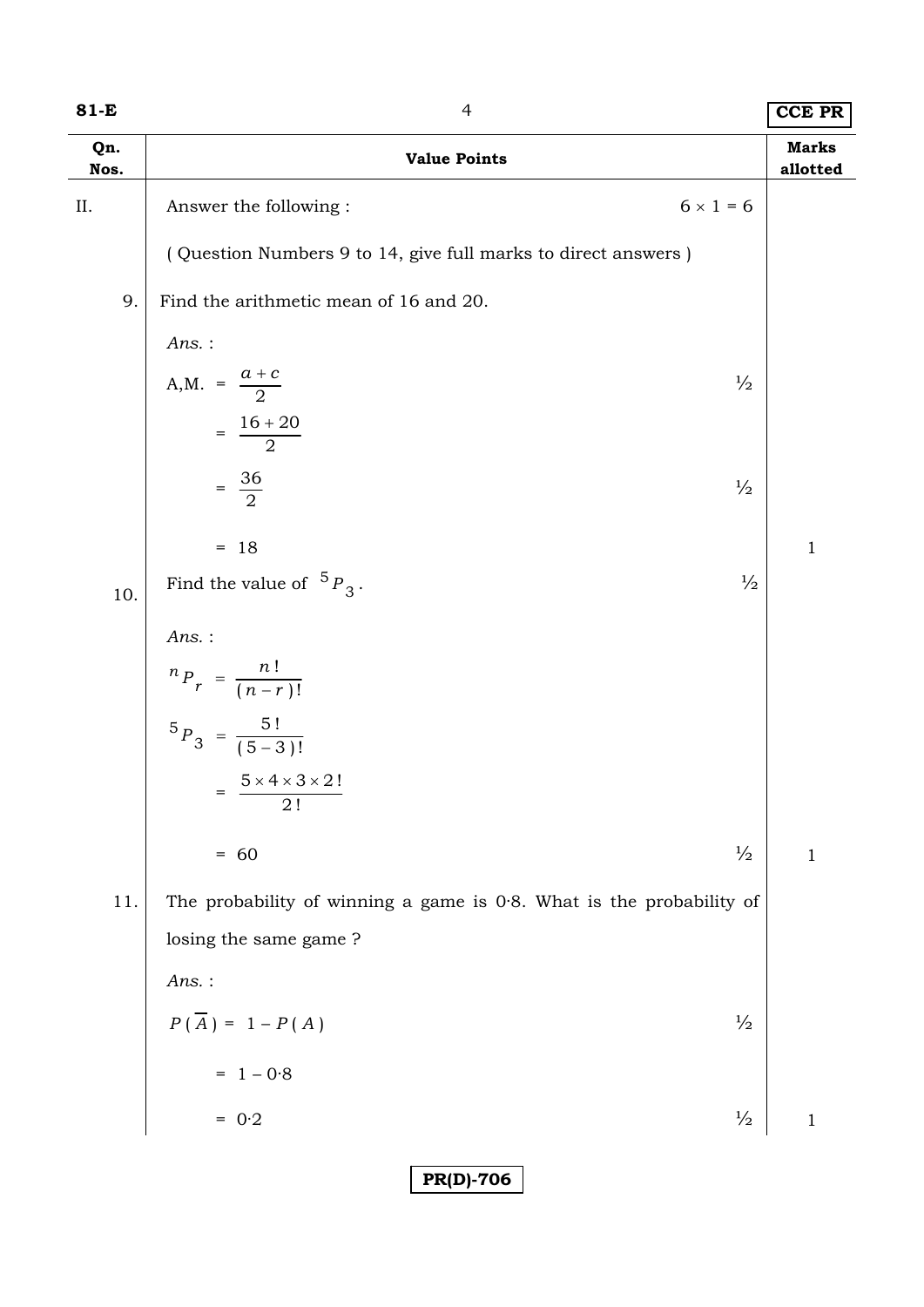| Qn.<br>Nos. | <b>Value Points</b>                                                                                                                                                        | <b>Marks</b><br>allotted |
|-------------|----------------------------------------------------------------------------------------------------------------------------------------------------------------------------|--------------------------|
| 12.         | The Mean $(\bar{x})$ of certain scores is 60 and the standard deviation $(\sigma)$                                                                                         |                          |
|             | of the same scores is 3. Find the coefficient of variation of the scores.                                                                                                  |                          |
|             | Ans. :                                                                                                                                                                     |                          |
|             | C.V. = $\frac{\sigma}{\overline{X}} \times 100$<br>$\frac{1}{2}$                                                                                                           |                          |
|             | $=\frac{3}{60} \times 100$                                                                                                                                                 |                          |
|             | $\frac{1}{2}$<br>$= 5$                                                                                                                                                     | $\mathbf{1}$             |
| 13.         | Find the remainder obtained when $P(x) = 4x^2 - 7x + 9$ is divided by                                                                                                      |                          |
|             | $(x-2)$ .                                                                                                                                                                  |                          |
|             | Ans. :                                                                                                                                                                     |                          |
|             | $x-2$ $4x + 1$<br>$4x^2 - 7x + 9$<br>$4x^2 - 8x$<br>$(+)$<br>$\begin{array}{c}\nX + 9 \\ \downarrow & 0\n\end{array}$<br>1<br>$(-)'$ $(+)$<br>$+ 11$<br>Remainder is $+11$ | $\mathbf{1}$             |
|             | Alternate method:                                                                                                                                                          |                          |
|             | $f(x) = 4x^2 - 7x + 9$                                                                                                                                                     |                          |
|             | $f(2) = 4(2)^{2} - 7(2) + 9$<br>$\frac{1}{2}$                                                                                                                              |                          |
|             | $= 4(4)-14+9$                                                                                                                                                              |                          |
|             | $= 16 - 14 + 9 = 11$<br>$\frac{1}{2}$                                                                                                                                      | $\mathbf{1}$             |
|             | <b>PR(D)-706</b>                                                                                                                                                           | Turn over                |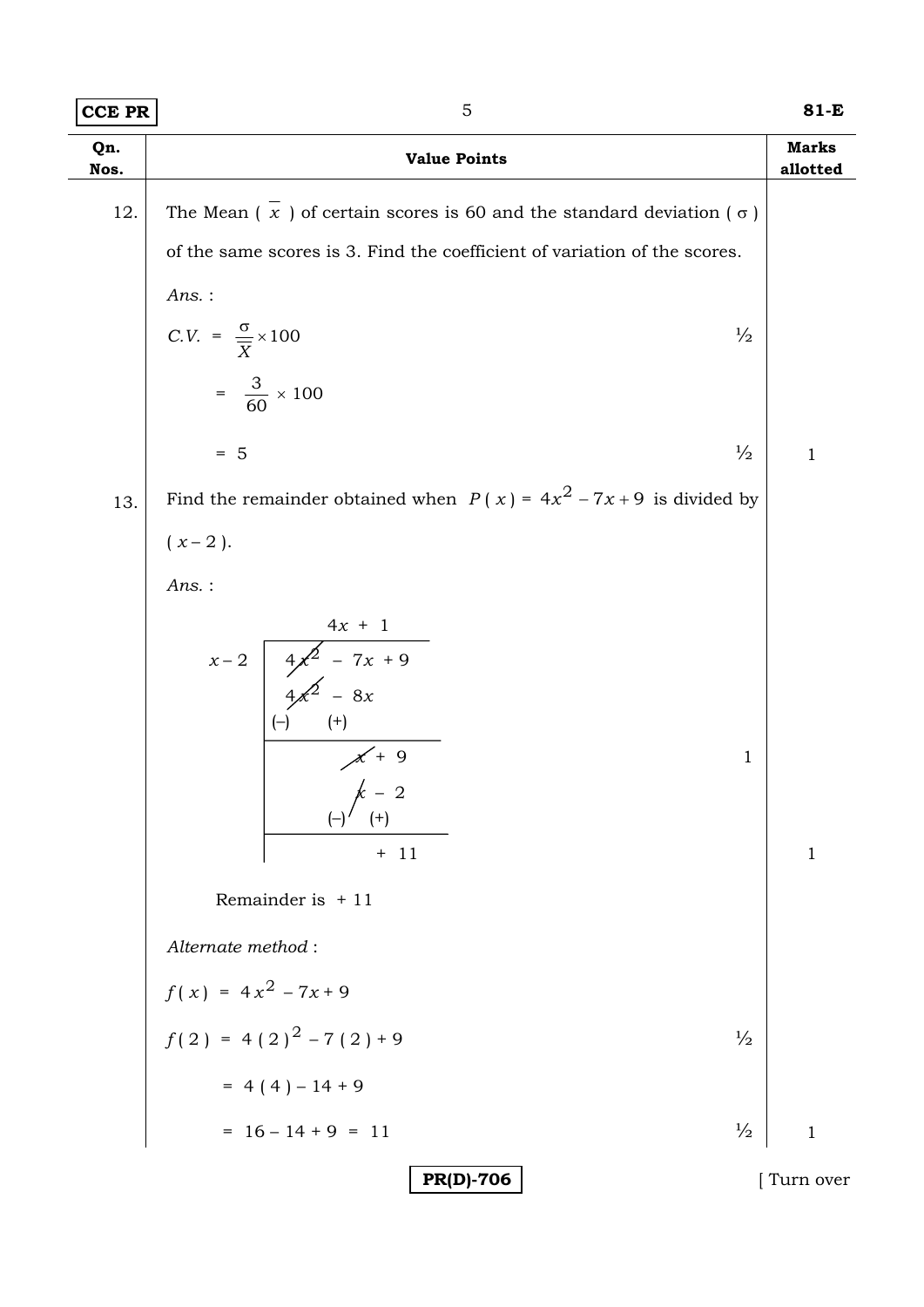| 81-E        | 6<br><b>CCE PR</b>                                                                    |                                 |
|-------------|---------------------------------------------------------------------------------------|---------------------------------|
| Qn.<br>Nos. | <b>Value Points</b>                                                                   | <b>Marks</b><br>allotted        |
|             | Alternate method:                                                                     |                                 |
|             | $x-2 = 0 \Rightarrow x = 2$                                                           |                                 |
|             | $\overline{2}$<br>$-7$<br>9<br>$\overline{4}$                                         |                                 |
|             | 8<br>$\overline{a}$                                                                   | $\mathbf{1}$                    |
|             | $\overline{4}$<br>11<br>$\mathbf{1}$                                                  | $\mathbf{1}$                    |
|             | Remainder is 11.                                                                      |                                 |
| 14.         | Write the discriminant of the quadratic equation $ax^2 + c = 0$ .                     |                                 |
|             | Ans.:                                                                                 |                                 |
|             | $\Delta$ = -4 ac                                                                      | $\mathbf{1}$                    |
| III. 15.    | In a group of 60 people, 40 people like to read newspapers, 35 people                 |                                 |
|             | like to read magazines and 26 people like to read both. Find the                      |                                 |
|             | number of people who read neither newspapers nor magazines.                           | $\overline{2}$                  |
|             | Ans.:                                                                                 |                                 |
|             | $n ( \cup ) = 60, \quad n ( N ) = 40, \quad n ( M ) = 35, \quad n ( N \cap M ) = 26.$ |                                 |
|             | $n(M) + n(N) = n(M \cup N) + n(M \cap N)$                                             | $\frac{1}{2}$                   |
|             | $35 + 40 = n (M \cup N) + 26$                                                         | $\frac{1}{2}$                   |
|             | $n(M \cup N) = 75 - 26 = 49$                                                          | $\frac{1}{2}$                   |
|             | $M \cup N$ = Set of people who read either newspaper or magazine                      |                                 |
|             | $(M \cup N)'$ = Set of people who read neither newspaper nor magazine                 |                                 |
|             | $n (M \cup N)' = n (\cup) - n (M \cup N)$<br>$\mathcal{L}_{\mathcal{C}}$              |                                 |
|             | $= 60 - 49$                                                                           |                                 |
|             | $= 11$                                                                                | $\frac{1}{2}$<br>$\overline{2}$ |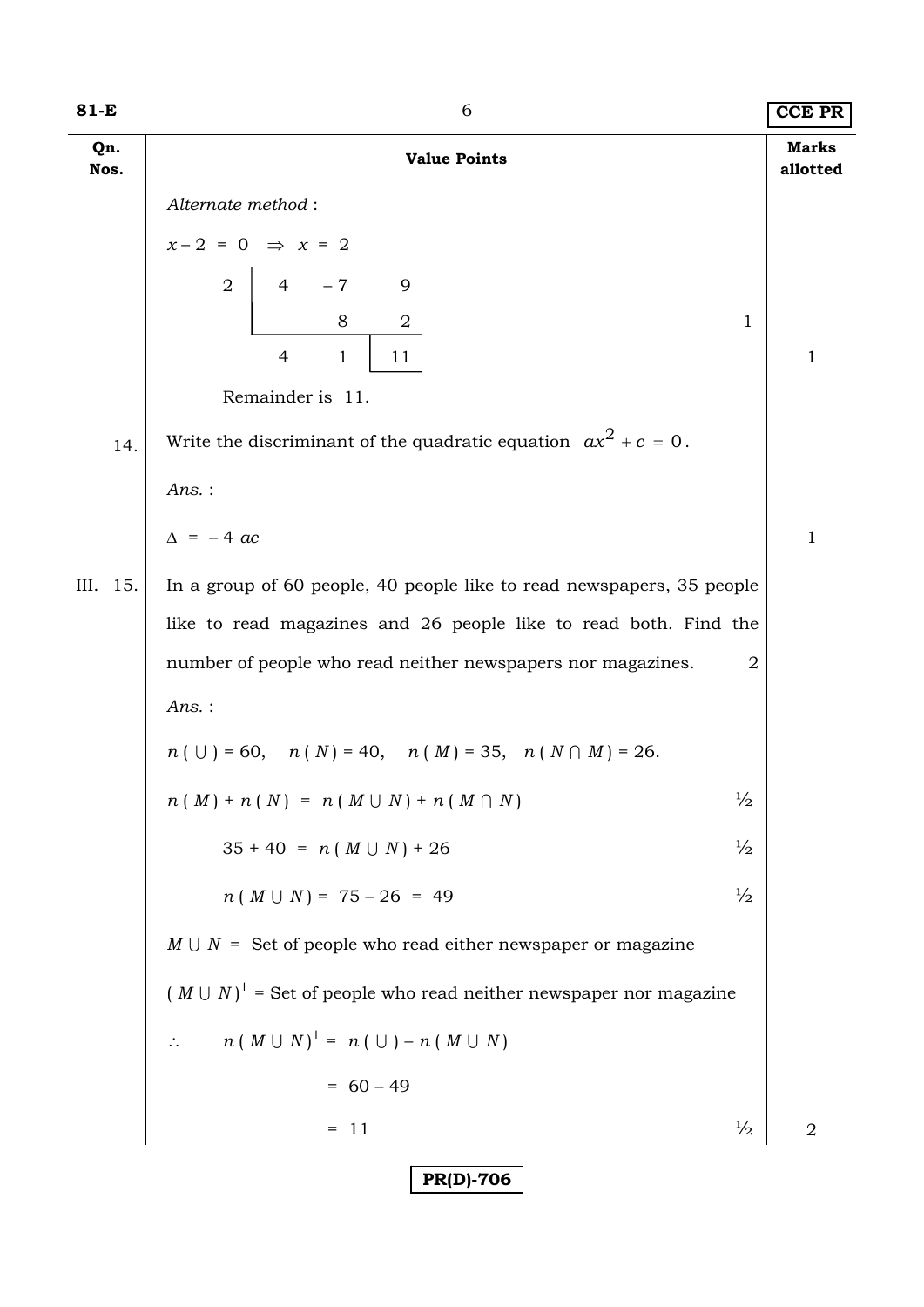| <b>CCE PR</b> | $\overline{7}$                                                                        |                | 81-E                     |
|---------------|---------------------------------------------------------------------------------------|----------------|--------------------------|
| Qn.<br>Nos.   | <b>Value Points</b>                                                                   |                | <b>Marks</b><br>allotted |
| 16.           | $\frac{1}{5}$ , $\frac{1}{3}$ , 1, -1,<br>Find the tenth term of the progression      | $\overline{2}$ |                          |
|               | $Ans.$ :                                                                              |                |                          |
|               | Given $HP = \frac{1}{5}, \frac{1}{3}, 1, -1, $                                        |                |                          |
|               | In AP 5, 3, 1, $-1$ ,                                                                 | $\frac{1}{2}$  |                          |
|               | $a = 5$ , $d = 3 - 5 = 2$ , $n = 10$                                                  |                |                          |
|               | $T_n = a + (n-1) d$                                                                   | $\frac{1}{2}$  |                          |
|               | $T_{10} = 5 + (10 - 1) (-2)$                                                          |                |                          |
|               | $= 5 + 9(-2)$                                                                         |                |                          |
|               | $= 5 - 18$                                                                            | $\frac{1}{2}$  |                          |
|               | $=$ - 13.                                                                             |                |                          |
|               | In HP, $T_{10} = -\frac{1}{13}$                                                       | $\frac{1}{2}$  | $\overline{2}$           |
|               | Any other alternate method, give full marks.                                          |                |                          |
| 17.           | Prove that $3+\sqrt{5}$ is an irrational number.                                      | $\overline{2}$ |                          |
|               | $Ans.$ :                                                                              |                |                          |
|               | Let us assume $3 + \sqrt{5}$ is a rational number                                     |                |                          |
|               | $\Rightarrow$ 3 + $\sqrt{5}$ = $\frac{p}{q}$ where p, q $\in$ z and q $\neq$ 0        | $\frac{1}{2}$  |                          |
|               |                                                                                       |                |                          |
|               | $\Rightarrow \sqrt{5} = \frac{p}{q} - 3$<br>$\Rightarrow \sqrt{5} = \frac{p - 3q}{q}$ |                |                          |
|               | $\sqrt{5}$ is a rational number                                                       |                |                          |
|               | $\therefore$ $\frac{p-3q}{q}$ is rational                                             | $\frac{1}{2}$  |                          |
|               | But $\sqrt{5}$ is not a rational number                                               |                |                          |
|               | This leads to a contradiction,                                                        | $\frac{1}{2}$  |                          |
|               | $\therefore$ Out assumption that 3 + $\sqrt{5}$ is a rational number is wrong.        |                |                          |
|               | $\therefore$ 3 + $\sqrt{5}$ is an irrational number.                                  | $\frac{1}{2}$  | $\overline{2}$           |
|               | <b>PR(D)-706</b>                                                                      |                | Turn over                |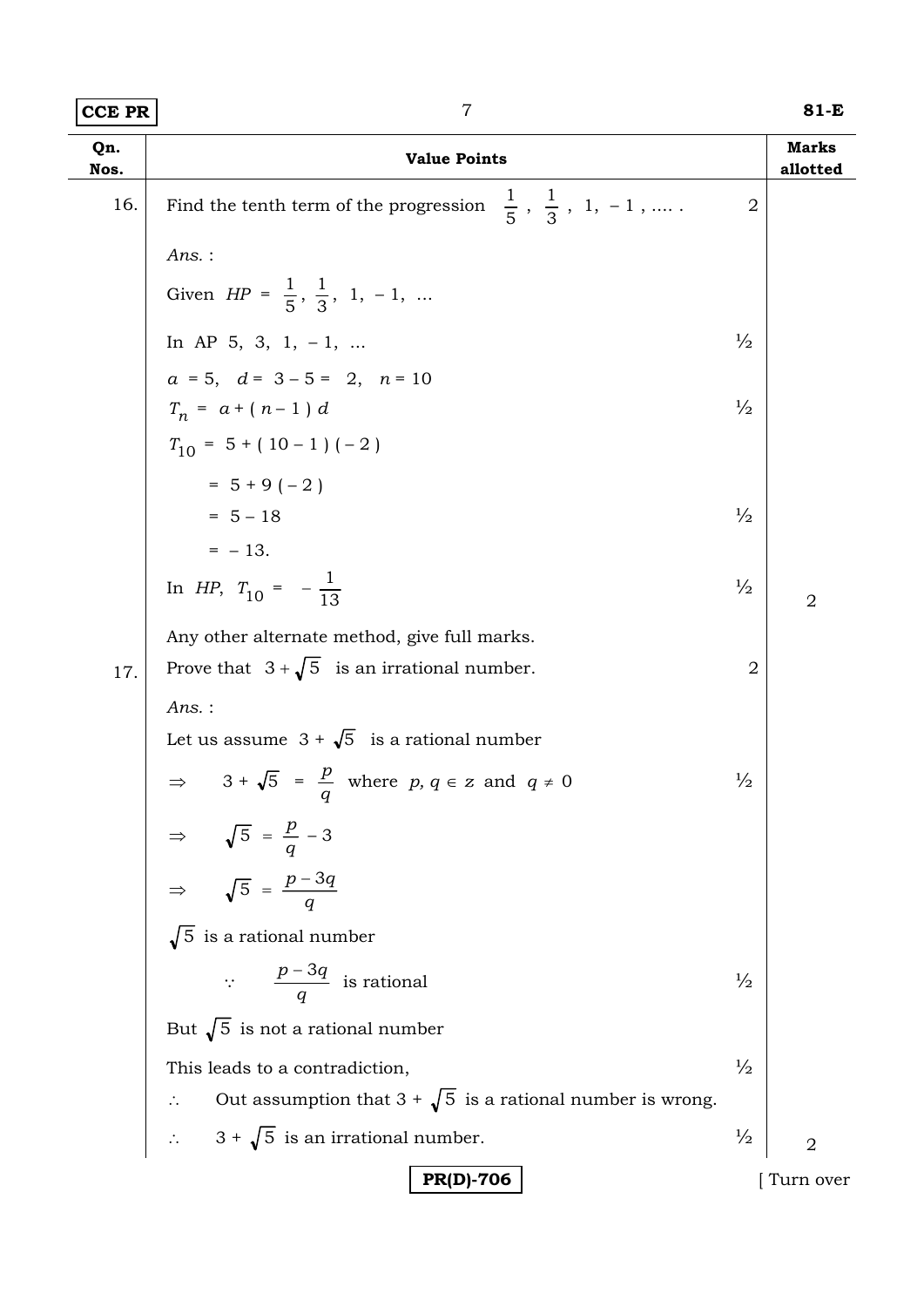| Qn.<br>Nos.<br>18.<br>State the fundamental principle of counting.<br>a)<br>Write the value of 0!<br>b)<br>$Ans.$ :<br>a)<br>number of ways.<br>$0! = 1$<br>b)<br>19.<br>be drawn in the given polygon.<br>А<br>Н<br>G<br>$Ans.$ :<br>Polygon is an octagon<br>$\therefore$ $n = 8$<br>Total number of sides and diagonals | <b>Value Points</b><br>2<br>If one activity can be done in $m$ different ways and for these $m$<br>different ways a second activity can be done in $n$ different ways<br>then two activities one after the other can be done in $m \times n$<br>1<br>1<br>Using a suitable formula calculate the number of diagonals that can<br>2<br>Β<br>$\overline{C}$<br>D | <b>Marks</b><br>allotted<br>2 |
|----------------------------------------------------------------------------------------------------------------------------------------------------------------------------------------------------------------------------------------------------------------------------------------------------------------------------|----------------------------------------------------------------------------------------------------------------------------------------------------------------------------------------------------------------------------------------------------------------------------------------------------------------------------------------------------------------|-------------------------------|
|                                                                                                                                                                                                                                                                                                                            |                                                                                                                                                                                                                                                                                                                                                                |                               |
|                                                                                                                                                                                                                                                                                                                            |                                                                                                                                                                                                                                                                                                                                                                |                               |
|                                                                                                                                                                                                                                                                                                                            |                                                                                                                                                                                                                                                                                                                                                                |                               |
|                                                                                                                                                                                                                                                                                                                            |                                                                                                                                                                                                                                                                                                                                                                |                               |
|                                                                                                                                                                                                                                                                                                                            |                                                                                                                                                                                                                                                                                                                                                                |                               |
|                                                                                                                                                                                                                                                                                                                            |                                                                                                                                                                                                                                                                                                                                                                |                               |
|                                                                                                                                                                                                                                                                                                                            |                                                                                                                                                                                                                                                                                                                                                                |                               |
|                                                                                                                                                                                                                                                                                                                            |                                                                                                                                                                                                                                                                                                                                                                |                               |
|                                                                                                                                                                                                                                                                                                                            | E<br>$_{F}$                                                                                                                                                                                                                                                                                                                                                    |                               |
|                                                                                                                                                                                                                                                                                                                            |                                                                                                                                                                                                                                                                                                                                                                |                               |
|                                                                                                                                                                                                                                                                                                                            | $\frac{1}{2}$                                                                                                                                                                                                                                                                                                                                                  |                               |
| $8C_2$                                                                                                                                                                                                                                                                                                                     | $\frac{1}{2}$                                                                                                                                                                                                                                                                                                                                                  |                               |
| ${}^{n}C_{r} = \frac{n!}{(n-r)! r!}$                                                                                                                                                                                                                                                                                       |                                                                                                                                                                                                                                                                                                                                                                |                               |
| ${}^{n}C_2 = \frac{8!}{(8-2)! \ 2!}$                                                                                                                                                                                                                                                                                       | $\frac{1}{2}$                                                                                                                                                                                                                                                                                                                                                  |                               |
| $=\frac{8 \times 7 \times 6!}{6! \times 2!} = \frac{56}{2} = 28$                                                                                                                                                                                                                                                           |                                                                                                                                                                                                                                                                                                                                                                |                               |
| Number of diagonals = $28 - 8 = 20$                                                                                                                                                                                                                                                                                        | $\frac{1}{2}$                                                                                                                                                                                                                                                                                                                                                  | $\overline{2}$                |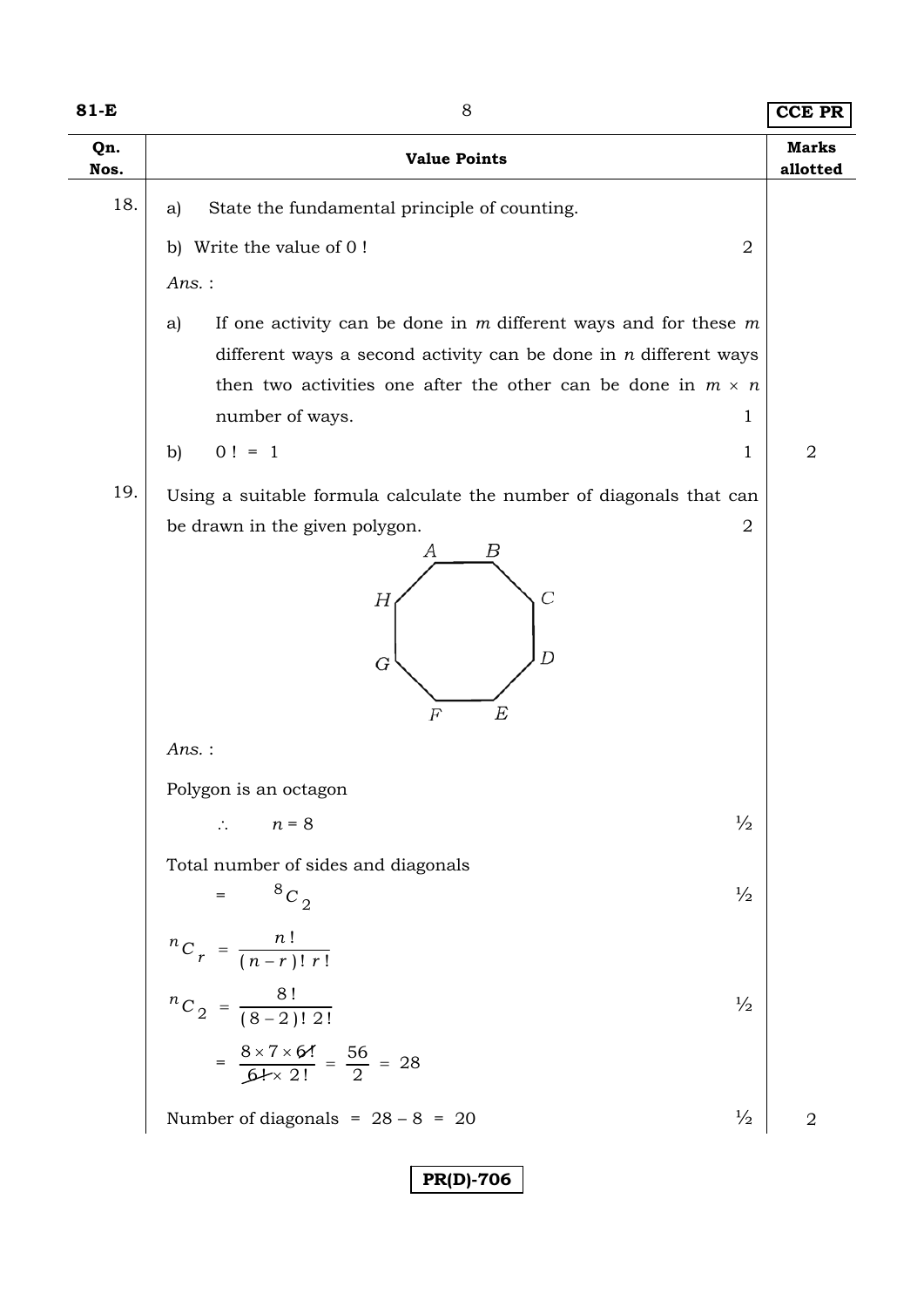| CCE PR | $81-E$ |
|--------|--------|
|        |        |

| Qn.<br>Nos. | <b>Value Points</b>                                                     | <b>Marks</b><br>allotted |
|-------------|-------------------------------------------------------------------------|--------------------------|
|             | Alternate method:                                                       |                          |
|             | $\frac{1}{2}$<br>Polygon is an octagon $\therefore$ $n = 8$             |                          |
|             | Number of diagonals = $\frac{n(n-3)}{2}$<br>$\frac{1}{2}$               |                          |
|             | $=\frac{8(8-3)}{2}$<br>$\frac{1}{2}$                                    |                          |
|             | $\frac{8\times5}{2}$<br>$\qquad \qquad =$                               |                          |
|             | $\frac{1}{2}$<br>20<br>$=$                                              | $\sqrt{2}$               |
| 20.         | In an experiment of tossing a fair coin twice, find the probability of  |                          |
|             | getting                                                                 |                          |
|             | two heads<br>a)                                                         |                          |
|             | exactly one tail.<br>$\overline{2}$<br>$\mathbf{b}$                     |                          |
|             | Ans.:                                                                   |                          |
|             | Sample space : $S = \{(HT), (HH), (TT), (TH)\}\$                        |                          |
|             | $\frac{1}{2}$<br>$n(S) = 4$                                             |                          |
|             | $A =$ Event of getting two heads                                        |                          |
|             | = { $(HH)$ }                                                            |                          |
|             |                                                                         |                          |
|             | $n(A) = 1$<br>$P(A) = \frac{n(A)}{n(S)} = \frac{1}{4}$<br>$\frac{1}{2}$ |                          |
|             | $B =$ Event of getting exactly one tail                                 |                          |
|             | = {( $HT$ ), (TH)}<br>$\frac{1}{2}$                                     |                          |
|             |                                                                         |                          |
|             | $n(B) = 2$<br>$P(B) = \frac{n(B)}{n(S)} = \frac{2}{4}$<br>$\frac{1}{2}$ | $\overline{2}$           |
|             | <b>PR(D)-706</b>                                                        | Turn over                |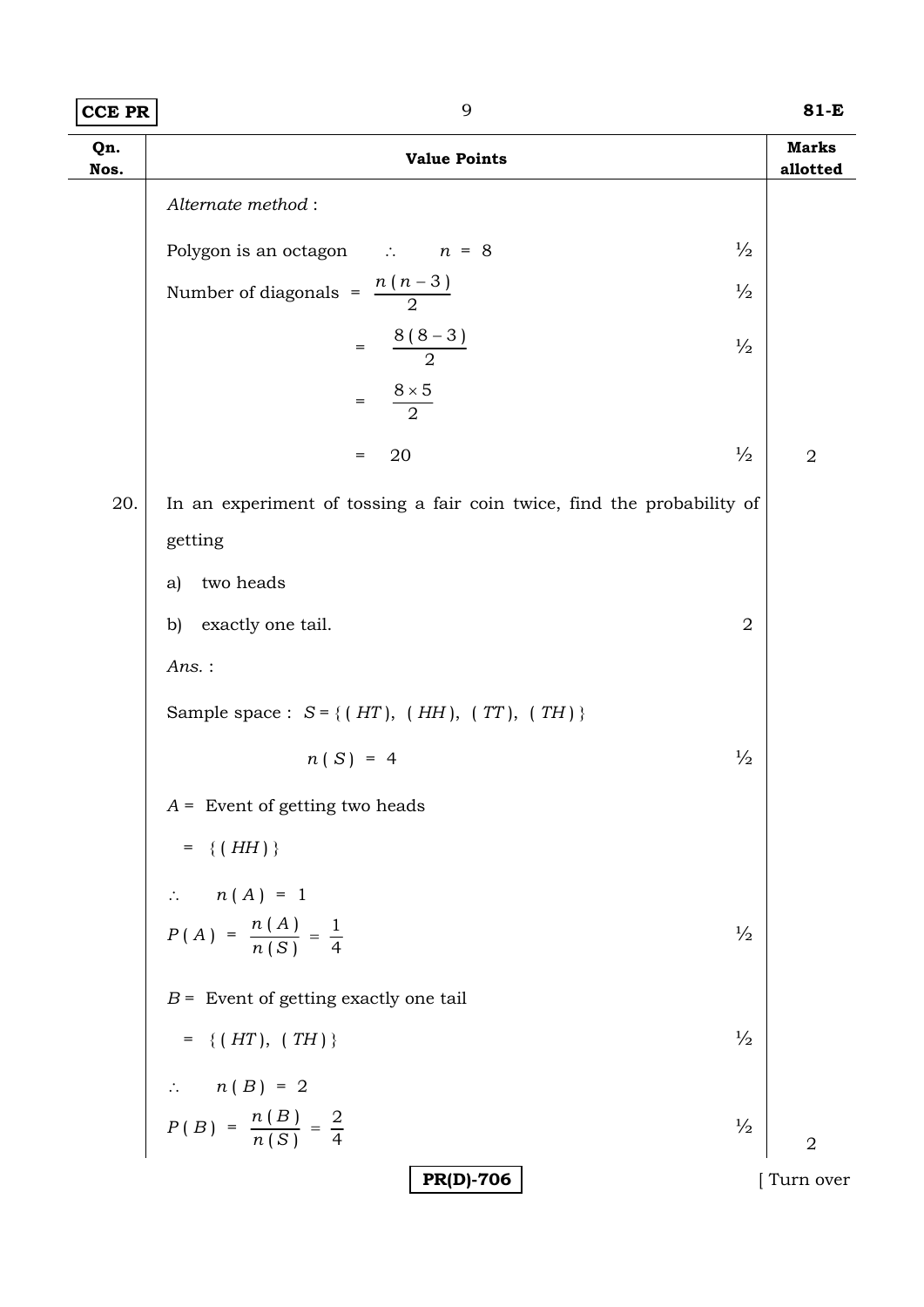| 81-E        | 10                                                                                                                           |                | <b>CCE PR</b>            |
|-------------|------------------------------------------------------------------------------------------------------------------------------|----------------|--------------------------|
| Qn.<br>Nos. | <b>Value Points</b>                                                                                                          |                | <b>Marks</b><br>allotted |
| 21.         | Find the product of $\sqrt{3}/2$ and $\sqrt{3}$ .                                                                            | $\overline{2}$ |                          |
|             | Ans.:                                                                                                                        |                |                          |
|             | LCM of order of surds: 6                                                                                                     | $\frac{1}{2}$  |                          |
|             | $\sqrt{3}/2 = \sqrt[3]{2} = \sqrt[3]{4}$                                                                                     | $\frac{1}{2}$  |                          |
|             | $\sqrt{3} = \sqrt[2x]{3^3} = \sqrt{27}$                                                                                      | $\frac{1}{2}$  |                          |
|             | $\sqrt{3}/2 \times \sqrt{3} = \sqrt{4} \times \sqrt{27} = \sqrt{108}$                                                        | $\frac{1}{2}$  | $\overline{2}$           |
|             | For any other suitable alternative method give marks.                                                                        |                |                          |
| 22.         | Rationalise the denominator and simplify :<br>$\frac{\sqrt{3}}{\sqrt{3}+\sqrt{2}}$                                           | $\overline{2}$ |                          |
|             | Ans.:                                                                                                                        |                |                          |
|             | Rationalising factor of $\sqrt{3} + \sqrt{2}$ is $\sqrt{3} - \sqrt{2}$                                                       | $\frac{1}{2}$  |                          |
|             | $\frac{\sqrt{3}}{\sqrt{3}+\sqrt{2}} = \frac{\sqrt{3}}{\sqrt{3}+\sqrt{2}} \times \frac{\sqrt{3}-\sqrt{2}}{\sqrt{3}-\sqrt{2}}$ | $\frac{1}{2}$  |                          |
|             | $\sqrt{3}$ ( $\sqrt{3}$ – $\sqrt{2}$ )<br>$\frac{1}{(\sqrt{3})^2 - (\sqrt{2})^2}$                                            | $\frac{1}{2}$  |                          |
|             | $=\frac{\sqrt{9}-\sqrt{6}}{3-2}=\frac{3-\sqrt{6}}{1}=3-\sqrt{6}$                                                             | $\frac{1}{2}$  | $\overline{2}$           |
| 23.         | Find the quotient and the remainder using synthetic division :                                                               |                |                          |
|             | $(x^{3} + x^{2} - 3x + 5) \div (x - 1).$                                                                                     | $\sqrt{2}$     |                          |
|             | <b>OR</b>                                                                                                                    |                |                          |
|             | If one of the zeros of the polynomial $x^2 - x - (2k + 2)$ is $-4$ , find the                                                |                |                          |
|             | value of $k$ .                                                                                                               |                |                          |
|             | Ans.:                                                                                                                        |                |                          |
|             | <b>PR(D)-706</b>                                                                                                             |                |                          |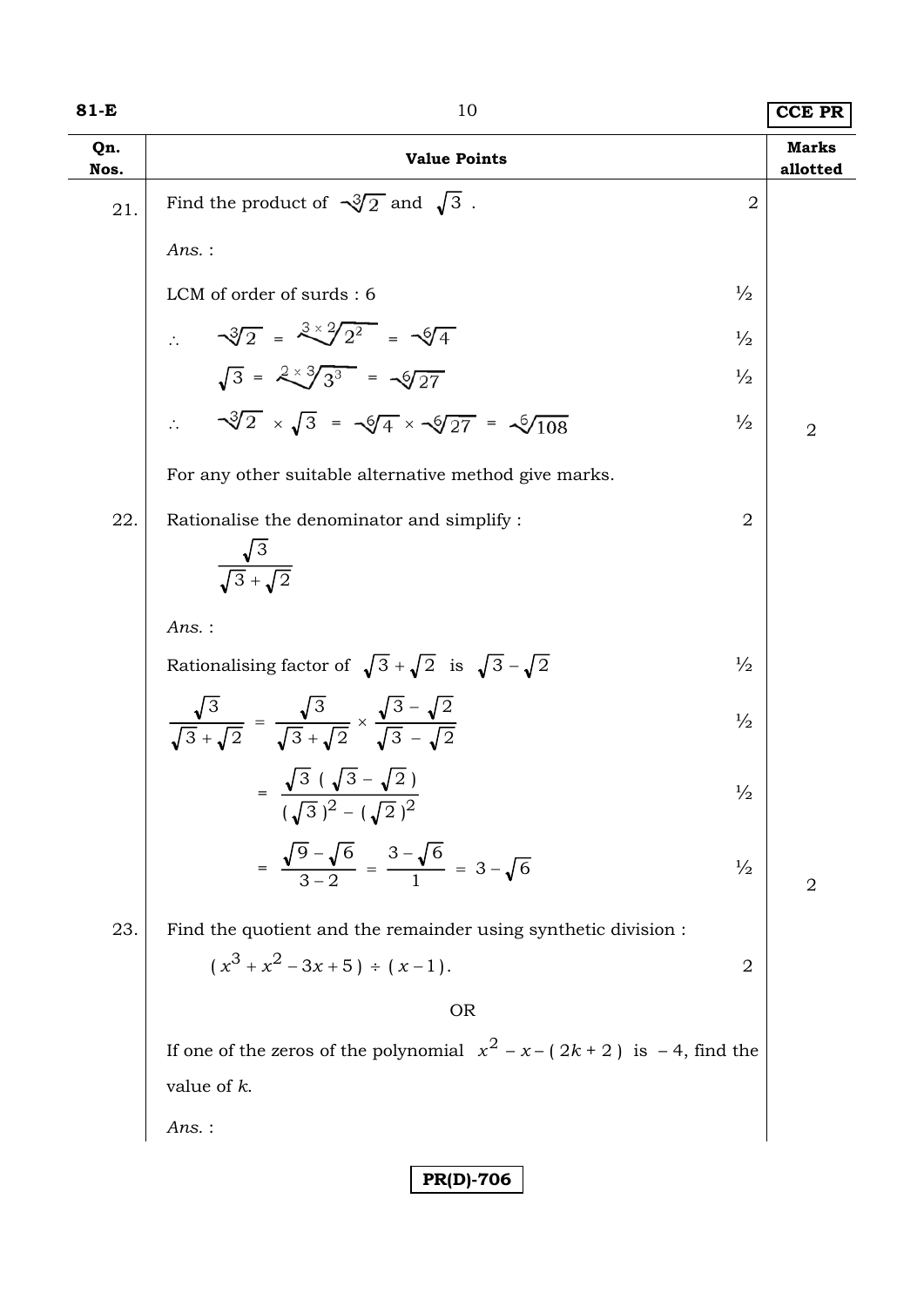| $ CCE$ PR | 81-E |
|-----------|------|
|           |      |

| Qn.<br>Nos. | <b>Value Points</b>                                                                                                                                | <b>Marks</b><br>allotted |
|-------------|----------------------------------------------------------------------------------------------------------------------------------------------------|--------------------------|
|             | $x-1=0$ $\Rightarrow$ $x=1$<br>$\mathbf{1}$<br>$\begin{vmatrix} 1 & 1 & -3 & 5 \\ 1 & 2 & -1 \end{vmatrix}$<br>$\mathbf{1}$<br>$1 \t 2 \t -1 \t 4$ |                          |
|             | Quotient, $Q(x) = x^2 + 2x - 1$<br>$\frac{1}{2}$                                                                                                   |                          |
|             | $\frac{1}{2}$<br>Remainder, $R(x) = 4$                                                                                                             | $\sqrt{2}$               |
|             | <b>OR</b>                                                                                                                                          |                          |
|             | Let $p(x) = x^2 - x - (2k + 2)$                                                                                                                    |                          |
|             | Given $-4$ is a zero of $p(x)$                                                                                                                     |                          |
|             | $\frac{1}{2}$<br>$\therefore p(-4) = 0$                                                                                                            |                          |
|             | $p(x) = x^{2} - x - (2k + 2)$                                                                                                                      |                          |
|             | 0 = $(-4)^2 - (-4) - (2k + 2)$<br>0 = 16 + 4 - 2k - 2<br>$\frac{1}{2}$                                                                             |                          |
|             | $\frac{1}{2}$                                                                                                                                      |                          |
|             |                                                                                                                                                    |                          |
|             | 0 = $18 - 2k$<br>$\Rightarrow 2k = 18$<br>$k = \frac{18}{2} = 9$<br>$\mathbf{or}$<br>$\frac{1}{2}$                                                 | $\overline{2}$           |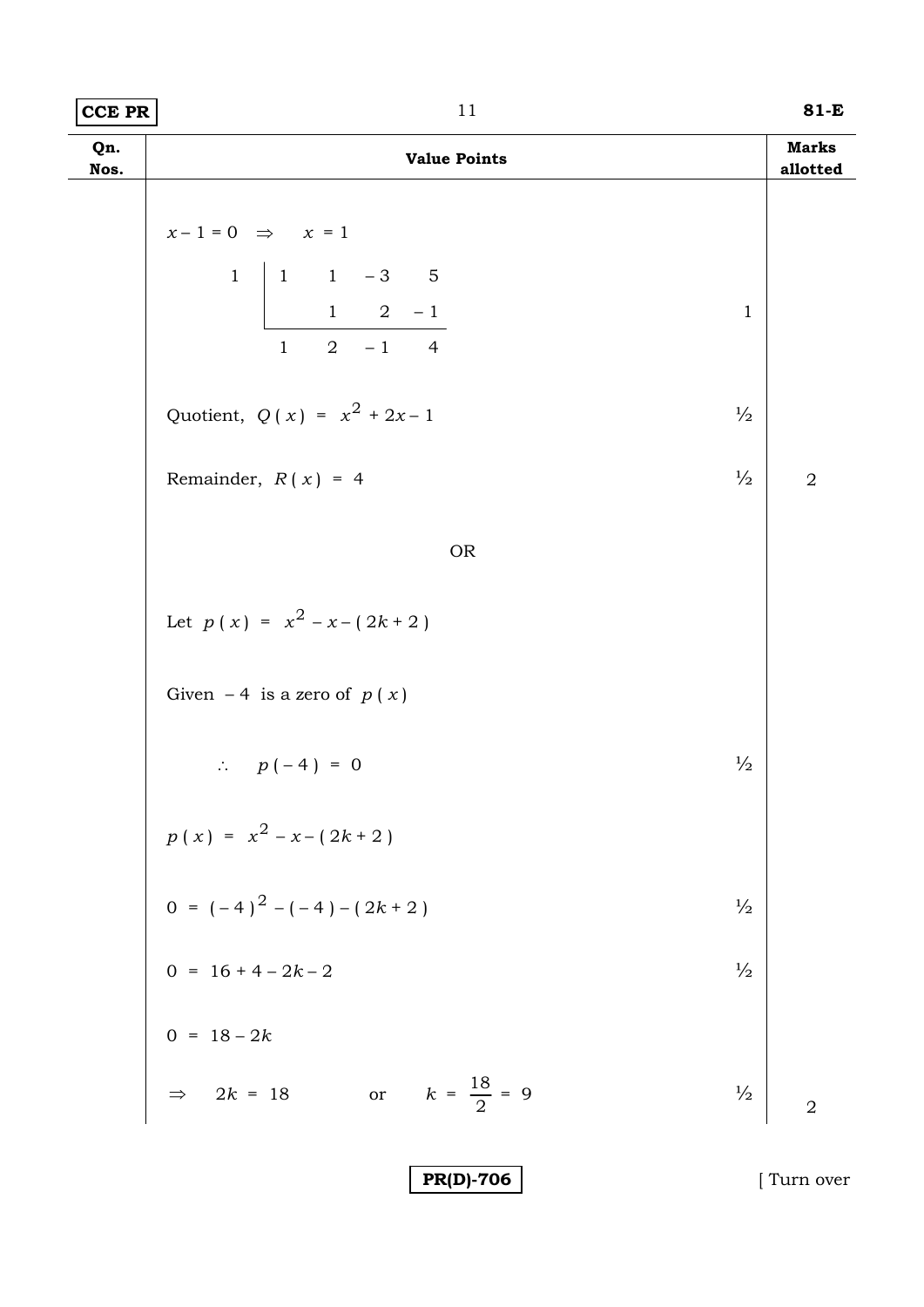| 81-E        | 12                                                                                                                    | <b>CCE PR</b> |  |  |
|-------------|-----------------------------------------------------------------------------------------------------------------------|---------------|--|--|
| Qn.<br>Nos. | <b>Value Points</b>                                                                                                   |               |  |  |
| 24.         | Draw a circle of radius 4 cm and construct a tangent at one end of its<br>diameter.<br>$\overline{2}$<br>$Ans.$ :     |               |  |  |
|             | $\boldsymbol{A}$<br>4cm<br>$\boldsymbol{B}$<br>$\overline{O}$                                                         |               |  |  |
|             | $\frac{1}{2}$<br>$\mbox{Circle} \, - \,$                                                                              |               |  |  |
|             | $\frac{1}{2}$<br>$Diameter$ $\,-\,$                                                                                   |               |  |  |
|             | Tangent $-$<br>$\mathbf{1}$                                                                                           | $\sqrt{2}$    |  |  |
|             | Note : Tangent can be constructed at $\boldsymbol{A}$ also.                                                           |               |  |  |
| 25.         | In the following figure, $\overline{AX} = p - 3$ , $\overline{BX} = 2p - 2$ , $\frac{AY}{YC} = \frac{1}{4}$ . Find p. |               |  |  |
|             | $\sqrt{2}$                                                                                                            |               |  |  |
|             | $\mathcal{C}_{0}^{0}$<br>Y<br>$p-3$<br>$\boldsymbol{X}$<br>$2p - 2$<br>А<br>$\boldsymbol{B}$                          |               |  |  |
|             | ${\sf OR}$                                                                                                            |               |  |  |
|             | <b>PR(D)-706</b>                                                                                                      |               |  |  |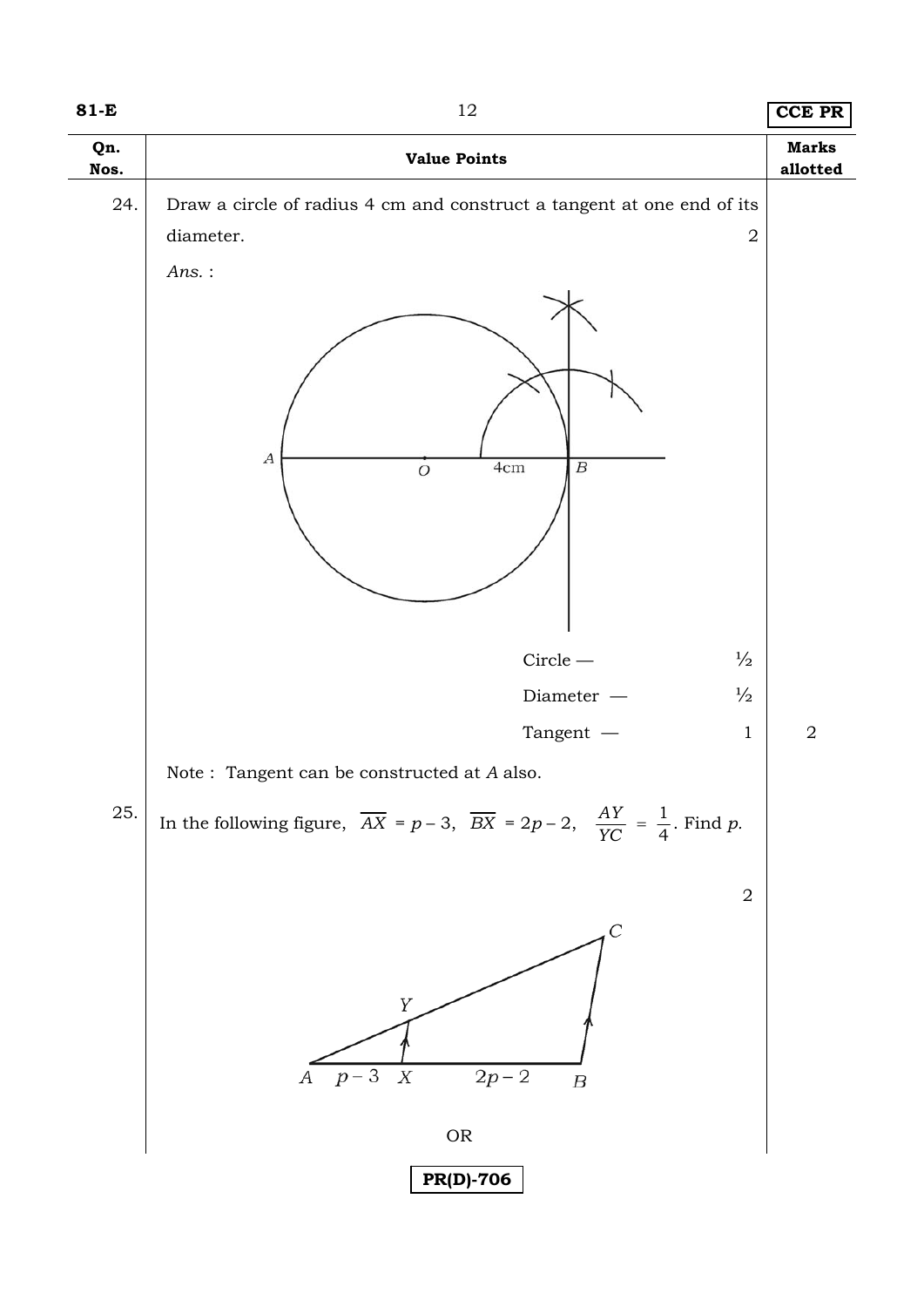| CCE PR      | 13                                                                                                                            | 81-E                     |
|-------------|-------------------------------------------------------------------------------------------------------------------------------|--------------------------|
| Qn.<br>Nos. | <b>Value Points</b>                                                                                                           | <b>Marks</b><br>allotted |
|             | In the trapezium ABCD, $\overline{AB}$    $\overline{CD}$ , $\overline{AB}$ = $2\overline{CD}$ and area of $\triangle AOB$ is |                          |
|             | 84 cm <sup>2</sup> . Find the area of $\triangle$ COD.                                                                        |                          |
|             | D<br>C<br>Ω<br>$\boldsymbol{B}$<br>А                                                                                          |                          |
|             | $Ans.$ :                                                                                                                      |                          |
|             | In $\triangle ABC$ , $\overline{XY}$    $\overline{BC}$                                                                       |                          |
|             | By Thale's theorem, $\frac{AX}{XB} = \frac{AY}{YC}$<br>$\frac{1}{2}$                                                          |                          |
|             | $\frac{p-3}{2p-2} = \frac{1}{4}$<br>$\frac{1}{2}$                                                                             |                          |
|             | Cross multiplying, we get,                                                                                                    |                          |
|             | $4(p-3) = 2p-2$                                                                                                               |                          |
|             | $4p-12 = 2p-2$<br>$\frac{1}{2}$                                                                                               |                          |
|             | Rearranging,                                                                                                                  |                          |
|             | $4p-2p = 12-2$<br>$2p = 10$ ; $p = \frac{10}{2} = 5$<br>$\frac{1}{2}$                                                         | $\overline{2}$           |
|             | <b>OR</b>                                                                                                                     |                          |
|             | In $\triangle AOB$ and $\triangle COD$ ,                                                                                      |                          |
|             | ( vertically opposite angles )<br>$AOB =$<br>$\vert$ COD                                                                      |                          |
|             | OBA ( alternate angles )<br>$CDO =$                                                                                           |                          |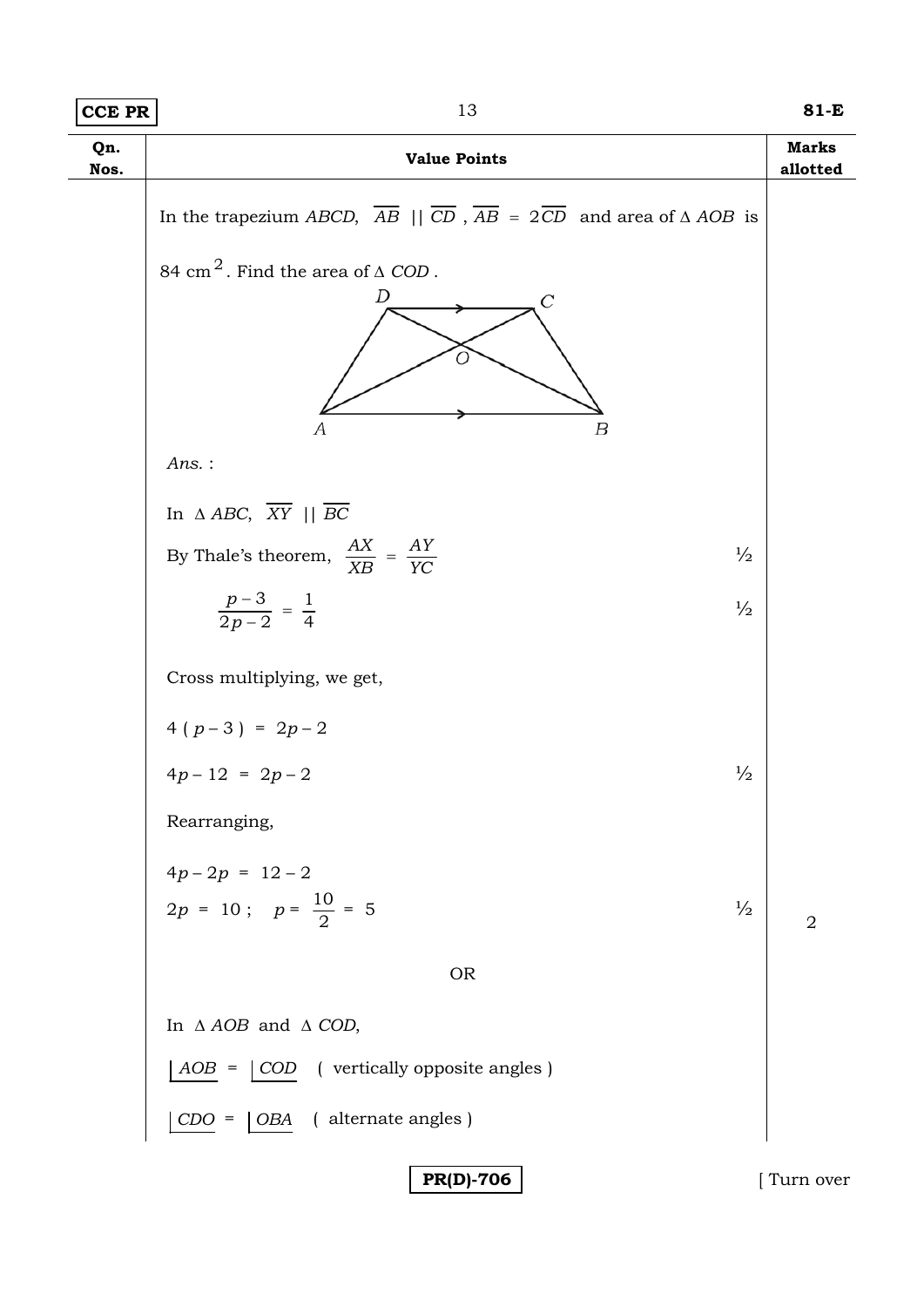| 81-E        | 14<br><b>Value Points</b>                                                                                                     |                |  |  |
|-------------|-------------------------------------------------------------------------------------------------------------------------------|----------------|--|--|
| Qn.<br>Nos. |                                                                                                                               |                |  |  |
|             | By AA criteria,                                                                                                               |                |  |  |
|             | $\Delta$ AOB $~\sim~\Delta$ COD<br>$\mathbf{1}$                                                                               |                |  |  |
|             | Area of $\triangle AOB$<br>Area of $\triangle COD$ = $\frac{AB^2}{CD^2}$<br>$\frac{1}{2}$                                     |                |  |  |
|             | $\frac{84}{\text{Area of }\Delta COD} = \frac{(2DC)^2}{CD^2} = \frac{4CD^2}{1CD^2} = \frac{4}{1}$                             |                |  |  |
|             | $4 \times$ Area of $\triangle$ COD = 84<br>$\Rightarrow$                                                                      |                |  |  |
|             | Or Area of $\triangle$ COD = $\frac{84}{4}$ = 21 cm <sup>2</sup> .<br>$\frac{1}{2}$                                           | $\overline{2}$ |  |  |
| 26.         | Given $\tan A = \frac{3}{4}$ , find $\sin A$ and $\cos A$ .<br>$\overline{2}$                                                 |                |  |  |
|             | $Ans.$ :<br>3<br>1<br>$\boldsymbol{B}$<br>4<br>$\tan A = \frac{3}{4}$<br>By Pythagorus theorem,<br>$BC^{2} + BA^{2} = AC^{2}$ |                |  |  |
|             | $3^2 + 4^2 = AC^2$<br>$\Rightarrow AC^2 = 25 \Rightarrow AC = 5$<br>$\sin A = \frac{opp}{hyp} = \frac{3}{5}$<br>$\frac{1}{2}$ |                |  |  |
|             |                                                                                                                               |                |  |  |
|             | $\cos A = \frac{adj}{hyp} = \frac{4}{5}$<br>$\frac{1}{2}$                                                                     | $\overline{2}$ |  |  |
|             | <b>PR(D)-706</b>                                                                                                              |                |  |  |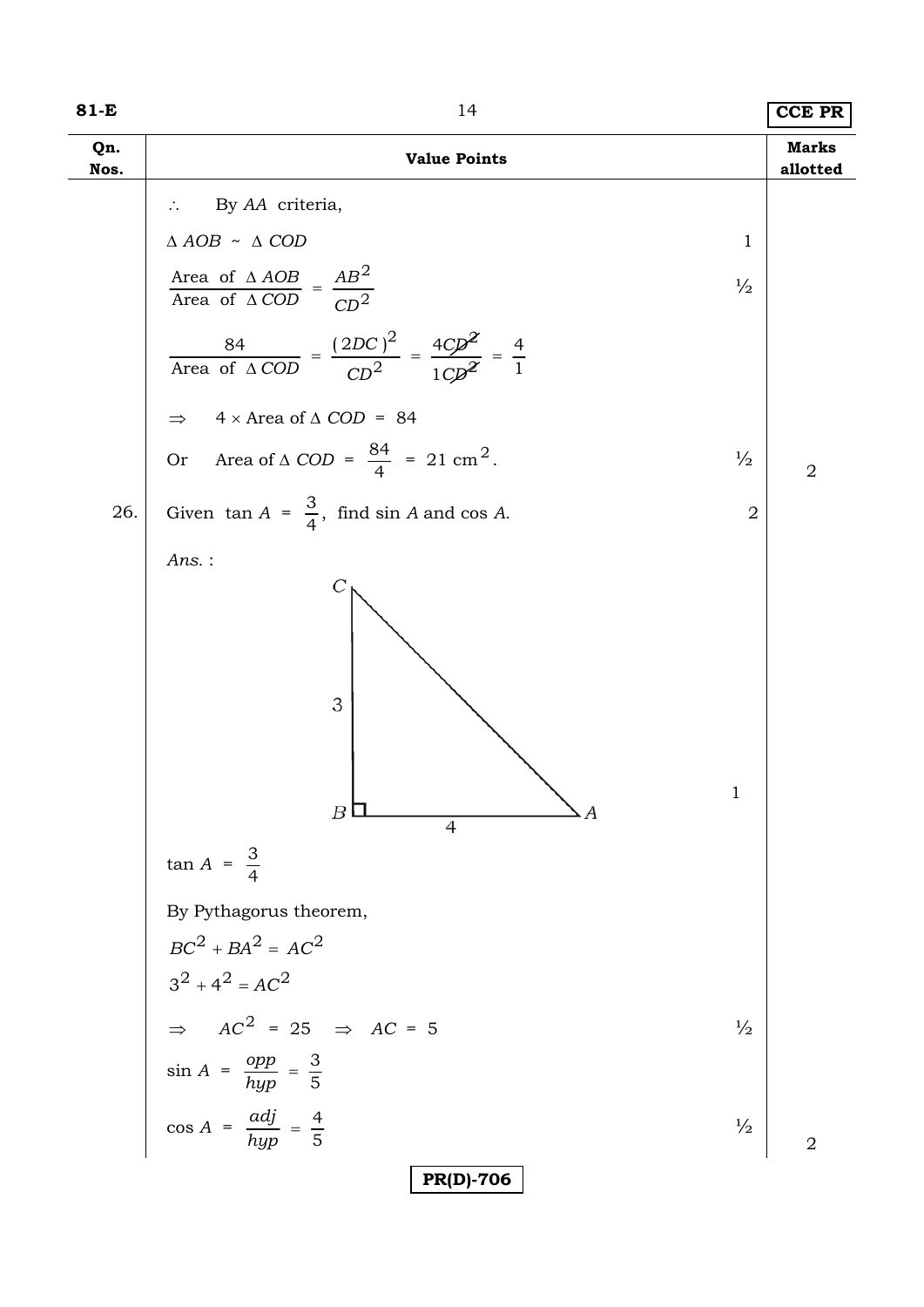J.

| <b>CCE PR</b> | 15                                                                             |                                 |  |  |
|---------------|--------------------------------------------------------------------------------|---------------------------------|--|--|
| Qn.<br>Nos.   | <b>Value Points</b>                                                            |                                 |  |  |
| 27.           | Find the equation of a line having angle of inclination 45° and                |                                 |  |  |
|               | $y$ -intercept is 2.                                                           | $\overline{2}$                  |  |  |
|               | $Ans.$ :                                                                       |                                 |  |  |
|               | $\theta = 45^{\circ}, \qquad m = \tan \theta \qquad c = 2$                     | $\frac{1}{2}$                   |  |  |
|               | $m = \tan 45^{\circ} = 1$                                                      | $\frac{1}{2}$                   |  |  |
|               | $y = mx + c$                                                                   | $\frac{1}{2}$                   |  |  |
|               | $y = (1) x + 2 \implies y = x + 2$ or $x - y + 2 = 0$                          | $\frac{1}{2}$<br>$\overline{2}$ |  |  |
| 28.           | Find the distance between the points $A(6, 5)$ and $B(4, 4)$ .                 | $\overline{2}$                  |  |  |
|               | $Ans.$ :                                                                       |                                 |  |  |
|               | $(\,x_1 \;,\; y_1\,) \qquad \quad (\,x_2 \;,\; y_2\,)$                         |                                 |  |  |
|               | $A(6, 5)$ $B(4, 4)$                                                            |                                 |  |  |
|               | $AB = \sqrt{(x_2 - x_1)^2 + (y_2 - y_1)^2}$                                    | $\frac{1}{2}$                   |  |  |
|               | = $\sqrt{(4-6)^2+(4-5)^2}$                                                     | $\frac{1}{2}$                   |  |  |
|               | = $\sqrt{(-2)^2 + (-1)^2}$                                                     | $\frac{1}{2}$                   |  |  |
|               | = $\sqrt{4+1}$ = $\sqrt{5}$                                                    | $\frac{1}{2}$<br>$\overline{2}$ |  |  |
| 29.           | The curved surface area of a right circular cone is 4070 $\text{cm}^2$ and its |                                 |  |  |
|               | slant height is 37 cm. Find the radius of the base of the cone.                | 2                               |  |  |
|               | $Ans.$ :                                                                       |                                 |  |  |
|               | Curved Surface Area (CSA) = 4070                                               |                                 |  |  |
|               | Slant height, $l = 37$ cm                                                      |                                 |  |  |
|               | $r = ?$                                                                        |                                 |  |  |
|               | $CSA = \pi rl$                                                                 | $\frac{1}{2}$                   |  |  |
|               | 4070 = $\frac{22}{7} \times r \times 37$                                       | $\frac{1}{2}$                   |  |  |
|               | Rearranging, $r = \frac{110}{22 \times 37} = \frac{110 \times 7}{22}$          | $\frac{1}{2}$                   |  |  |
|               | $r = 35$ cm                                                                    | $\frac{1}{2}$<br>$\overline{2}$ |  |  |
|               | <b>PR(D)-706</b>                                                               | Turn over                       |  |  |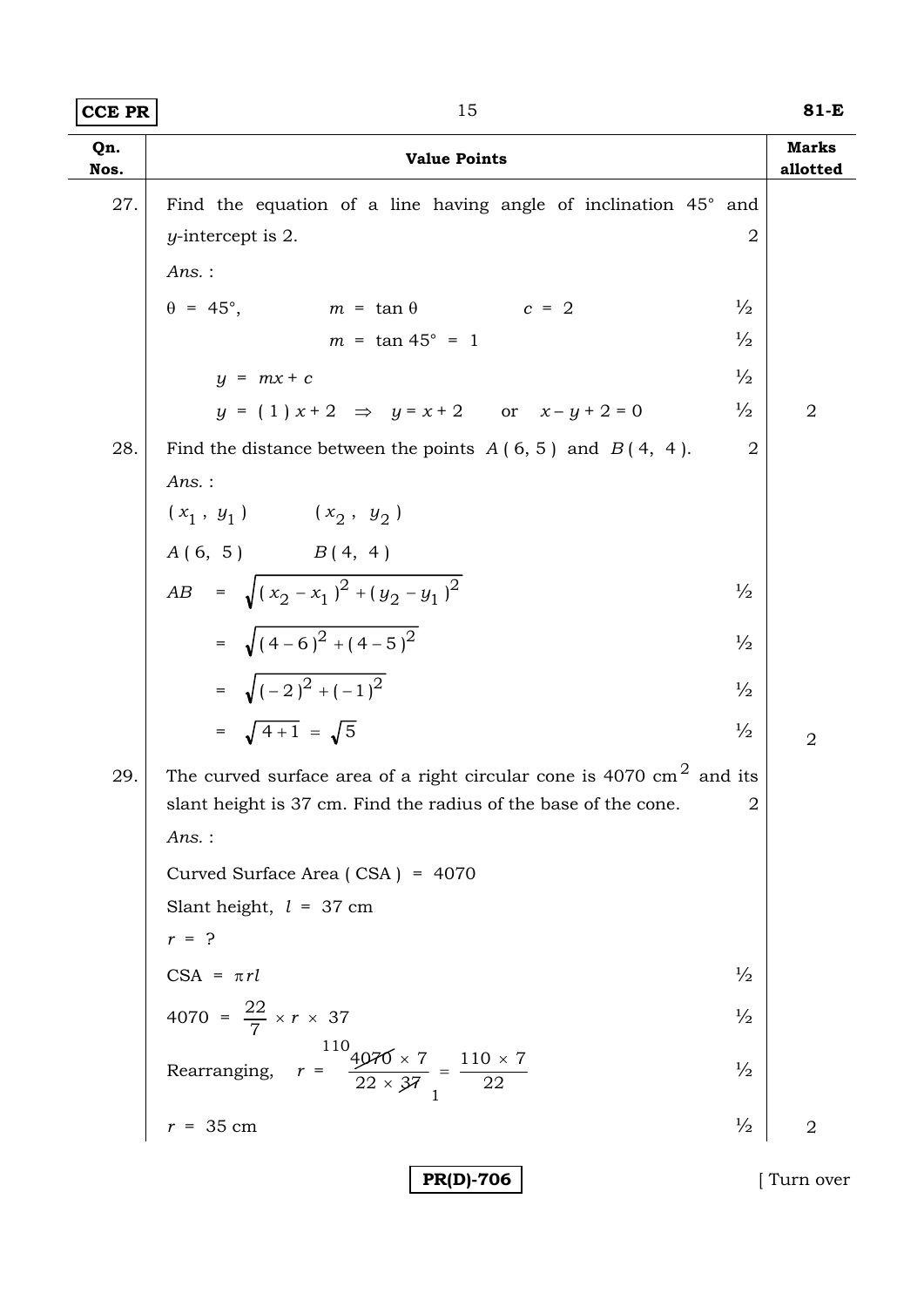| 81-E        |                                                                   | 16                          |                  | <b>CCE PR</b>  |  |  |  |
|-------------|-------------------------------------------------------------------|-----------------------------|------------------|----------------|--|--|--|
| Qn.<br>Nos. | <b>Value Points</b>                                               |                             |                  |                |  |  |  |
| 30.         | Draw a plan of a level ground using the information given below : |                             | $\overline{2}$   | allotted       |  |  |  |
|             | $(Scale 20 m = 1 cm)$                                             |                             |                  |                |  |  |  |
|             |                                                                   | Metre To C                  |                  |                |  |  |  |
|             |                                                                   | 220                         |                  |                |  |  |  |
|             | To D 100                                                          | 160                         |                  |                |  |  |  |
|             |                                                                   | 120                         | 80 to B          |                |  |  |  |
|             | To E $60$                                                         | 80                          |                  |                |  |  |  |
|             |                                                                   | From A                      |                  |                |  |  |  |
|             | Ans.:                                                             |                             |                  |                |  |  |  |
|             | $80 \text{ m} = \frac{80}{20} = 4 \text{ cm}$                     |                             |                  |                |  |  |  |
|             |                                                                   |                             |                  |                |  |  |  |
|             | 120 m = $\frac{120}{20}$ = 6 cm                                   |                             |                  |                |  |  |  |
|             | 160 m = $\frac{160}{20}$ = 8 cm                                   |                             | $\frac{1}{2}$    |                |  |  |  |
|             |                                                                   |                             |                  |                |  |  |  |
|             | $220 \text{ m} = \frac{220}{20} = 11 \text{ cm}$                  |                             |                  |                |  |  |  |
|             |                                                                   |                             |                  |                |  |  |  |
|             | 60 m = $\frac{60}{20}$ = 3 cm                                     |                             |                  |                |  |  |  |
|             | 100 m = $\frac{100}{20}$ = 5 cm                                   |                             |                  |                |  |  |  |
|             |                                                                   | $\cal C$                    |                  | $\overline{2}$ |  |  |  |
|             |                                                                   |                             |                  |                |  |  |  |
|             |                                                                   |                             |                  |                |  |  |  |
|             |                                                                   | 60 m                        |                  |                |  |  |  |
|             | $100 \text{ m}$<br>D                                              | $\boldsymbol{H}$            |                  |                |  |  |  |
|             |                                                                   | 40 m                        |                  |                |  |  |  |
|             |                                                                   | $80~\mathrm{m}$<br>$\cal G$ | $\boldsymbol{B}$ |                |  |  |  |
|             |                                                                   | 40 m                        |                  |                |  |  |  |
|             |                                                                   | 60 m                        |                  |                |  |  |  |
|             | $\boldsymbol{E}$                                                  | $\cal F$                    |                  |                |  |  |  |
|             |                                                                   |                             |                  |                |  |  |  |
|             |                                                                   | $80\ {\rm m}$               | $1\frac{1}{2}$   |                |  |  |  |
|             |                                                                   |                             |                  |                |  |  |  |
|             |                                                                   |                             |                  |                |  |  |  |
|             |                                                                   | А                           |                  |                |  |  |  |
|             |                                                                   |                             |                  |                |  |  |  |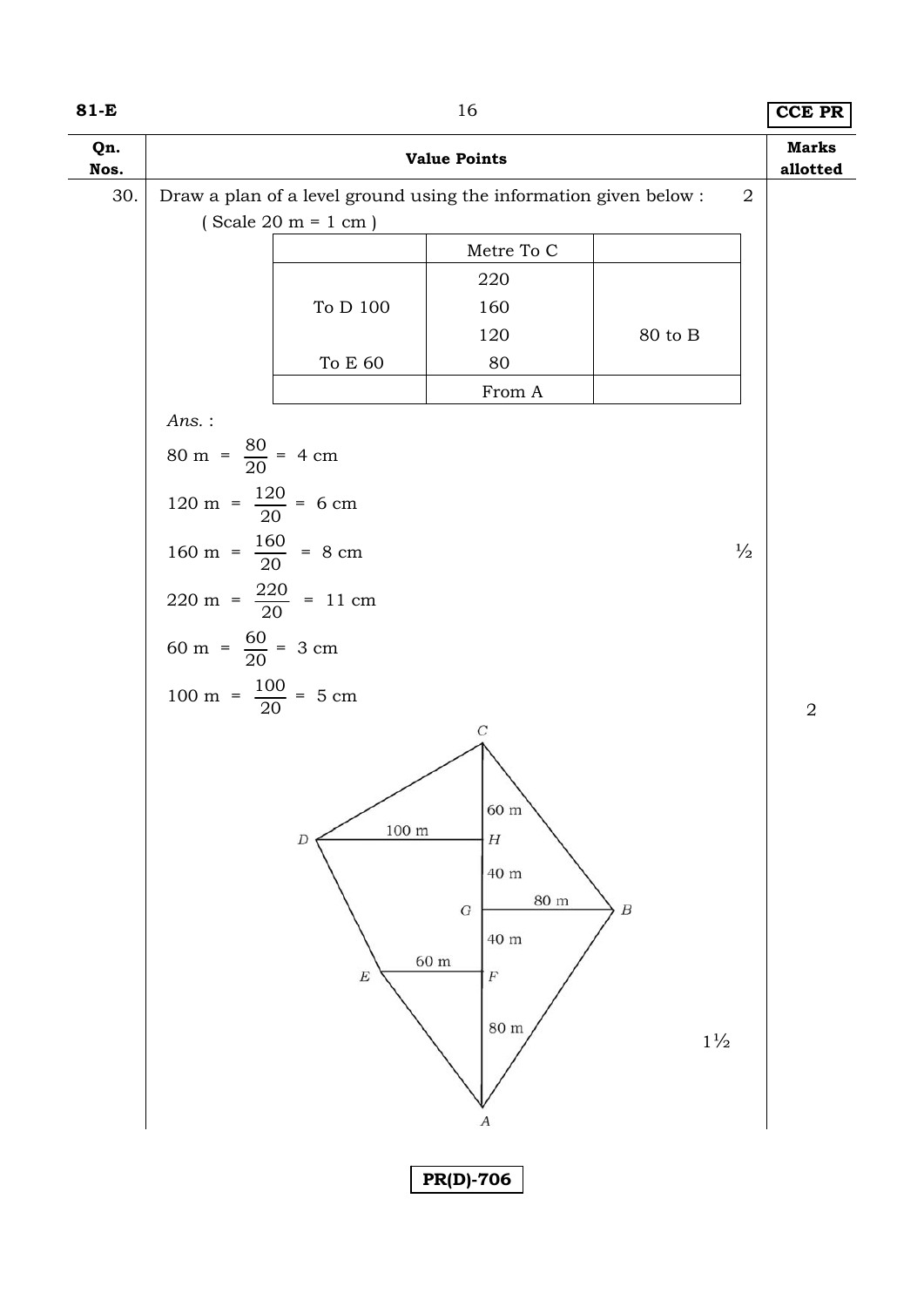| $ CCE$ PR | 81-E |
|-----------|------|
|           |      |

| Qn.<br>Nos. | <b>Value Points</b>                                                                                                                                                        |                | <b>Marks</b><br>allotted |  |  |
|-------------|----------------------------------------------------------------------------------------------------------------------------------------------------------------------------|----------------|--------------------------|--|--|
| 31.         | Given $U = \{5, 6, 8, 10, 12, 14, 16, 18\}$ , $A = \{5, 6, 8, 10\}$ and                                                                                                    |                |                          |  |  |
|             | $B = \{6, 8, 12, 14\}$ . Represent $(A \cup B)'$ by a Venn diagram.<br>$\overline{2}$                                                                                      |                |                          |  |  |
|             | $Ans.$ :                                                                                                                                                                   |                |                          |  |  |
|             |                                                                                                                                                                            |                |                          |  |  |
|             | 5<br>12<br>6                                                                                                                                                               |                |                          |  |  |
|             |                                                                                                                                                                            |                |                          |  |  |
|             | $10\,$<br>8<br>14                                                                                                                                                          |                |                          |  |  |
|             |                                                                                                                                                                            |                |                          |  |  |
|             | Rectangle $-$                                                                                                                                                              | $\frac{1}{2}$  |                          |  |  |
|             | $2$ circles $-$                                                                                                                                                            | $\mathbf{1}$   |                          |  |  |
|             | Shading $-$                                                                                                                                                                | $\frac{1}{2}$  | $\overline{2}$           |  |  |
| 32.         | If $T_n = n^2 + 4$ and $T_n = 200$ , find the value of <i>n</i> .                                                                                                          | $\overline{2}$ |                          |  |  |
|             | $Ans.$ :                                                                                                                                                                   |                |                          |  |  |
|             | $T_n = n^2 + 4$                                                                                                                                                            |                |                          |  |  |
|             | $200 = n^2 + 4$                                                                                                                                                            | $\frac{1}{2}$  |                          |  |  |
|             | $n^2 + 4 = 200$                                                                                                                                                            | $\frac{1}{2}$  |                          |  |  |
|             | $n^2 = 200 - 4 = 196$                                                                                                                                                      | $\frac{1}{2}$  |                          |  |  |
|             | $n = \sqrt{196}$ $\Rightarrow$ $n = 14$                                                                                                                                    | $\frac{1}{2}$  | $\overline{2}$           |  |  |
| 33.         | Find the sum of $\left(4\sqrt{x}+6\sqrt{y}\right)$ and $\left(5\sqrt{x}-3\sqrt{y}\right)$ .                                                                                | $\overline{2}$ |                          |  |  |
|             | $Ans.$ :                                                                                                                                                                   |                |                          |  |  |
|             |                                                                                                                                                                            | $\frac{1}{2}$  |                          |  |  |
|             | $(4\sqrt{x} + 6\sqrt{y}) + (5\sqrt{x} - 3\sqrt{y})$<br>= $4\sqrt{x} + 5\sqrt{x} + 6\sqrt{y} - 3\sqrt{y}$<br>= $(4+5)\sqrt{x} + (6-3)\sqrt{y}$<br>= $9\sqrt{x} + 3\sqrt{y}$ | $\frac{1}{2}$  |                          |  |  |
|             |                                                                                                                                                                            | $\frac{1}{2}$  |                          |  |  |
|             |                                                                                                                                                                            | $\frac{1}{2}$  | $\overline{2}$           |  |  |
|             | <b>PR(D)-706</b>                                                                                                                                                           |                | Turn over                |  |  |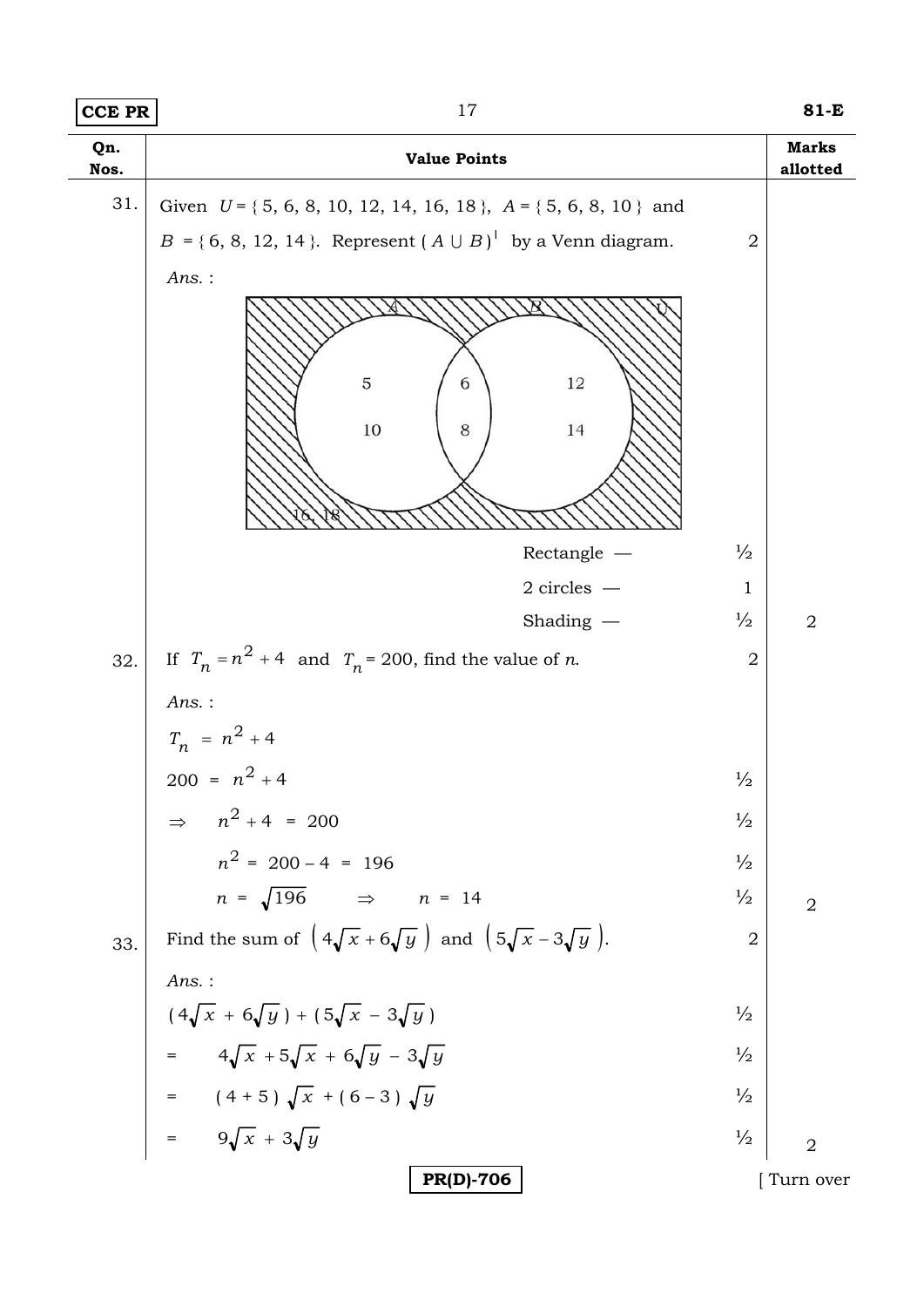| ۰,<br>×<br>۰. |  |
|---------------|--|
|---------------|--|

**8 8 CCE PR** 

| Qn.<br>Nos. | <b>Value Points</b>                                                                                     |  |                                                       |  |                                                 | <b>Marks</b><br>allotted |                |
|-------------|---------------------------------------------------------------------------------------------------------|--|-------------------------------------------------------|--|-------------------------------------------------|--------------------------|----------------|
| 34.         | The number of students who are willing to join their favourite sports is                                |  |                                                       |  |                                                 |                          |                |
|             |                                                                                                         |  | given below. Draw a pie chart to represent the data : |  |                                                 | $\overline{2}$           |                |
|             | Name of the sport<br>Number of students                                                                 |  |                                                       |  |                                                 |                          |                |
|             | Hockey<br>$\sqrt{3}$                                                                                    |  |                                                       |  |                                                 |                          |                |
|             | Football<br>6                                                                                           |  |                                                       |  |                                                 |                          |                |
|             |                                                                                                         |  | Tennis                                                |  | 5                                               |                          |                |
|             |                                                                                                         |  | <b>Basket Ball</b>                                    |  | $\overline{4}$                                  |                          |                |
|             | $Ans.$ :                                                                                                |  |                                                       |  |                                                 |                          |                |
|             | Name of the sport                                                                                       |  | Number of students                                    |  | Angle                                           |                          |                |
|             | Hockey                                                                                                  |  | $\mathfrak{S}$                                        |  | $\frac{3}{18} \times 360^{\circ}$ <sup>20</sup> |                          |                |
|             |                                                                                                         |  |                                                       |  | $= 3 \times 20^{\circ} = 60^{\circ}$            |                          |                |
|             | $120^\circ$<br>Football<br>6                                                                            |  |                                                       |  |                                                 |                          |                |
|             | $100^{\circ}$<br>Tennis<br>$\overline{5}$                                                               |  |                                                       |  |                                                 |                          |                |
|             | Basketball                                                                                              |  | $\overline{4}$                                        |  | $80^{\circ}$                                    |                          |                |
|             | Total = $18$                                                                                            |  |                                                       |  |                                                 |                          |                |
|             | Football<br>Hockey<br>120°<br>$60^\circ$<br>$\mbox{SO}^\circ$<br>$100^{\circ}$<br>Basket ball<br>Tennis |  |                                                       |  |                                                 |                          |                |
|             | $Calculation -$<br>$\frac{1}{2}$                                                                        |  |                                                       |  |                                                 |                          |                |
|             |                                                                                                         |  |                                                       |  | $Pi$ -chart —                                   | $1\frac{1}{2}$           | $\overline{2}$ |
|             |                                                                                                         |  | <b>PR(D)-706</b>                                      |  |                                                 |                          |                |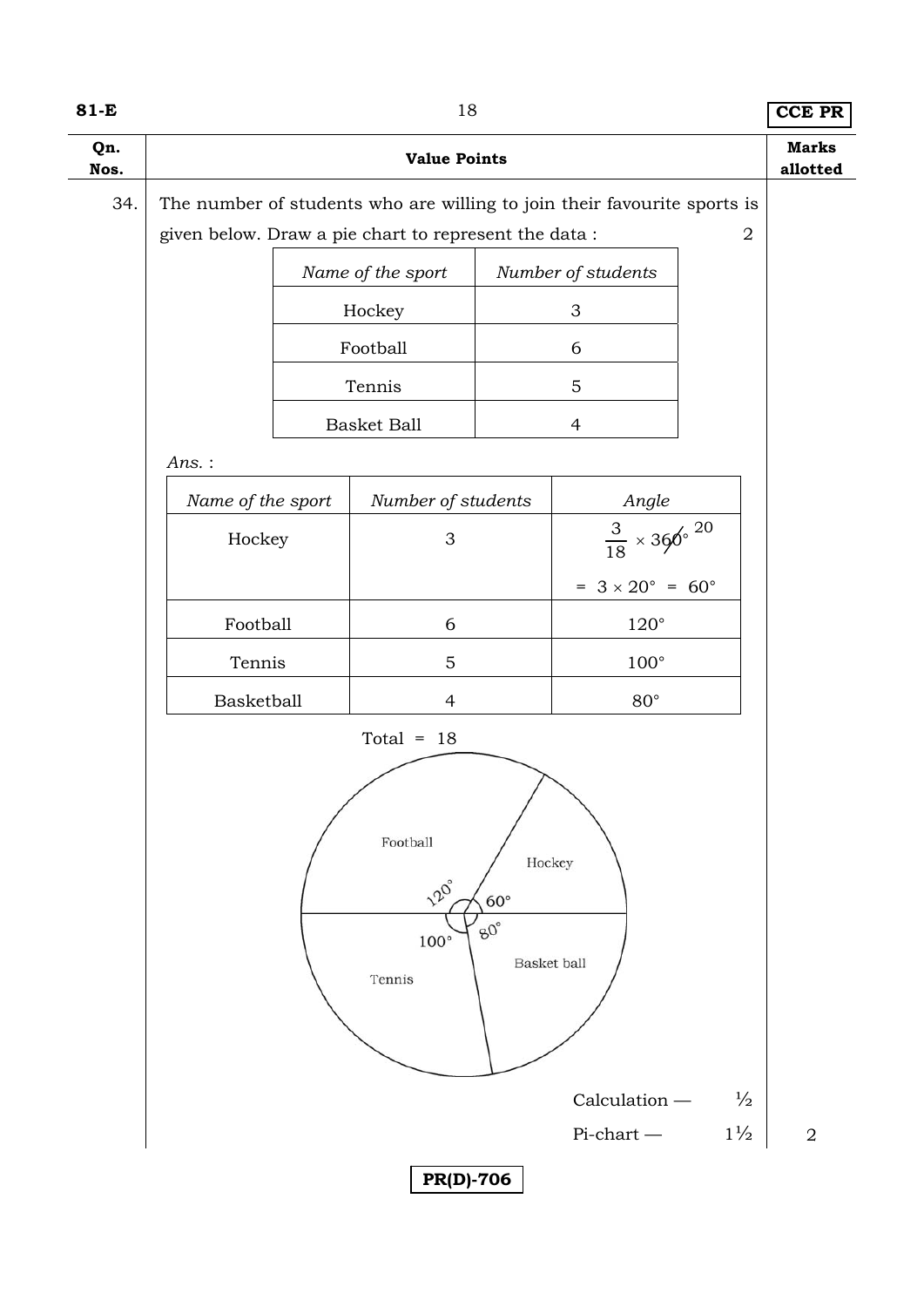| Qn.<br>Nos. | <b>Value Points</b>                                                                                                                                         | <b>Marks</b><br>allotted |
|-------------|-------------------------------------------------------------------------------------------------------------------------------------------------------------|--------------------------|
| 35.         | Find the zeros of the polynomial $p(x) = x^2 + 14x + 48$ .<br>$\overline{2}$                                                                                |                          |
|             | $Ans.$ :                                                                                                                                                    |                          |
|             | $p(x) = x^{2} + 14x + 48$                                                                                                                                   |                          |
|             | $x^2 + 14x + 48 = 0$<br>$\frac{1}{2}$<br>48                                                                                                                 |                          |
|             | $(x+6)(x+8) = 0$<br>$\frac{1}{2}$<br>8                                                                                                                      |                          |
|             | $x+6 = 0$ $\Rightarrow$ $x = -6$<br>$\frac{1}{2}$                                                                                                           |                          |
|             | $x+8 = 0$ $\Rightarrow$ $x = -8$                                                                                                                            |                          |
|             | $-6$ , $-8$ are the zeros of the given polynomial<br>$\frac{1}{2}$                                                                                          | $\overline{2}$           |
| 36.         | In $\Delta$ XYZ, P is a point on $\overline{XY}$ as shown in the figure. If $\overline{PQ} \perp \overline{XZ}$ ,                                           |                          |
|             | $\overline{XP}$ = 4 cm, $\overline{XY}$ = 16 cm and $\overline{XZ}$ = 24 cm, find the length of $\overline{XQ}$ . 2<br>Χ<br>Q<br>$\boldsymbol{P}$<br>Υ<br>Z |                          |
|             | $Ans.$ :                                                                                                                                                    |                          |
|             | In $\triangle$ XYZ and $\triangle$ PQX                                                                                                                      |                          |
|             | $XYZ =  PQX = 90^{\circ}$                                                                                                                                   |                          |
|             | $\frac{1}{2}$<br>$X$ is common                                                                                                                              |                          |
|             | By AA criteria                                                                                                                                              |                          |
|             | $\mathbf{X} \times \mathbf{X} \times \mathbf{X} \sim \mathbf{X} \times \mathbf{Y} \times \mathbf{Y}$                                                        |                          |
|             | $\frac{\overline{XY}}{XY}$<br>$\frac{\overline{XZ}}{1}$<br>$\frac{1}{2}$<br>XQ<br>XP                                                                        |                          |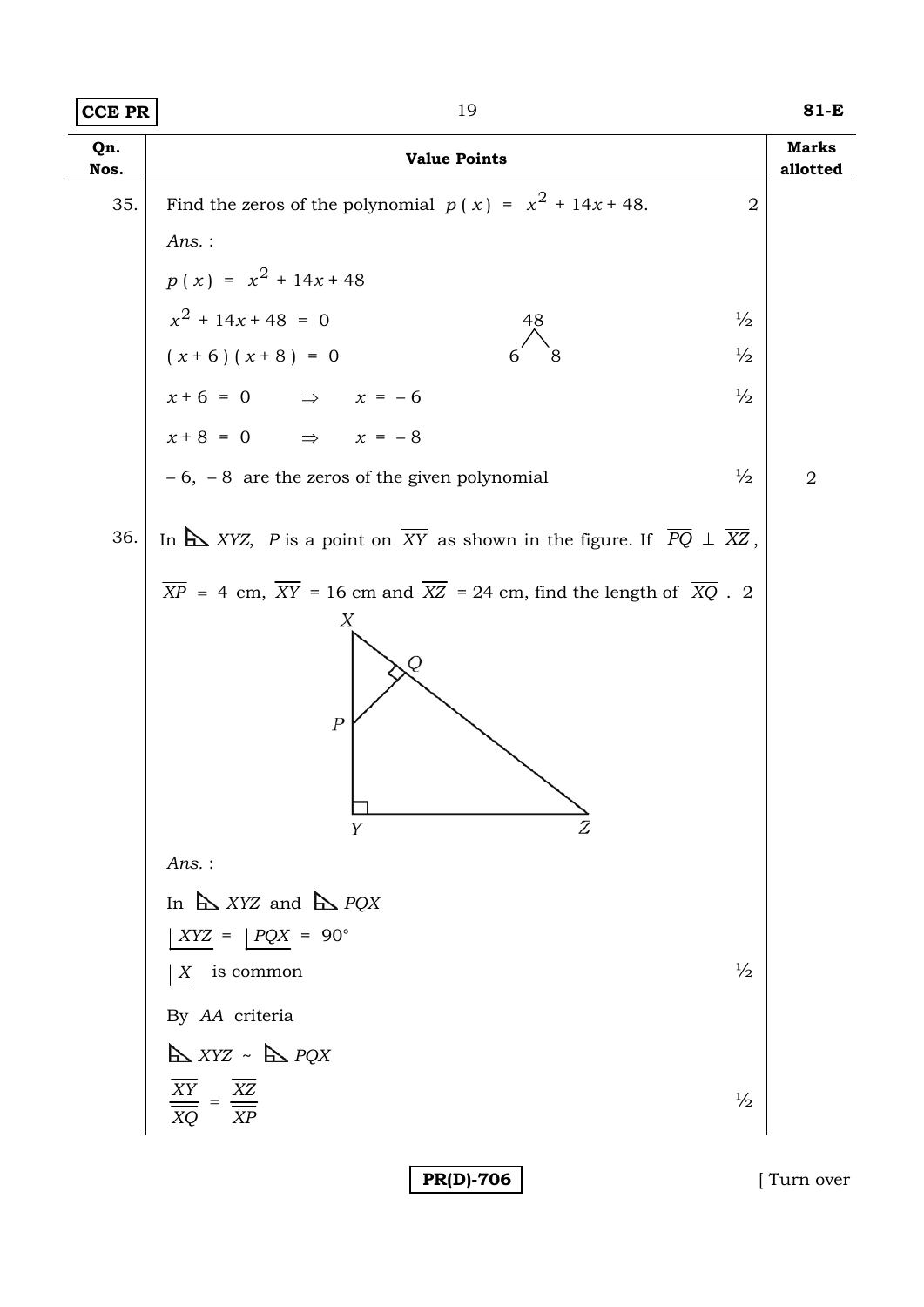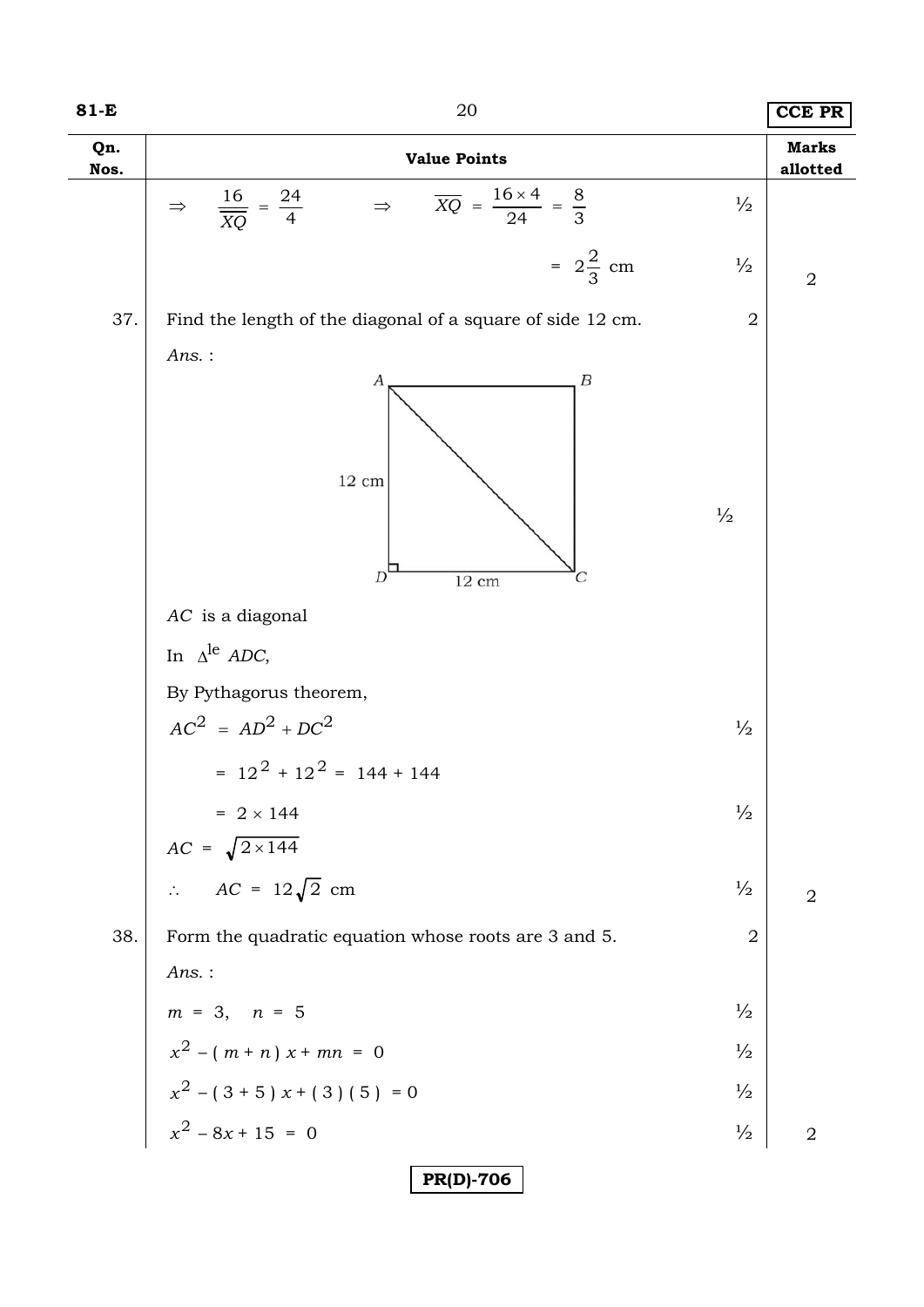| Qn.<br>Nos. | <b>Value Points</b>                                                                     | <b>Marks</b><br>allotted |
|-------------|-----------------------------------------------------------------------------------------|--------------------------|
| 39.         | Find the co-ordinates of the mid-point of the line joining the points                   |                          |
|             | $(5, 6)$ and $(-3, 8)$ .<br>$\overline{2}$                                              |                          |
|             | $Ans.$ :                                                                                |                          |
|             | $(x_1, y_1) = (5, 6) (x_2, y_2) = (-3, 8)$                                              |                          |
|             | $P(x, y) = \left  \frac{x_1 + x_2}{2}, \frac{y_1 + y_2}{2} \right $<br>$\frac{1}{2}$    |                          |
|             | $=\left[\frac{5-3}{2}, \frac{6+8}{2}\right]$<br>$\frac{1}{2}$                           |                          |
|             | $=\frac{2}{2},\frac{14}{2}$<br>$\frac{1}{2}$                                            |                          |
|             | $\frac{1}{2}$<br>$= [1, 7]$                                                             | $\overline{2}$           |
| 40.         | If $\tan 2A = \cot (A - 18^{\circ})$ , where 2A is an acute angle, then find the        |                          |
|             | value of A.<br>$\overline{2}$                                                           |                          |
|             | $Ans.$ :                                                                                |                          |
|             | $tan 2A = cot (A - 18°)$                                                                |                          |
|             | $\frac{1}{2}$<br>$\cot (90^\circ - 2A) = \cot (A - 18^\circ)$                           |                          |
|             | $90^{\circ} - 2A = A - 18^{\circ}$<br>$\frac{1}{2}$<br>$\Rightarrow$                    |                          |
|             | $\frac{1}{2}$<br>$3A = 90^{\circ} + 18^{\circ} = 108^{\circ}$<br>Rearranging the terms, |                          |
|             | $A = \frac{108^{\circ}}{3} = 36^{\circ}$<br>$\frac{1}{2}$                               | $\overline{2}$           |
| IV. 41.     | Prove that the tangents drawn from an external point to a circle                        |                          |
|             | are equal<br>a)                                                                         |                          |
|             | subtend equal angles at the centre<br>$\mathbf{b}$                                      |                          |
|             | are equally inclined to the line joining the centre and the external<br>$\mathbf{c}$    |                          |
|             | 3<br>point.                                                                             |                          |
|             | $Ans.$ :                                                                                |                          |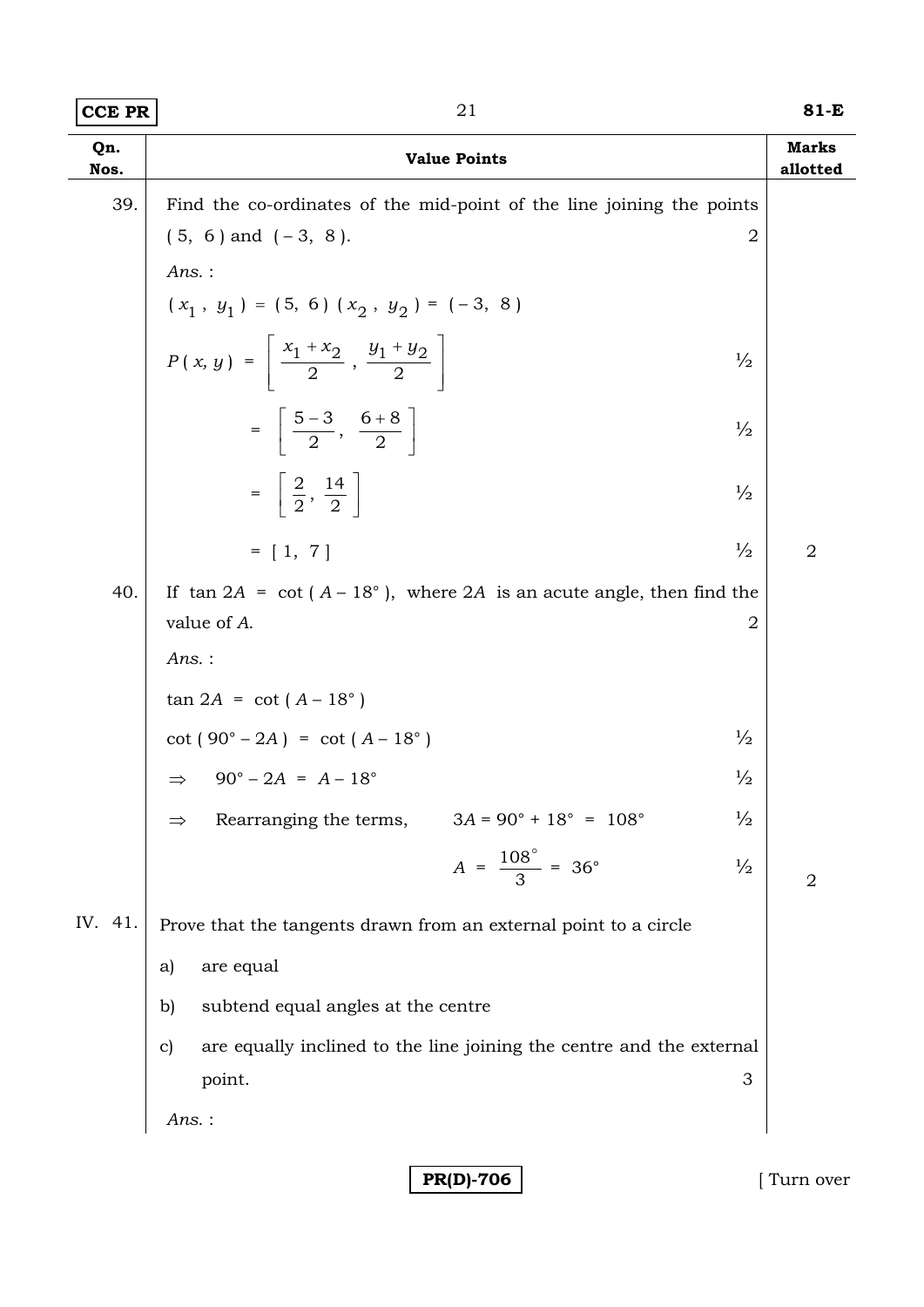| 81-E        |                                                                    | 22                                                         | <b>CCE PR</b>             |
|-------------|--------------------------------------------------------------------|------------------------------------------------------------|---------------------------|
| Qn.<br>Nos. | <b>Value Points</b>                                                |                                                            | <b>Marks</b><br>allotted  |
|             | Ρ<br>А                                                             | Β<br>$\frac{1}{2}$                                         |                           |
|             | Data:                                                              | $A$ is the centre of the circle. $B$ is an external point. |                           |
|             | $BP$ and $\overline{BQ}$ are the tangents                          | $\frac{1}{2}$                                              |                           |
|             | AP, AQ, AB are joined.                                             |                                                            |                           |
|             | $\overline{BP} = \overline{BQ}$<br>To prove:<br>a)                 |                                                            |                           |
|             | b)<br>$PAB =  QAB$                                                 | $\frac{1}{2}$                                              |                           |
|             | c)<br>$PBA =  QBA$                                                 |                                                            |                           |
|             | Proof:                                                             |                                                            |                           |
|             | Statement                                                          | Reason                                                     |                           |
|             | In $\triangle APB$ and $\triangle AQB$                             | Radius drawn at the point of                               |                           |
|             | $APB =   AOB = 90^\circ$                                           | contact is perpendicular to the<br>tangent                 |                           |
|             | $hyp$ $AB = hyp$ $AB$                                              | $1\frac{1}{2}$<br>Common side                              | $\ensuremath{\mathsf{3}}$ |
|             | $AP = AQ$<br>$\mathcal{L}_{\bullet}$                               | Radii of the same circle                                   |                           |
|             | $\triangle APB \cong \triangle AQB$<br>$\mathcal{L}_{\mathcal{C}}$ | RHS theorem                                                |                           |
|             | a) $BP = BQ$<br>$\mathcal{L}_{\bullet}$                            |                                                            |                           |
|             | b)<br>$  PAB =   QAB$                                              | <b>CPCT</b>                                                |                           |
|             | $\mathbf{c})$<br>$PBA = \bigcup QBA$                               |                                                            |                           |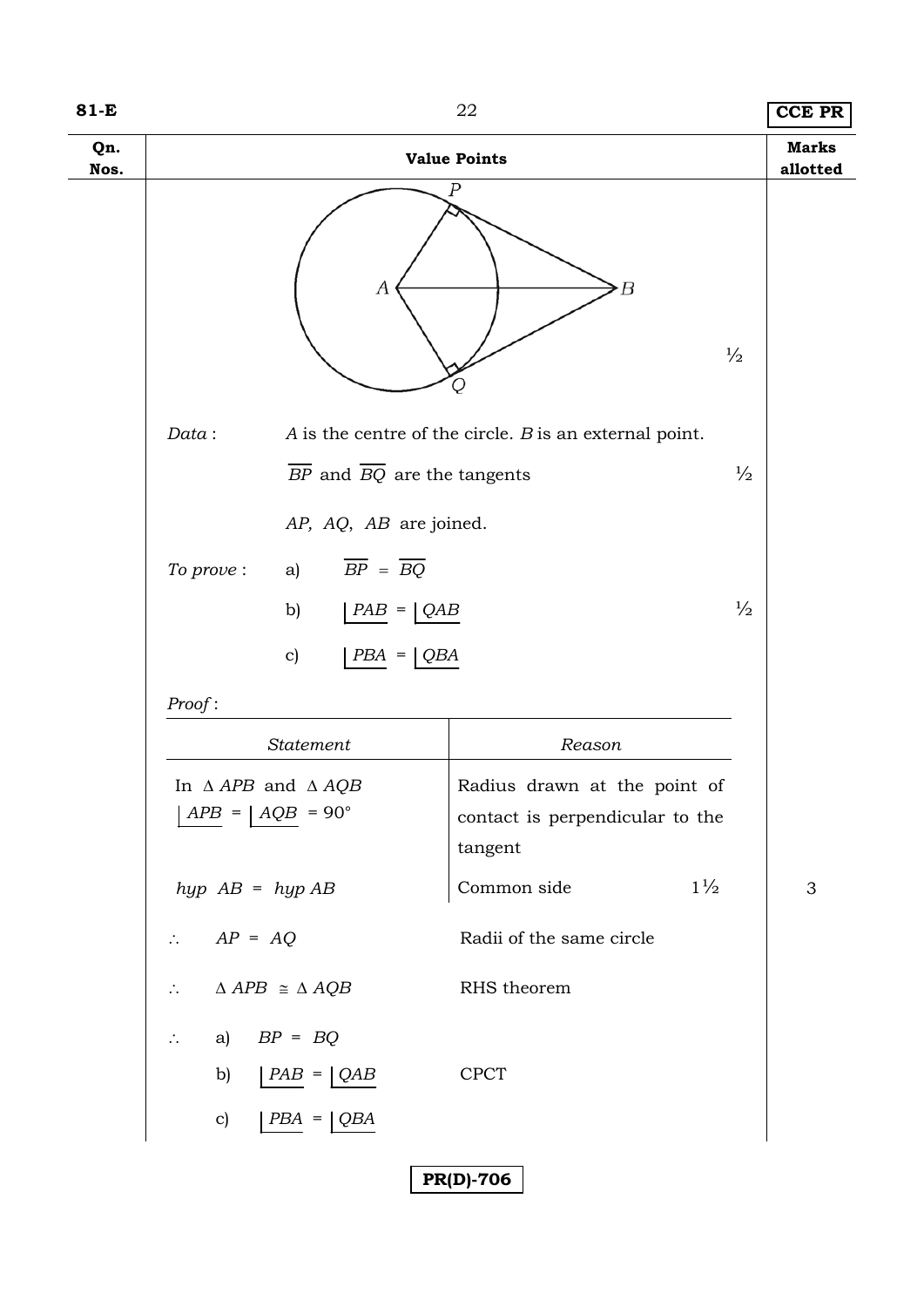| <b>CCE PR</b> | 23                                                                                                                                 | $81-E$                   |
|---------------|------------------------------------------------------------------------------------------------------------------------------------|--------------------------|
| Qn.<br>Nos.   | <b>Value Points</b>                                                                                                                | <b>Marks</b><br>allotted |
| 42.           | The circumference of the circular base of a right cylindrical vessel is                                                            |                          |
|               | 132 cm and its height is 25 cm. Calculate the maximum quantity of                                                                  |                          |
|               | water it can hold. (Use $\pi = \frac{22}{7}$ ).<br>3                                                                               |                          |
|               | <b>OR</b>                                                                                                                          |                          |
|               | A solid metallic right circular cone is of height 20 cm and its base                                                               |                          |
|               | radius is 5 cm. This cone is melted and recast into a solid sphere. Find<br>the radius of the sphere. (Use $\pi = \frac{22}{7}$ ). |                          |
|               | $Ans.$ :                                                                                                                           |                          |
|               | $C = 132$ cm, $h = 25$ cm, $r = ?$ $V = ?$                                                                                         |                          |
|               | $C = 2\pi r$<br>$\frac{1}{2}$                                                                                                      |                          |
|               | 132 = 2 $\times \frac{22}{7} \times r$<br>$\frac{1}{2}$                                                                            |                          |
|               | Rearranging the terms,                                                                                                             |                          |
|               | $r = \frac{132 \times 7}{22 \times 2} = \frac{132 \times 7}{44} = 21$ cm<br>$\frac{1}{2}$                                          |                          |
|               | Volume, $V = \pi r^2 h$<br>$\frac{1}{2}$                                                                                           |                          |
|               | $=\frac{22}{7}\times (21)^2 \times 25$                                                                                             |                          |
|               | $=\frac{22}{7} \times 21 \times 21 \times 25$<br>$\frac{1}{2}$                                                                     |                          |
|               | = 34650 cm <sup>3</sup><br>$\frac{1}{2}$                                                                                           | 3                        |
|               | <b>OR</b>                                                                                                                          |                          |
|               | $\frac{1}{2}$<br>Cone, $h = 20$ cm, $r = 5$ cm                                                                                     |                          |
|               | $V_{cone} = \frac{1}{3} \pi r^2 h$                                                                                                 |                          |
|               | $=\frac{1}{3} \times \frac{22}{7} \times 5^2 \times 20$                                                                            |                          |
|               | Sphere, $r = ?$                                                                                                                    |                          |
|               | <b>PR(D)-706</b>                                                                                                                   | Turn over                |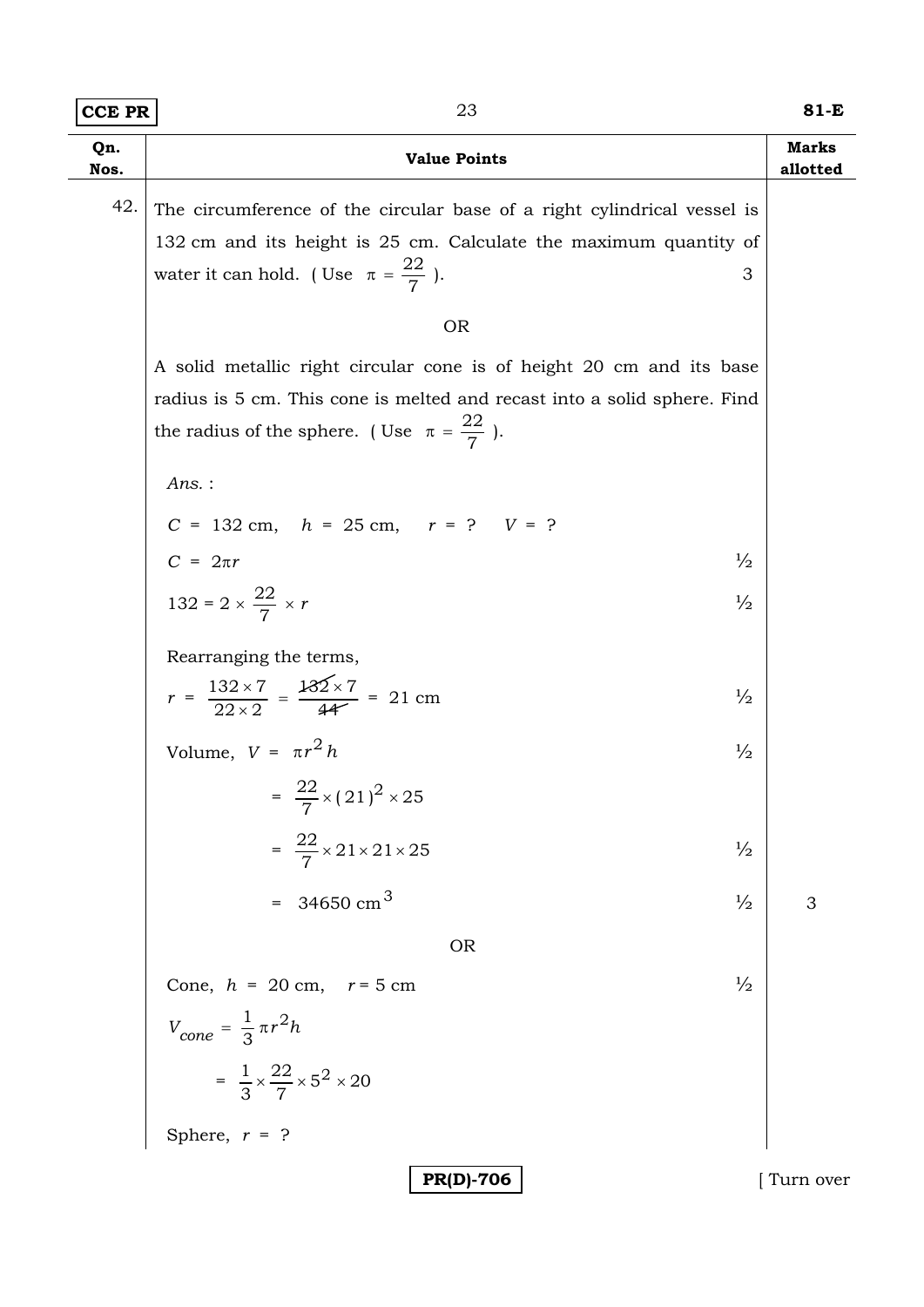| $81-E$      |                                                                                                     |                                                      |                 | 24                                                   |                |                      |                | <b>CCE PR</b>            |
|-------------|-----------------------------------------------------------------------------------------------------|------------------------------------------------------|-----------------|------------------------------------------------------|----------------|----------------------|----------------|--------------------------|
| Qn.<br>Nos. |                                                                                                     |                                                      |                 | <b>Value Points</b>                                  |                |                      |                | <b>Marks</b><br>allotted |
|             | $V_{sphere} = \frac{4}{3} \pi r^3$                                                                  |                                                      |                 |                                                      |                |                      | $\frac{1}{2}$  |                          |
|             | Volume of cone is equal to volume of sphere                                                         |                                                      |                 |                                                      |                |                      |                |                          |
|             |                                                                                                     | $V_{cone} = V_{sphere}$                              |                 |                                                      |                |                      | $\frac{1}{2}$  |                          |
|             | $\frac{1}{3} \times \frac{22}{7} \times 5^2 \times 20 = \frac{4}{3} \times \frac{22}{7} \times r^3$ |                                                      |                 |                                                      |                |                      | $\frac{1}{2}$  |                          |
|             | Rearranging, we get                                                                                 |                                                      |                 |                                                      |                |                      |                |                          |
|             |                                                                                                     | $r^3 = \frac{5^2 \times 20}{4} = 5^2 \times 5 = 5^3$ |                 |                                                      |                |                      | $\frac{1}{2}$  |                          |
|             | $r = 5$ cm.                                                                                         |                                                      |                 |                                                      |                |                      | $\frac{1}{2}$  | 3                        |
| 43.         |                                                                                                     |                                                      |                 |                                                      |                |                      |                |                          |
|             |                                                                                                     |                                                      |                 | Find the standard deviation for the following data : |                |                      | 3              |                          |
|             |                                                                                                     | Marks $(x)$                                          |                 | Number of students $(f)$                             |                |                      |                |                          |
|             |                                                                                                     | 35                                                   |                 | $\mathbf 2$                                          |                |                      |                |                          |
|             |                                                                                                     | 40                                                   |                 | $\overline{4}$<br>8                                  |                |                      |                |                          |
|             | 45<br>50<br>$\overline{4}$                                                                          |                                                      |                 |                                                      |                |                      |                |                          |
|             |                                                                                                     | 55                                                   |                 | $\boldsymbol{2}$                                     |                |                      |                |                          |
|             | Ans.:                                                                                               |                                                      |                 |                                                      |                |                      |                |                          |
|             | Actual Means method:                                                                                |                                                      |                 |                                                      |                |                      |                |                          |
|             | $\chi$                                                                                              | $\int$                                               | f x             | $d = x - \overline{x}$                               | $d^2$          | $fd^2$               |                |                          |
|             | 35                                                                                                  | $\overline{2}$                                       | 70              | $-10$                                                | 100            | 200                  |                |                          |
|             | 40                                                                                                  | $\overline{4}$                                       | 160             | $-5$                                                 | 25             | 100                  |                |                          |
|             | 45                                                                                                  | 8                                                    | 360             | $\mathbf{0}$                                         | $\overline{0}$ | $\mathbf{0}$         |                |                          |
|             | 50                                                                                                  | $\overline{4}$                                       | 200             | 5                                                    | 25             | 100                  | $1\frac{1}{2}$ |                          |
|             | 55                                                                                                  | $\overline{2}$                                       | 110             | 10                                                   | 100            | 200                  |                |                          |
|             | $N = \sum f = 20$                                                                                   |                                                      | $\sum fx = 900$ |                                                      |                | $\Sigma f d^2 = 600$ |                |                          |

| PR(D)-706 |
|-----------|
|-----------|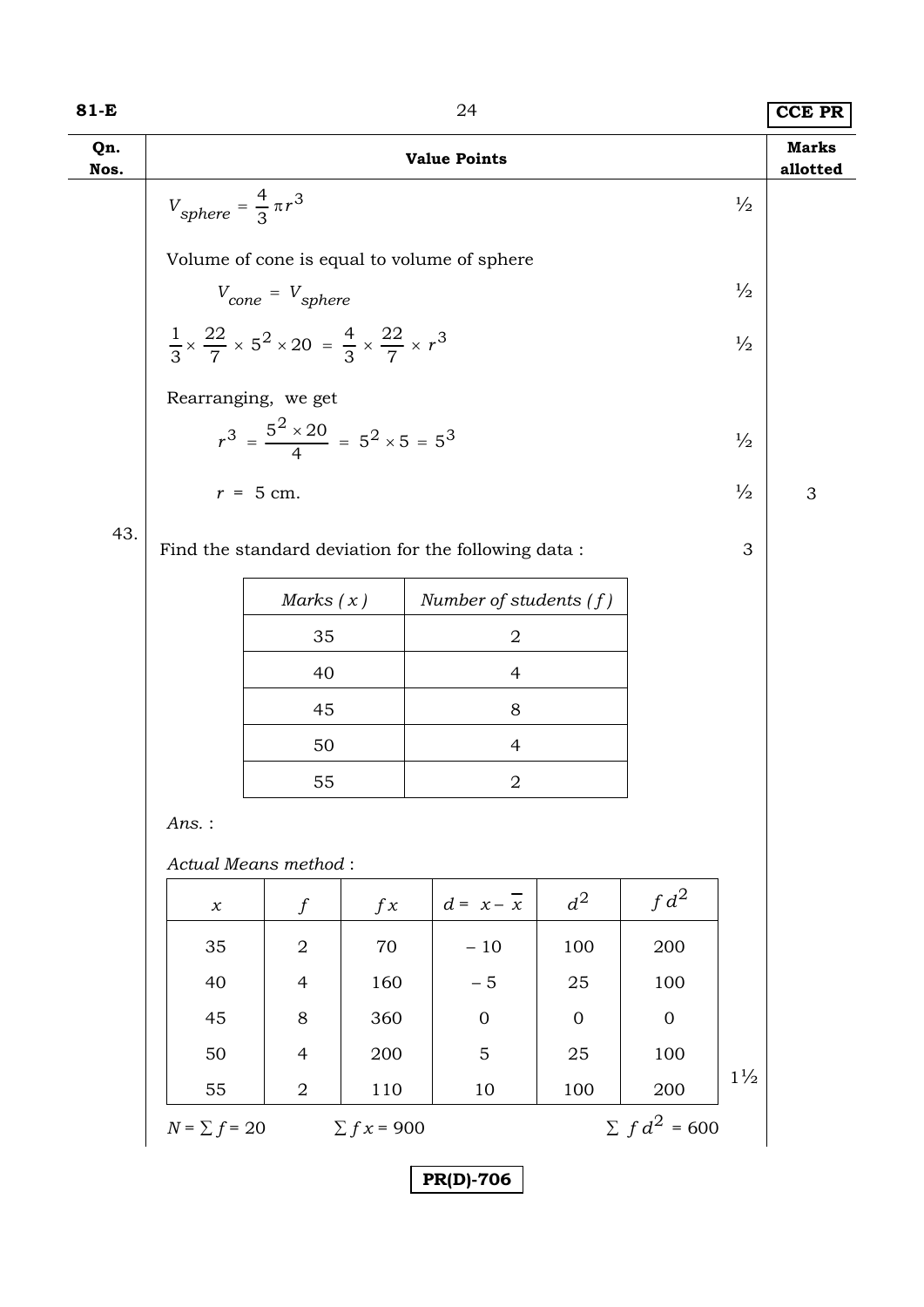| ገር<br>$ CCE$ PR | 81-E |
|-----------------|------|
|-----------------|------|

| Qn.<br>Nos. |              |                                                           | <b>Value Points</b>                  |                  |                  |                   |                | <b>Marks</b><br>allotted |
|-------------|--------------|-----------------------------------------------------------|--------------------------------------|------------------|------------------|-------------------|----------------|--------------------------|
|             |              | Mean, $\overline{x} = \frac{\sum fx}{N}$                  |                                      |                  |                  |                   |                |                          |
|             |              | $=\frac{900}{20}$                                         |                                      |                  |                  |                   | $\frac{1}{2}$  |                          |
|             |              | $= 45$<br>S.D. = $\sigma$ = $\sqrt{\frac{\sum f d^2}{N}}$ |                                      |                  |                  |                   | $\frac{1}{2}$  |                          |
|             |              | $=\sqrt{\frac{600}{20}}$<br>$=\sqrt{30}$                  |                                      |                  |                  |                   | $\frac{1}{2}$  |                          |
|             |              | $= 5.5$                                                   |                                      |                  |                  |                   |                | 3                        |
|             |              | Step deviation method:                                    |                                      |                  | $C = 5$          |                   |                |                          |
|             | Let $A = 45$ |                                                           |                                      |                  |                  |                   |                |                          |
|             | $\chi$       | $\boldsymbol{f}$                                          | Step deviation $d = \frac{X - A}{C}$ |                  | $d^2$            | $fd^2$            |                |                          |
|             | 35           | $\sqrt{2}$                                                | $-2$                                 | $-4$             | $\overline{4}$   | $8\,$             |                |                          |
|             | $40\,$       | $\overline{4}$                                            | $-1$                                 | $-4$             | $\,1$            | $\overline{4}$    |                |                          |
|             | 45           | $8\,$                                                     | $\mathbf 0$                          | $\boldsymbol{0}$ | $\boldsymbol{0}$ | $\boldsymbol{0}$  |                |                          |
|             | $50\,$       | $\overline{4}$                                            | $+1$                                 | $\overline{4}$   | $\mathbf 1$      | $\overline{4}$    | $1\frac{1}{2}$ |                          |
|             | 55           | $\mathbf 2$                                               | $\pm$ 2                              | $\overline{4}$   | $\overline{4}$   | $8\,$             |                |                          |
|             |              | $N \text{ = 20}$                                          |                                      | $\sum fd=0$      |                  | $\sum f d^2 = 24$ |                |                          |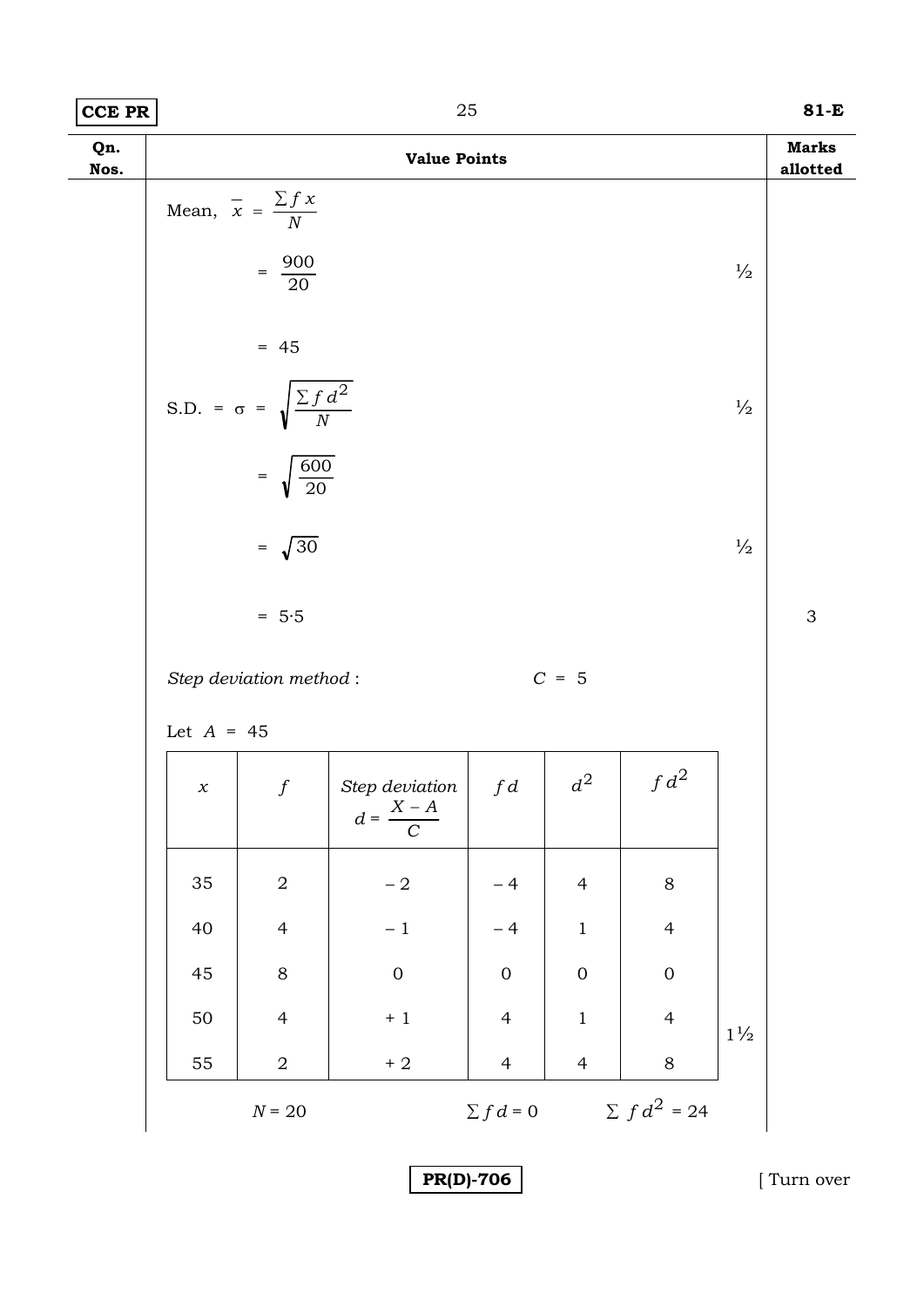| 81-E        |                                                                                             |                                                               | 26              |       |                      |                | <b>CCE PR</b> |  |
|-------------|---------------------------------------------------------------------------------------------|---------------------------------------------------------------|-----------------|-------|----------------------|----------------|---------------|--|
| Qn.<br>Nos. | <b>Value Points</b>                                                                         |                                                               |                 |       |                      |                |               |  |
|             | Standard deviation $\sigma = \sqrt{\frac{\sum f d^2}{N} - (\frac{\sum f d}{N})^2} \times C$ | $\frac{1}{2}$                                                 |                 |       |                      |                |               |  |
|             |                                                                                             | = $\sqrt{\frac{24}{20} - (\frac{0}{20})^2} \times 5$          |                 |       |                      | $\frac{1}{2}$  |               |  |
|             | $=\sqrt{1\cdot 2}\times 5$                                                                  |                                                               |                 |       |                      |                |               |  |
|             | $= 1.1 \times 5$                                                                            |                                                               |                 |       |                      | $\frac{1}{2}$  |               |  |
|             | $= 5.5$                                                                                     |                                                               |                 |       |                      |                | 3             |  |
|             | Direct method:                                                                              |                                                               |                 |       |                      |                |               |  |
|             | $\boldsymbol{\chi}$                                                                         | $\int$                                                        | f x             | $x^2$ | $f x^2$              |                |               |  |
|             | 35                                                                                          | $\overline{2}$                                                | 70              | 1225  | 2450                 |                |               |  |
|             | 40                                                                                          | $\overline{4}$                                                | 160             | 1600  | 6400                 |                |               |  |
|             | 45                                                                                          | $8\,$                                                         | 360             | 2025  | 16200                |                |               |  |
|             | 50                                                                                          | $\overline{4}$                                                | 200             | 2500  | 10000                | $1\frac{1}{2}$ |               |  |
|             | 55                                                                                          | $\sqrt{2}$                                                    | 110             | 3025  | 6050                 |                |               |  |
|             |                                                                                             |                                                               | $\sum fx = 900$ |       | $\sum fx^2 = 41,100$ |                |               |  |
|             | Standard deviation $\sigma = \sqrt{\frac{\sum f x^2}{N} - (\frac{\sum f x}{N})^2}$          |                                                               |                 |       |                      | $\frac{1}{2}$  |               |  |
|             |                                                                                             | $=$ $\sqrt{\frac{41100}{20} - \left(\frac{900}{20}\right)^2}$ |                 |       |                      | $\frac{1}{2}$  |               |  |
|             |                                                                                             | $=\sqrt{2055-(45)^2}$                                         |                 |       |                      |                |               |  |
|             |                                                                                             | $= \sqrt{2055-2025}$                                          |                 |       |                      |                |               |  |
|             | $=\sqrt{30}$                                                                                |                                                               |                 |       |                      |                |               |  |
|             | 5.5                                                                                         |                                                               |                 |       |                      | $\frac{1}{2}$  | 3             |  |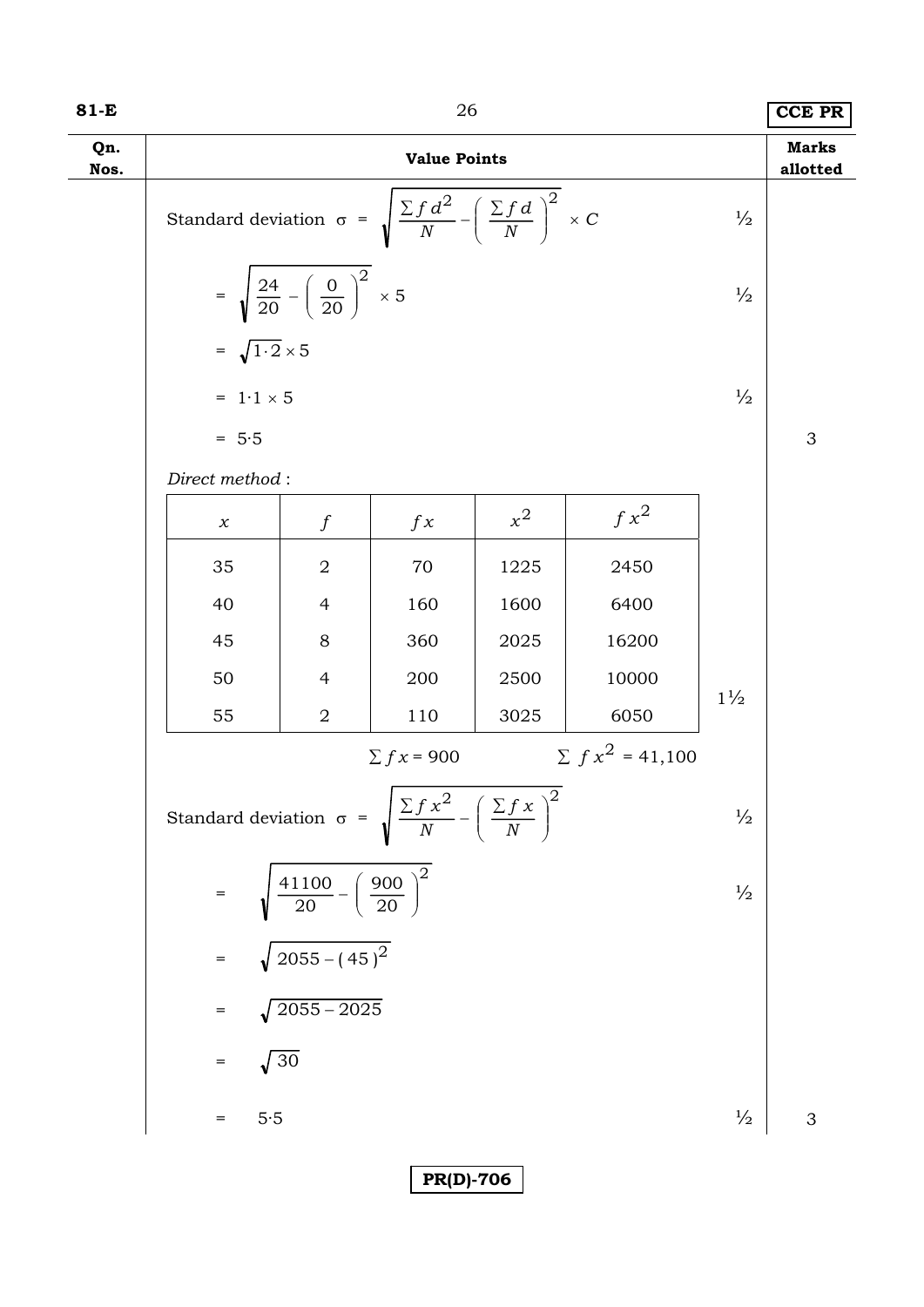### **CCE PR 81-E**

| Qn.<br>Nos. | <b>Value Points</b>                                                                                 |                                                     |                |                |                |                    |                | <b>Marks</b><br>allotted |
|-------------|-----------------------------------------------------------------------------------------------------|-----------------------------------------------------|----------------|----------------|----------------|--------------------|----------------|--------------------------|
|             | Assumed mean method:                                                                                |                                                     |                |                |                |                    |                |                          |
|             | Let assumed mean, $A = 45$                                                                          |                                                     |                |                |                |                    |                |                          |
|             | $\chi$                                                                                              | $\int$                                              | $d = x - A$    | fd             | $d^2$          | $fd^2$             |                |                          |
|             | 35                                                                                                  | $\overline{2}$                                      | $-10$          | $-20$          | 100            | 200                |                |                          |
|             | 40                                                                                                  | $\overline{4}$                                      | $-5$           | $-20$          | 25             | 100                |                |                          |
|             | 45                                                                                                  | 8                                                   | $\overline{0}$ | $\overline{0}$ | $\overline{0}$ | $\overline{0}$     |                |                          |
|             | 50                                                                                                  | $\overline{4}$                                      | 5              | 20             | 25             | 100                |                |                          |
|             | 55                                                                                                  | $\overline{2}$                                      | 10             | 20             | 100            | 200                | $1\frac{1}{2}$ |                          |
|             |                                                                                                     | $N = 20$                                            |                | $\sum f d = 0$ |                | $\sum f d^2 = 600$ |                |                          |
|             | Standard deviation $\sigma = \sqrt{\frac{\sum f d^2}{N} - (\frac{\sum f d}{N})^2}$<br>$\frac{1}{2}$ |                                                     |                |                |                |                    |                |                          |
|             | $=$                                                                                                 | $\sqrt{\frac{600}{20}-\left(\frac{0}{20}\right)^2}$ |                |                |                |                    | $\frac{1}{2}$  |                          |
|             |                                                                                                     | $=$ $\sqrt{30-0}$                                   |                |                |                |                    |                |                          |
|             |                                                                                                     | $=$ $\sqrt{30}$                                     |                |                |                |                    |                |                          |
|             | $=$                                                                                                 | 5.5                                                 |                |                |                |                    | $\frac{1}{2}$  | 3                        |

44. A building and a tower are on the same level ground. The angle of elevation of the top of the building from the foot of the tower is 30°. The angle of elevation of the top of the tower from the foot of the building is 60°. If the height of the tower is 50 m, then find the height of the building. 3

OR

Prove that 
$$
\sqrt{\frac{1 + \sin A}{1 - \sin A}}
$$
 = sec *A* + tan *A*.

*Ans.* :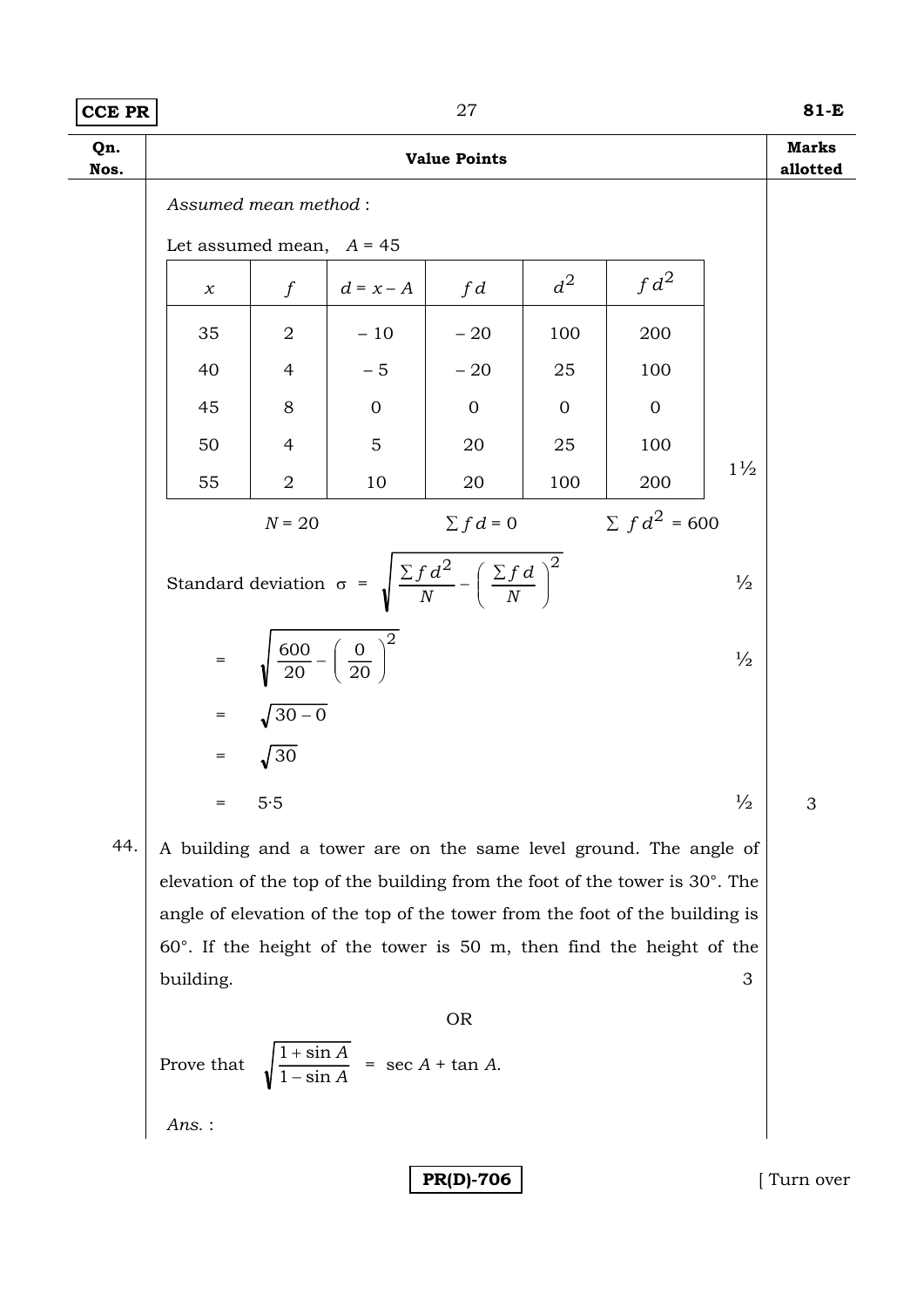| 81-E        | 28                                                                                                                           | <b>CCE PR</b>            |
|-------------|------------------------------------------------------------------------------------------------------------------------------|--------------------------|
| Qn.<br>Nos. | <b>Value Points</b>                                                                                                          | <b>Marks</b><br>allotted |
|             | А<br>Tower<br>50m<br>$CD = ?$<br>Building<br>$\frac{1}{2}$<br>$30^\circ$<br>$60^\circ$<br>$\boldsymbol{B}$<br>D              |                          |
|             | In $\triangle$ ABD,                                                                                                          |                          |
|             | $\tan 60^{\circ} = \frac{AB}{BD}$                                                                                            |                          |
|             | $\sqrt{3} = \frac{50}{BD}$<br>$\frac{1}{2}$                                                                                  |                          |
|             | $\Rightarrow$ BD = $\frac{50}{\sqrt{3}}$ m                                                                                   |                          |
|             | In $\Delta$ BDC,                                                                                                             |                          |
|             | $\tan 30^{\circ} = \frac{CD}{BD}$<br>$\frac{1}{2}$                                                                           |                          |
|             | $rac{1}{\sqrt{3}} = \frac{CD}{\frac{50}{\sqrt{3}}}$<br>$CD = \frac{50}{\sqrt{3}} \times \frac{1}{\sqrt{3}}$<br>$\frac{1}{2}$ |                          |
|             | $\frac{1}{2}$<br>$\Rightarrow$                                                                                               |                          |
|             | $=\frac{50}{3} = 16\frac{2}{3}$<br>$\frac{1}{2}$                                                                             | 3                        |
|             | The height of the building is $16\frac{2}{3}$ m                                                                              |                          |
|             | <b>OR</b>                                                                                                                    |                          |
|             | LHS = $\sqrt{\frac{1 + \sin A}{1 - \sin A}}$                                                                                 |                          |
|             | $= \frac{\sqrt{1+\sin A}}{\sqrt{1-\sin A}} \times \frac{\sqrt{1+\sin A}}{\sqrt{1+\sin A}}$<br>$\frac{1}{2}$                  |                          |
|             | Multiplying and dividing by $\sqrt{1 + \sin A}$                                                                              |                          |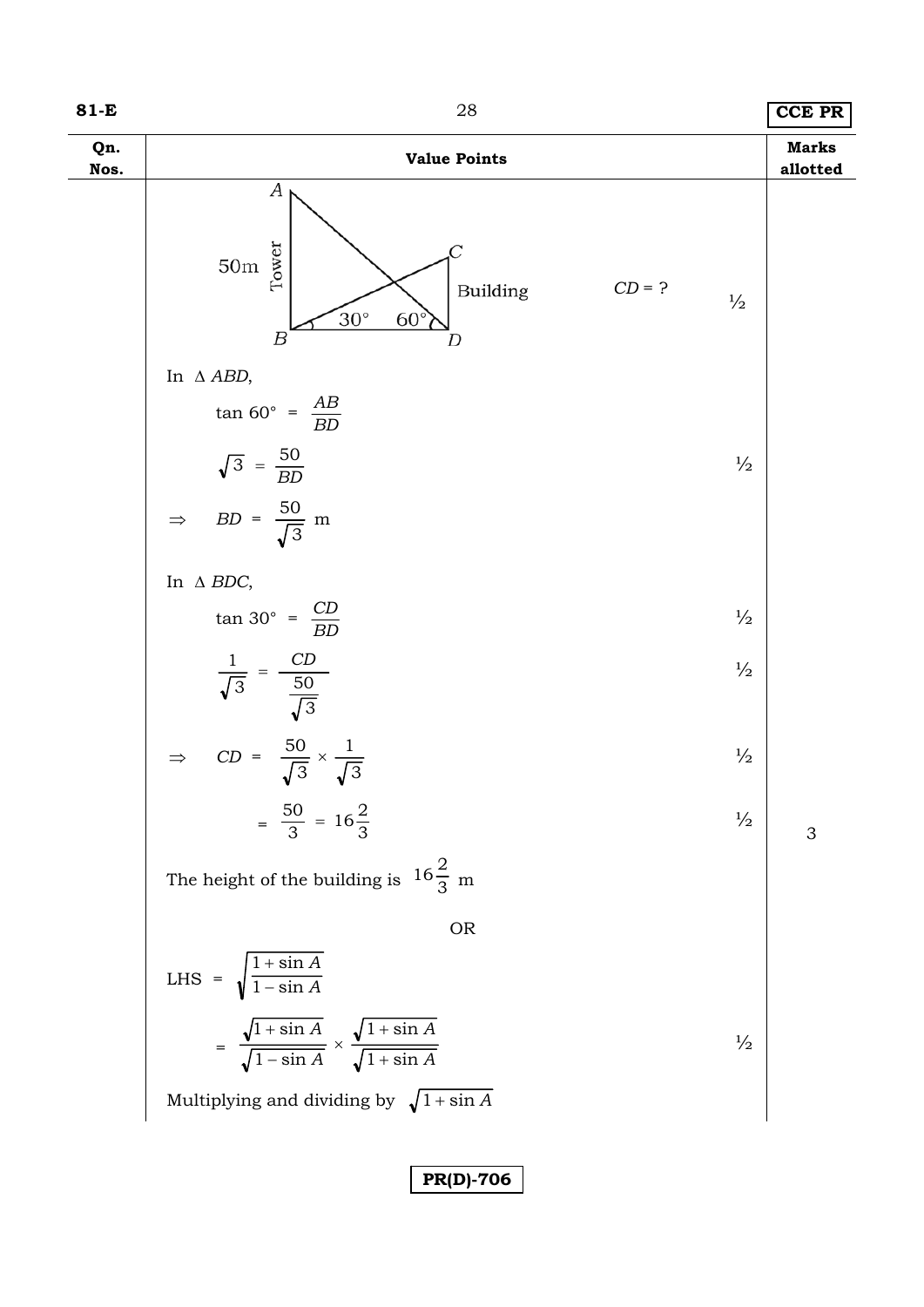| <b>CCE PR</b> | 29                                                                                    | 81-E                     |  |  |  |  |
|---------------|---------------------------------------------------------------------------------------|--------------------------|--|--|--|--|
| Qn.<br>Nos.   | <b>Value Points</b>                                                                   | <b>Marks</b><br>allotted |  |  |  |  |
|               | $\sqrt{(1+\sin A)^2}$<br>$\!=$<br>$\sqrt{1-\sin^2 A}$                                 | $\frac{1}{2}$            |  |  |  |  |
|               | $1 + \sin A$<br>$=$<br>$\sqrt{\cos^2 A}$                                              | $\frac{1}{2}$            |  |  |  |  |
|               | $1 + \sin A$<br>$=$<br>$\cos A$                                                       | $\frac{1}{2}$            |  |  |  |  |
|               | $+\frac{\sin A}{\cos A}$<br>$\frac{1}{ }$<br>$\frac{1}{\cos A}$<br>$=$                | $\frac{1}{2}$            |  |  |  |  |
|               | $\sec A + \tan A$ .<br>$=$                                                            | $\frac{1}{2}$<br>3       |  |  |  |  |
| 45.           | Solve by using formula :                                                              | 3                        |  |  |  |  |
|               | $x^2$ - 2x + 3 = 3x + 1.                                                              |                          |  |  |  |  |
|               | <b>OR</b>                                                                             |                          |  |  |  |  |
|               | If <i>m</i> and <i>n</i> are the roots of the quadratic equation $x^2 - 6x + 2 = 0$ , |                          |  |  |  |  |
|               | then find the value of                                                                |                          |  |  |  |  |
|               | $+1$<br>a)<br>$\boldsymbol{m}$<br>$\boldsymbol{n}$                                    |                          |  |  |  |  |
|               | b) $(m + n) (mn)$ .                                                                   |                          |  |  |  |  |
|               | $Ans.$ :                                                                              |                          |  |  |  |  |
|               |                                                                                       |                          |  |  |  |  |
|               | $x^2 - 2x + 3 = 3x + 1$<br>$x^2 - 2x + 3 - 3x - 1 = 0$<br>$x^2 - 5x + 2 = 0$          | $\frac{1}{2}$            |  |  |  |  |
|               |                                                                                       | $\frac{1}{2}$            |  |  |  |  |
|               | When compared with $ax^2 + bx + c = 0$ , $a = 1$ , $b = -5$ , $c = 2$                 |                          |  |  |  |  |
|               | $x = \frac{-b \pm \sqrt{b^2 - 4ac}}{2a}$                                              | $\frac{1}{2}$            |  |  |  |  |
|               |                                                                                       |                          |  |  |  |  |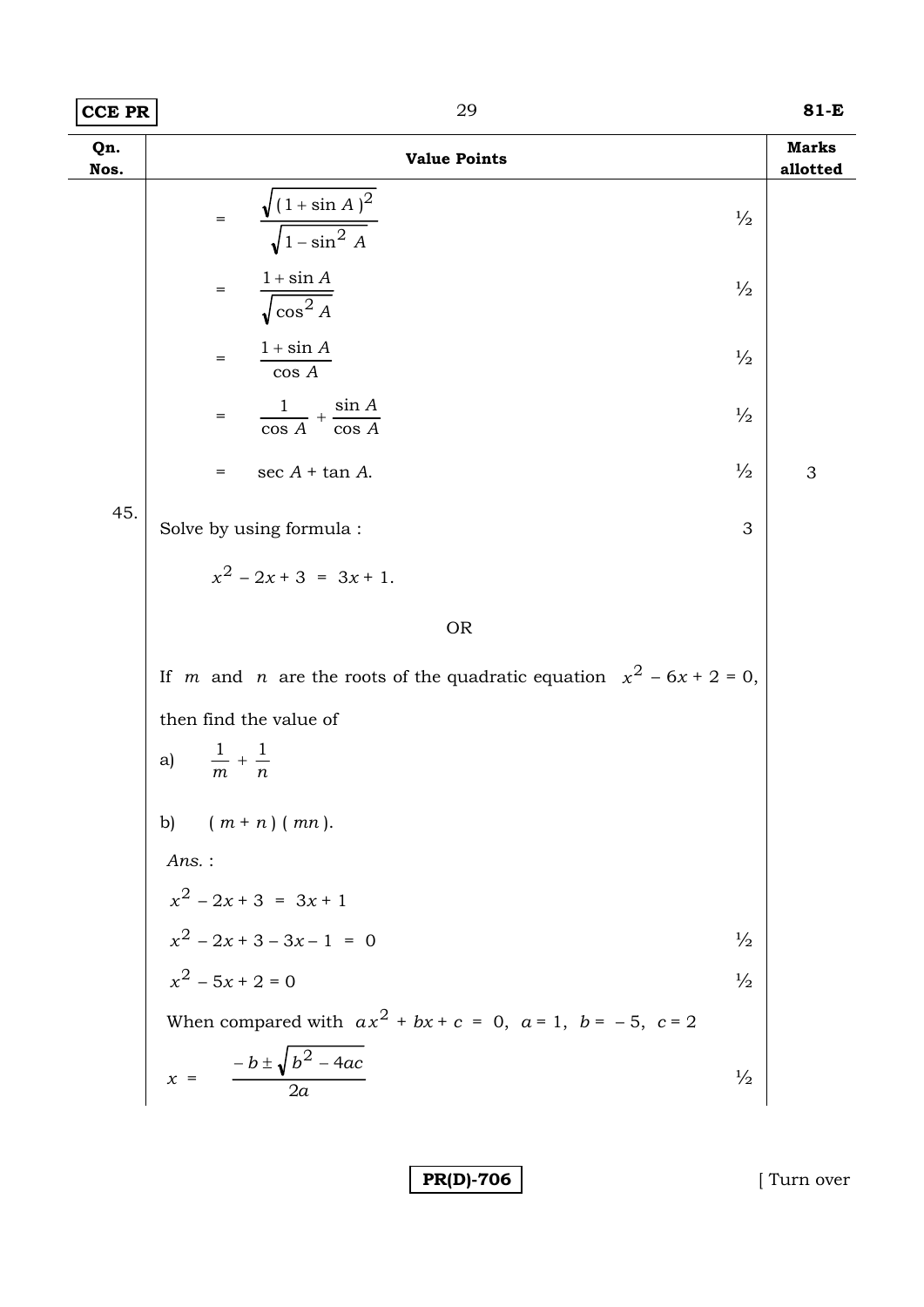| 81-E        | 30                                                                              |               | <b>CCE PR</b>            |
|-------------|---------------------------------------------------------------------------------|---------------|--------------------------|
| Qn.<br>Nos. | <b>Value Points</b>                                                             |               | <b>Marks</b><br>allotted |
|             | $\frac{-(-5) \pm \sqrt{(-5)^2 - 4(1)(2)}}{2(1)}$<br>$=$                         | $\frac{1}{2}$ |                          |
|             | $=\frac{5\pm\sqrt{25-8}}{2}$                                                    | $\frac{1}{2}$ |                          |
|             | $=\frac{5 \pm \sqrt{17}}{2}$                                                    | $\frac{1}{2}$ |                          |
|             | $x = \frac{5 + \sqrt{17}}{2}$<br>or $x = \frac{5 - \sqrt{17}}{2}$               |               | 3                        |
|             | <b>OR</b>                                                                       |               |                          |
|             | $x^2 - 6x + 2 = 0$                                                              |               |                          |
|             | When compared with $ax^2 + bx + c = 0$ , $a = 1$ , $b = -6$ , $c = 2$           |               |                          |
|             | Sum of the roots, $m + n = \frac{-b}{a} = \frac{-(-6)}{1} = 6$                  | $\frac{1}{2}$ |                          |
|             | Product of the roots, $mn = \frac{c}{a} = \frac{2}{1} = 2$                      | $\frac{1}{2}$ |                          |
|             | a) $\frac{1}{m} + \frac{1}{n} = \frac{m+n}{mn} = \frac{6}{2} = 3$               | $\mathbf{1}$  |                          |
|             | b) $(m+n)(mn) = (6)(2) = 12$                                                    | $\mathbf{1}$  | 3                        |
| 46.         | Prove that the area of an equilateral triangle of side ' $a$ ' units is         |               |                          |
|             | $\frac{a^2\sqrt{3}}{2}$<br>square units.                                        | 3             |                          |
|             | <b>OR</b>                                                                       |               |                          |
|             | $\triangle$ ABC is right angled triangle right angled at C. D is a point on the |               |                          |
|             | side $\overline{AC}$ and E is a point on the side $\overline{BC}$ . Show that   |               |                          |
|             | $AB^{2} + DE^{2} = AE^{2} + BD^{2}$ .                                           |               |                          |
|             | $Ans.$ :                                                                        |               |                          |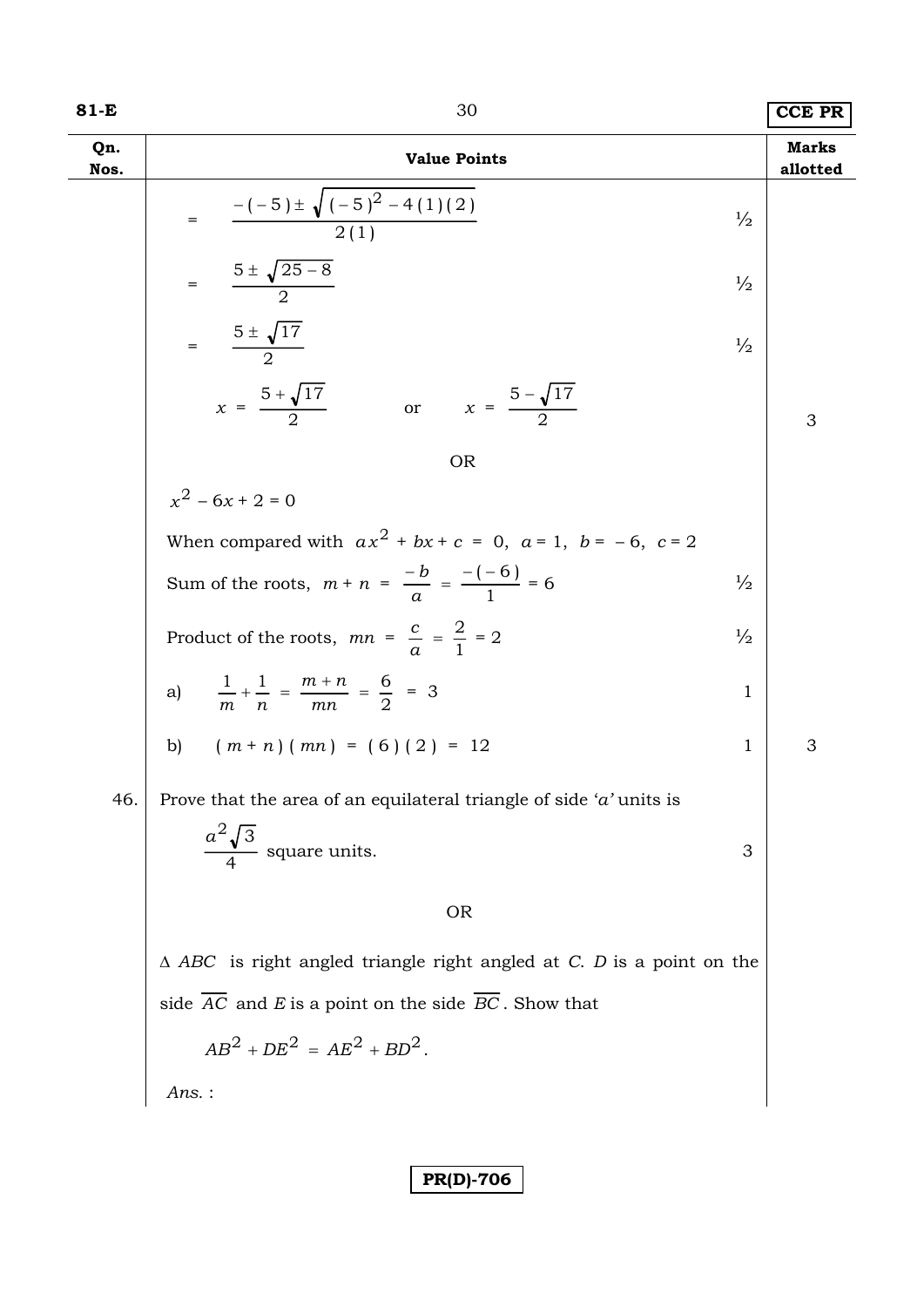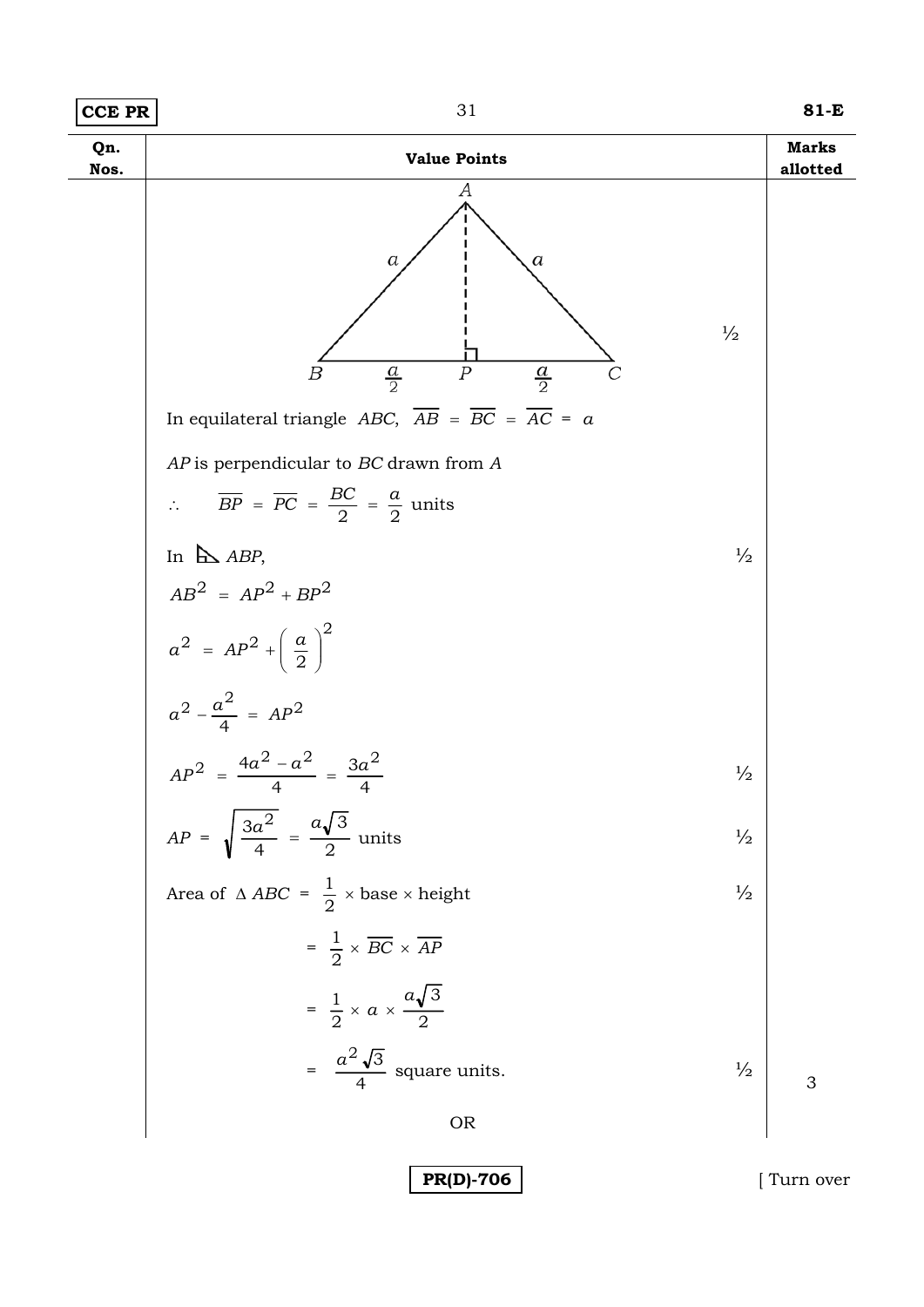**81-E** 32 **CCE PR**

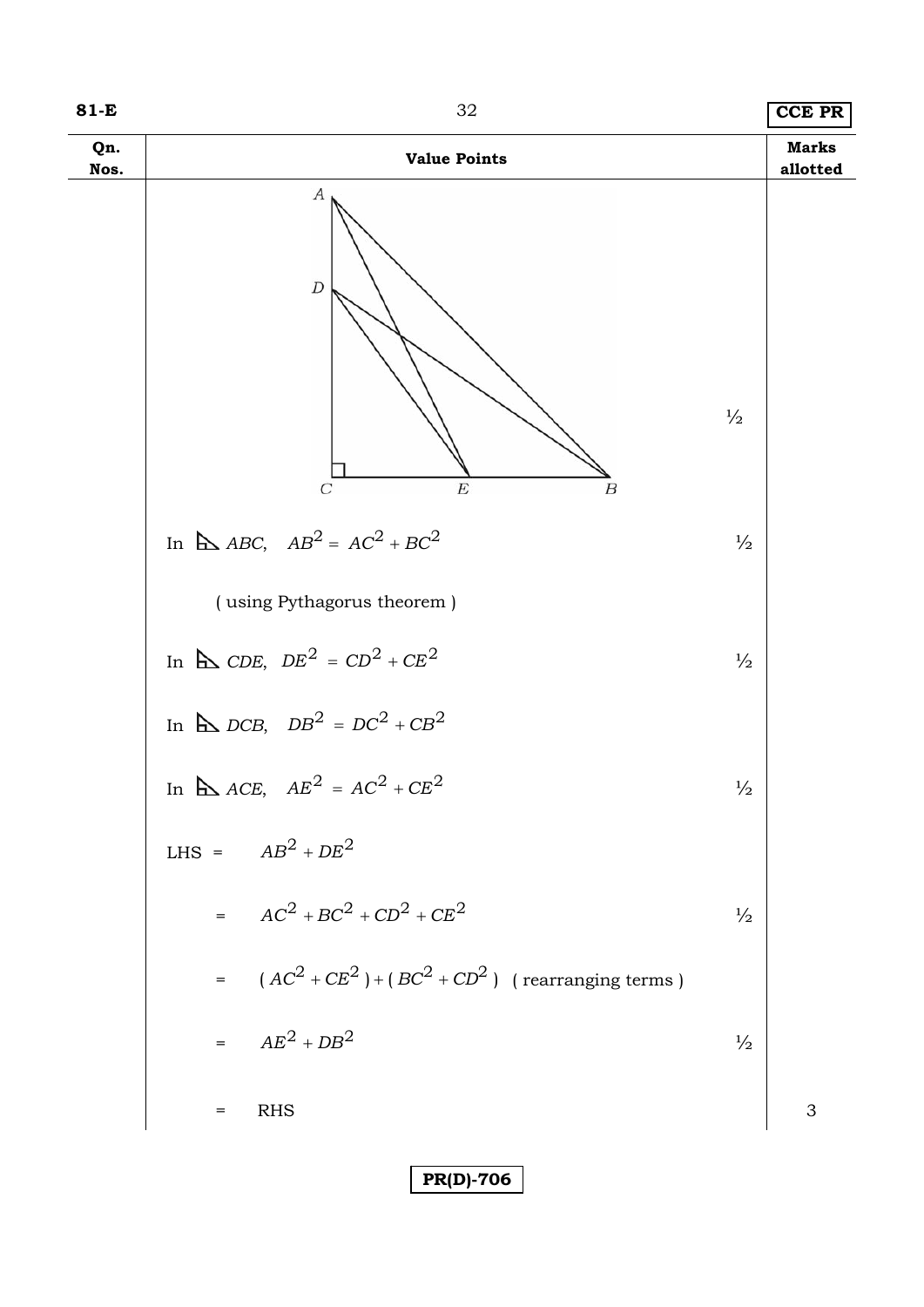| <b>CCE PR</b> | 33                                                                                                                                                                                                                                                                                                                        | $81-E$                                     |  |
|---------------|---------------------------------------------------------------------------------------------------------------------------------------------------------------------------------------------------------------------------------------------------------------------------------------------------------------------------|--------------------------------------------|--|
| Qn.<br>Nos.   | <b>Value Points</b>                                                                                                                                                                                                                                                                                                       |                                            |  |
| 47.<br>V.     | Construct direct common tangents to two circles of radii 4 cm and<br>$2\ {\rm cm}$ whose centres are $8\ {\rm cm}$ apart.<br>$\overline{4}$<br>Ans.:<br>Drawing circles $-$<br>$\boldsymbol{2}$<br>Marking points $-\,$<br>$\mathbf{1}$<br>Drawing tangents $-\,$<br>$\mathbf{1}$<br>Ò<br>$\Omega$<br>B<br>cm<br>$\infty$ | <b>Marks</b><br>allotted<br>$\overline{4}$ |  |
|               | $\overline{p}$<br>R<br>╳<br>Y<br>$PQ$ and $RS$ are the required tangents                                                                                                                                                                                                                                                  |                                            |  |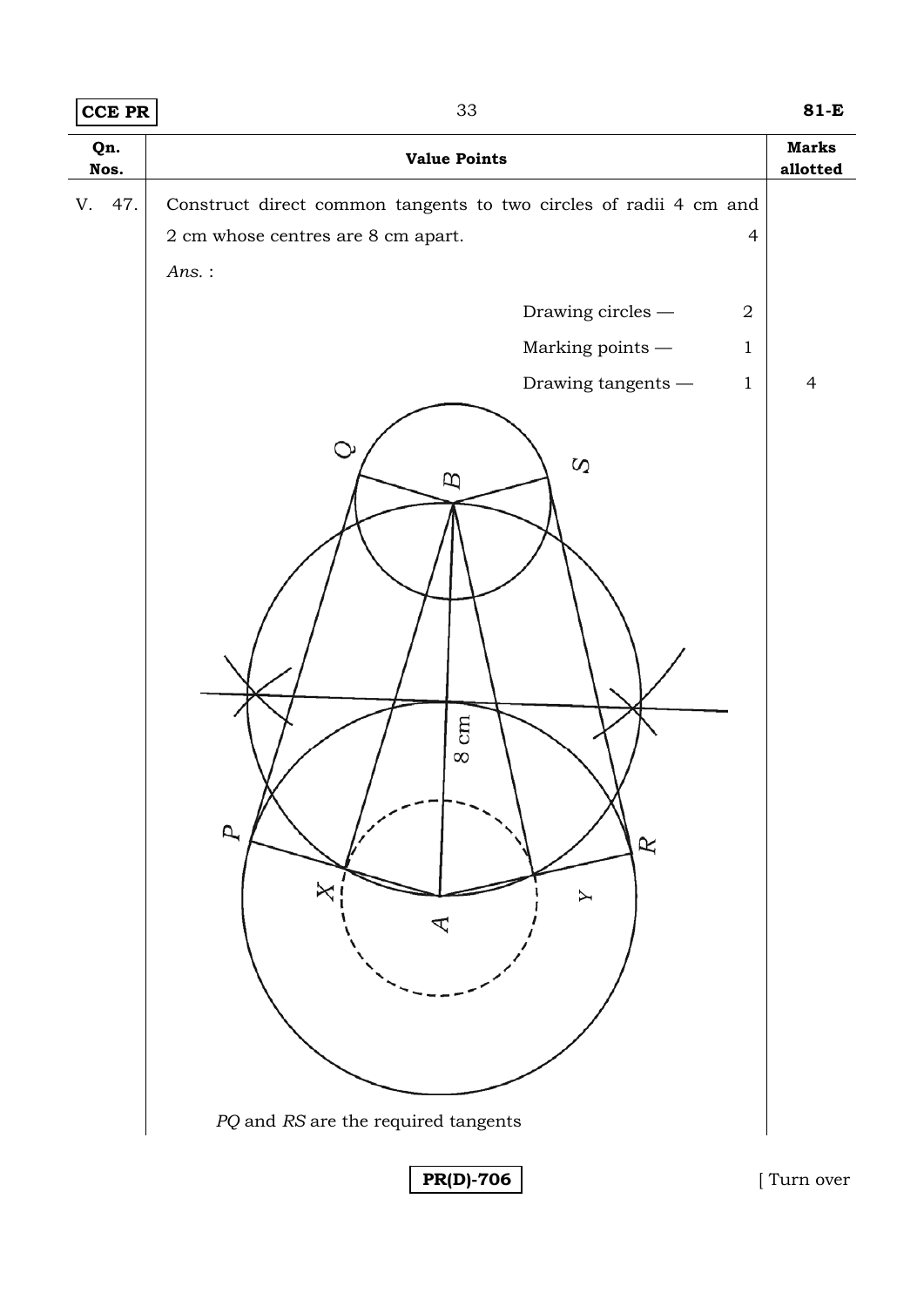| ۰,<br>×<br>۰. |  |  |
|---------------|--|--|
|---------------|--|--|

## 84 **CCE PR**

| Qn.<br>Nos. |                                                                                                                | <b>Value Points</b> |               | <b>Marks</b><br>allotted |
|-------------|----------------------------------------------------------------------------------------------------------------|---------------------|---------------|--------------------------|
| 48.         | Find the sum of first ten terms of an Arithmetic progression whose<br>fourth term is 13 and eighth term is 29. | <b>OR</b>           | 4             |                          |
|             | Find the three consecutive terms of a Geometric progression whose<br>sum is 14 and their product is 64.        |                     |               |                          |
|             | Ans.:<br>Fourth term, $T_4 = a + 3d$                                                                           |                     |               |                          |
|             | $13 = a + 3d$<br>Eighth term, $T_8 = a + 7d$                                                                   | $\ldots$ (i)        | $\frac{1}{2}$ |                          |
|             | $29 = a + 7d$                                                                                                  | $\ldots$ (ii)       | $\frac{1}{2}$ |                          |
|             | Equ. (ii) $-$ Eqn. (i) $\Rightarrow$<br>$29 = a + 7d$                                                          |                     |               |                          |
|             | $23 = a + 3d$<br>$\begin{matrix} (-) & (-) & (-) \end{matrix}$<br>$16 = 4d$                                    |                     | $\frac{1}{2}$ |                          |
|             | $4d = 16$ ; $d = \frac{16}{4} = 4$                                                                             |                     | $\frac{1}{2}$ |                          |
|             | $a + 7d = 29$<br>$a + 7(4) = 29$                                                                               |                     |               |                          |
|             | $a + 28 = 29$<br>$a = 29 - 28 = 1$                                                                             | $a = 1, d = 4$      | $\frac{1}{2}$ |                          |
|             | $S_n = \frac{n}{2} \{2a + (n-1) d\}$                                                                           |                     | $\frac{1}{2}$ |                          |
|             | $S_{10} = \frac{10}{2}$ { 2 ( 1 ) + ( 10 – 1 ) ( 4 ) }                                                         |                     | $\frac{1}{2}$ |                          |
|             | $= 5 {2 + 9 (4)}$<br>$= 5 [38] = 190$                                                                          | $S_{10} = 190$      | $\frac{1}{2}$ | $\overline{4}$           |
|             |                                                                                                                | <b>OR</b>           |               |                          |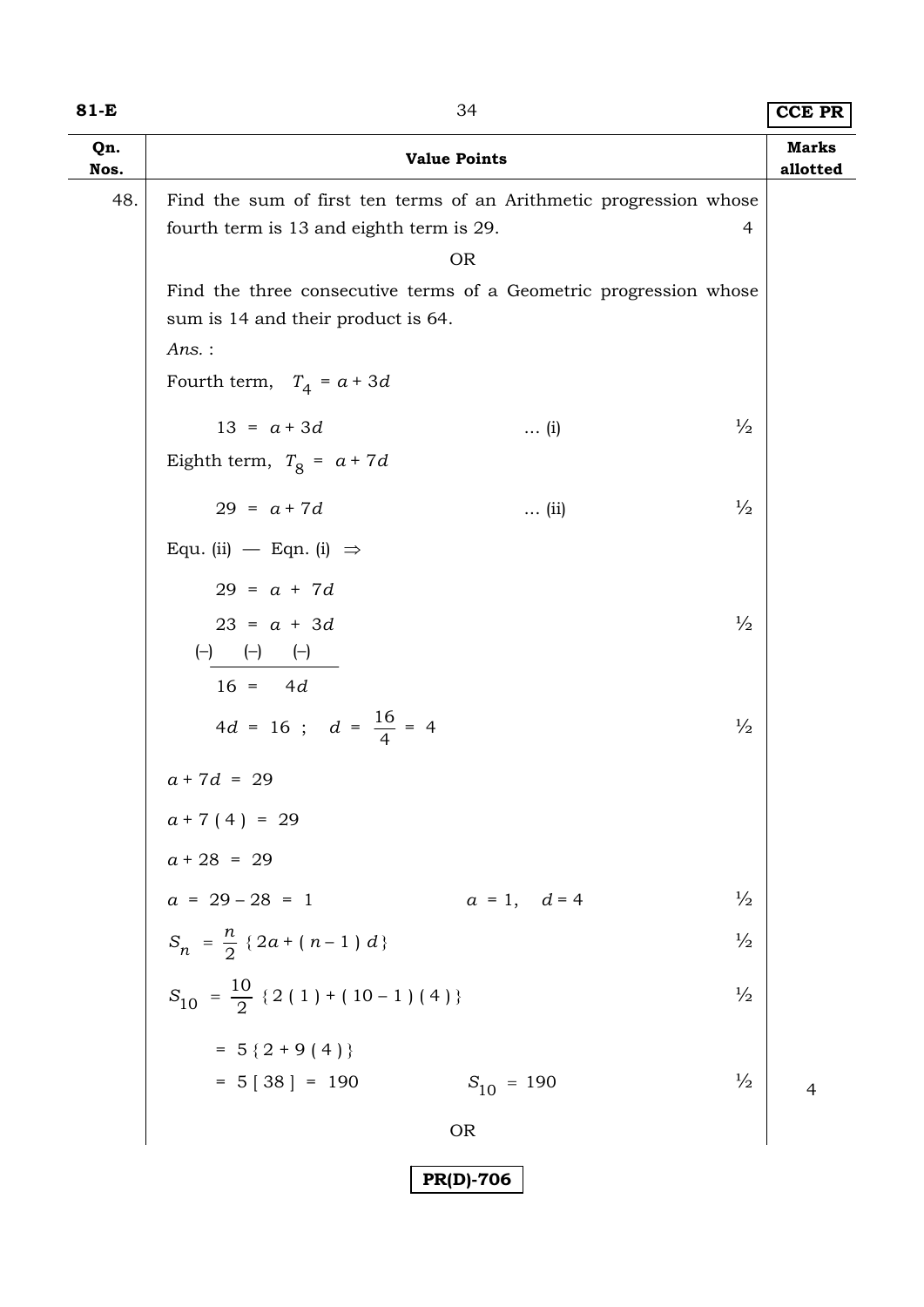| $81-E$<br>$ CCE$ PR $ $<br>. |
|------------------------------|
|------------------------------|

| Qn.<br>Nos. | <b>Value Points</b>                                          |               | <b>Marks</b><br>allotted |
|-------------|--------------------------------------------------------------|---------------|--------------------------|
|             | Let the Geometric progression be                             |               |                          |
|             | $\frac{a}{r}$ , a, ar<br>$\ldots$ (i)                        | $\frac{1}{2}$ |                          |
|             | Sum of the terms, $\frac{a}{r} + a + ar = 14$ (ii)           | $\frac{1}{2}$ |                          |
|             | Product of the terms, $\left(\frac{a}{r}\right) a (ar) = 64$ | $\frac{1}{2}$ |                          |
|             | $\Rightarrow a^3 = 64$ , $a = \sqrt[3]{64}$                  |               |                          |
|             | $\Rightarrow$ $a = 4$                                        | $\frac{1}{2}$ |                          |
|             | Eq. (ii) $\Rightarrow$ $\frac{4}{r}$ + 4 + 4 r = 14          |               |                          |
|             | $\frac{4+4r+4r^2}{r}=14$                                     | $\frac{1}{2}$ |                          |
|             | ⇒ $4 + 4r + 4r^2 = 14r$<br>⇒ $4r^2 - 10r + 4 = 0$            |               |                          |
|             | (rearranging)                                                | $\frac{1}{2}$ |                          |
|             | $2r^2 - 5r + 2 = 0$<br>(dividing by 2)                       |               |                          |
|             | $2r^2 - 4r - r + 2 = 0$                                      |               |                          |
|             | $2r(r-2)-1(r-2) = 0$                                         |               |                          |
|             | $(2r-1)(r-2) = 0$                                            |               |                          |
|             | $r = \frac{1}{2}$ or $r = 2$                                 | $\frac{1}{2}$ |                          |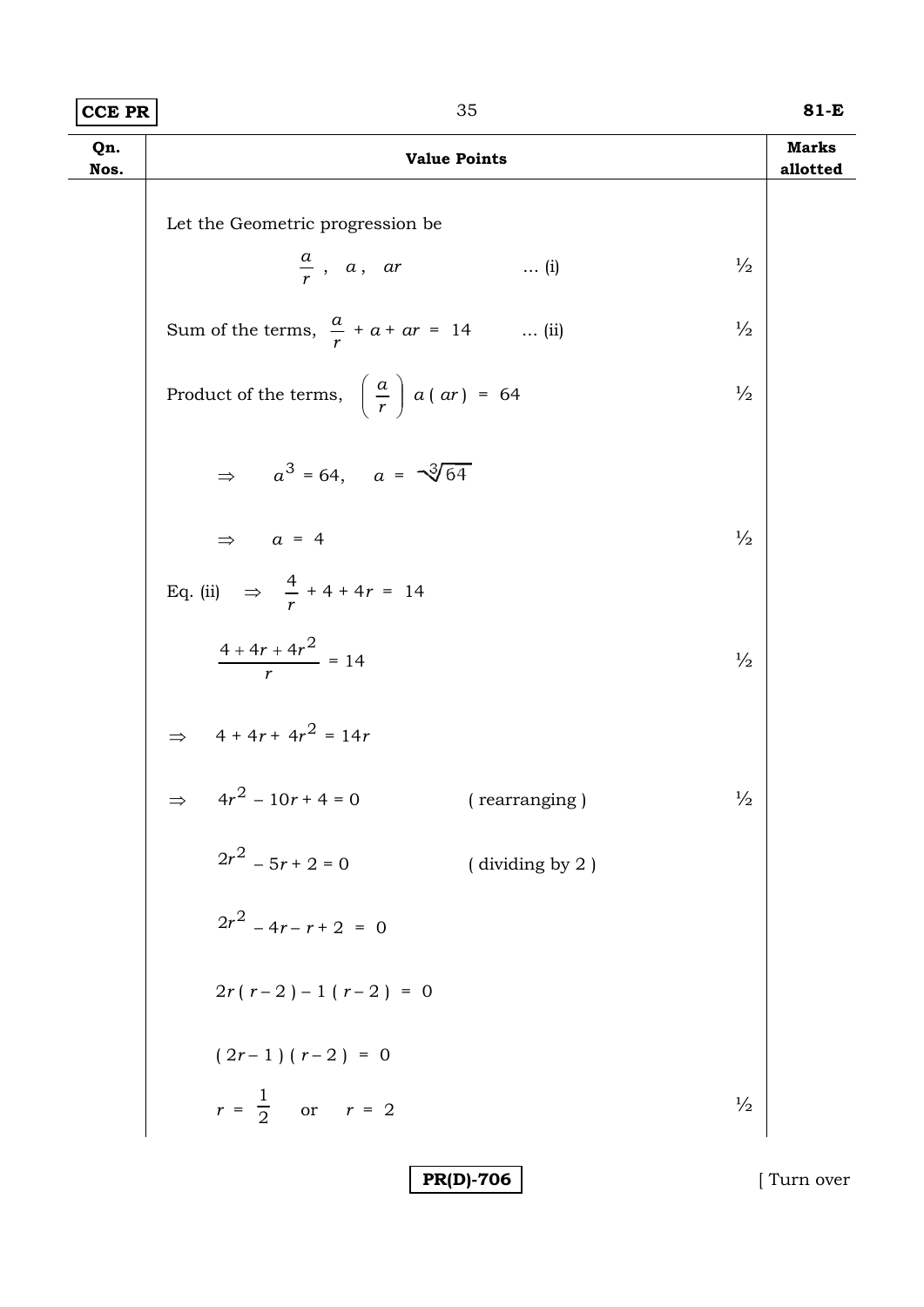| 81-E        | 36                                                                                                                       | <b>CCE PR</b>                   |  |
|-------------|--------------------------------------------------------------------------------------------------------------------------|---------------------------------|--|
| Qn.<br>Nos. | <b>Value Points</b>                                                                                                      | <b>Marks</b><br>allotted        |  |
|             | When $r = \frac{1}{2}$ ,<br>When $r = 2$<br>$\frac{a}{r} = \frac{4}{\frac{1}{2}} = 8$<br>$\frac{a}{r} = \frac{4}{2} = 2$ |                                 |  |
|             | $a = 4$<br>$a = 4$<br>$ar = 4\left(\frac{1}{2}\right) = 2$<br>$ar = 4(2)$                                                |                                 |  |
|             | $h = 8$                                                                                                                  | $\frac{1}{2}$<br>$\overline{4}$ |  |
|             | any other alternate method should given full marks                                                                       |                                 |  |
| 49.         | Prove that "if two triangles are equiangular, then their corresponding                                                   |                                 |  |
|             | sides are in proportion".                                                                                                | $\overline{4}$                  |  |
|             | $Ans.$ :                                                                                                                 |                                 |  |
|             | А<br>D<br>$\frac{1}{2}$<br>Н<br>G<br>$\boldsymbol{E}$<br>$\sqrt{C}$<br>$B^{\triangle}$                                   |                                 |  |
|             | In $\triangle$ ABC and $\triangle$ DEF,<br>Data:                                                                         |                                 |  |
|             | ABC<br>DEF<br>=                                                                                                          | $\frac{1}{2}$                   |  |
|             | ACB <br><b>DFE</b>                                                                                                       |                                 |  |
|             | To prove: $\frac{AB}{DE} = \frac{AC}{DF} = \frac{BC}{EF}$                                                                | $\frac{1}{2}$                   |  |
|             | Construction: Mark points G and H on AB and AC such that                                                                 |                                 |  |
|             | $\overline{AG}$ = $\overline{DE}$ , $\overline{AH}$ = $\overline{DF}$ , join G and H.                                    | $\frac{1}{2}$                   |  |
|             | <b>PR(D)-706</b>                                                                                                         |                                 |  |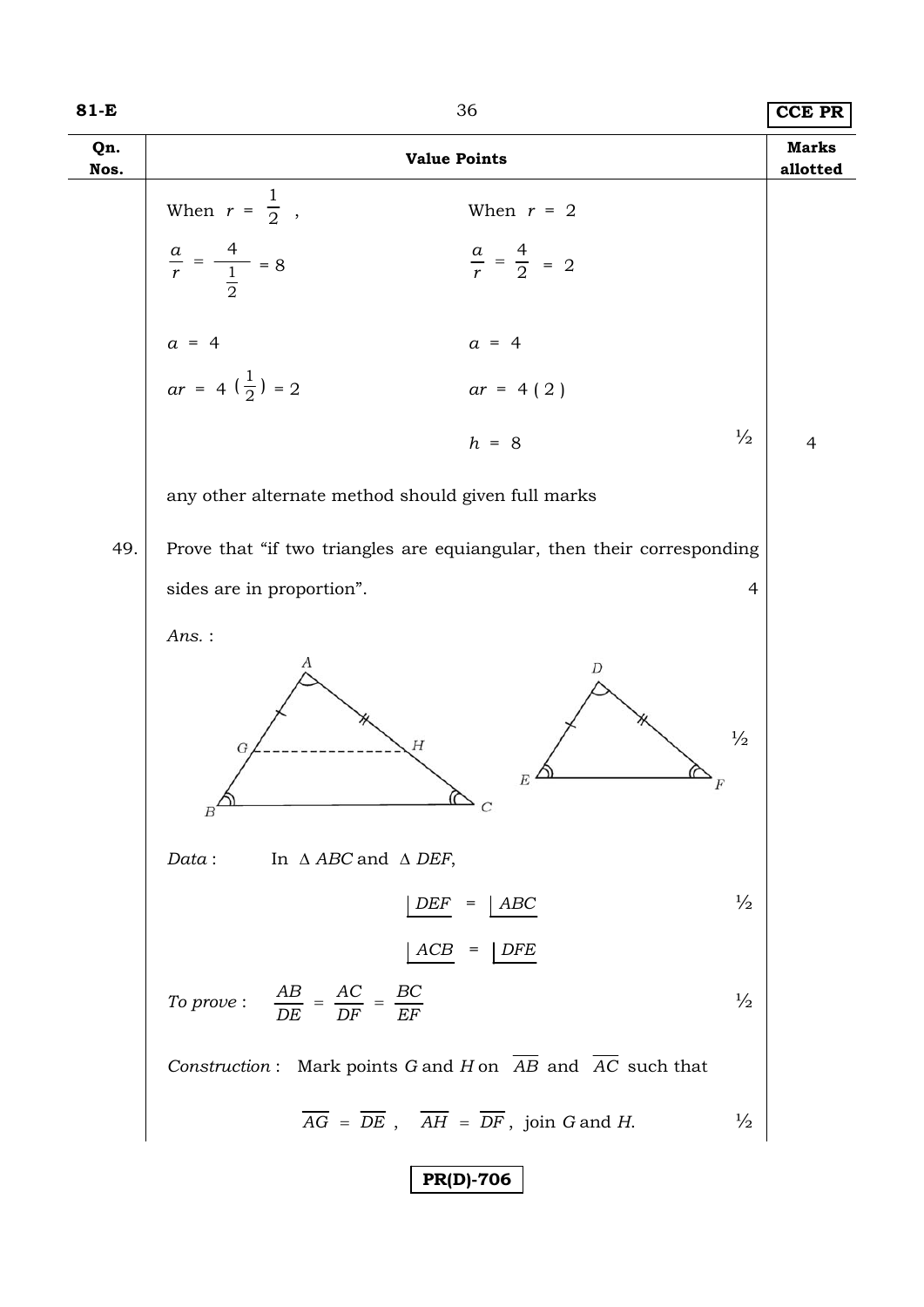### **CCE PR** 81-E

**Qn. Nos. Value Points Marks allotted**  *Proof* : *Statement Reason*  In Δ *AGH* and Δ *DEF* ,  $\overline{AG} = \overline{DE}$  Construction  $\frac{GAH}{A}$  =  $\frac{EDF}{B}$  Data  $\overline{AH} = \overline{DF}$  Construction ∴  $\triangle AGH \cong \triangle DEF$  SAS  $\boxed{AGH} = \boxed{DEF}$  CPCT  $But \ \frac{\text{ABC}}{\text{D}} = \frac{\text{DEF}}{\text{D}}$  Data 2  $\Rightarrow$   $\begin{array}{c|c}\n\end{array} \begin{array}{c}\n\end{array} \begin{array}{c}\n\end{array} \begin{array}{c}\n\end{array} \begin{array}{c}\n\end{array} \begin{array}{c}\n\end{array} \begin{array}{c}\n\end{array} \begin{array}{c}\n\end{array} \begin{array}{c}\n\end{array} \begin{array}{c}\n\end{array} \begin{array}{c}\n\end{array} \begin{array}{c}\n\end{array} \begin{array}{c}\n\end{array} \begin{array}{c}\n\end{array} \begin{array}{c}\n\end{array} \begin{array}{c}\n\end{array} \begin{array}{$  $\overline{GH}$  ||  $\overline{BC}$  If the corresponding angles, are equal, then lines are parallel ∴ In  $\triangle ABC$ ,  $\frac{AB}{AG} = \frac{BC}{GH} = \frac{AC}{AH}$ *GH BC*  $\frac{AB}{AG} = \frac{BC}{GH} = \frac{AC}{AH}$  Corollary of Thale's theorem 4 Hence,  $\frac{AB}{DE} = \frac{BC}{EF} = \frac{AC}{DF}$ *EF BC*  $\frac{AB}{DE} = \frac{BC}{EF} = \frac{AC}{DF}$   $\Delta AGH \cong \Delta DEF$ 50. Solve graphically :  $x^2 - x - 2 = 0$ . 4 *Ans.* :  $x^2 - x - 2 = 0$  $x^2 = x + 2$  $y = x^2$  and  $y = x + 2$  $y = x^2$ *x* | 0 | 1 | -1 | 2 | -2 | 3 | -3 *y* | 0 | 1 | 1 | 4 | 4 | 9 | 9  $y = x + 2$ *x* 0 2 3 *y* 2 4 5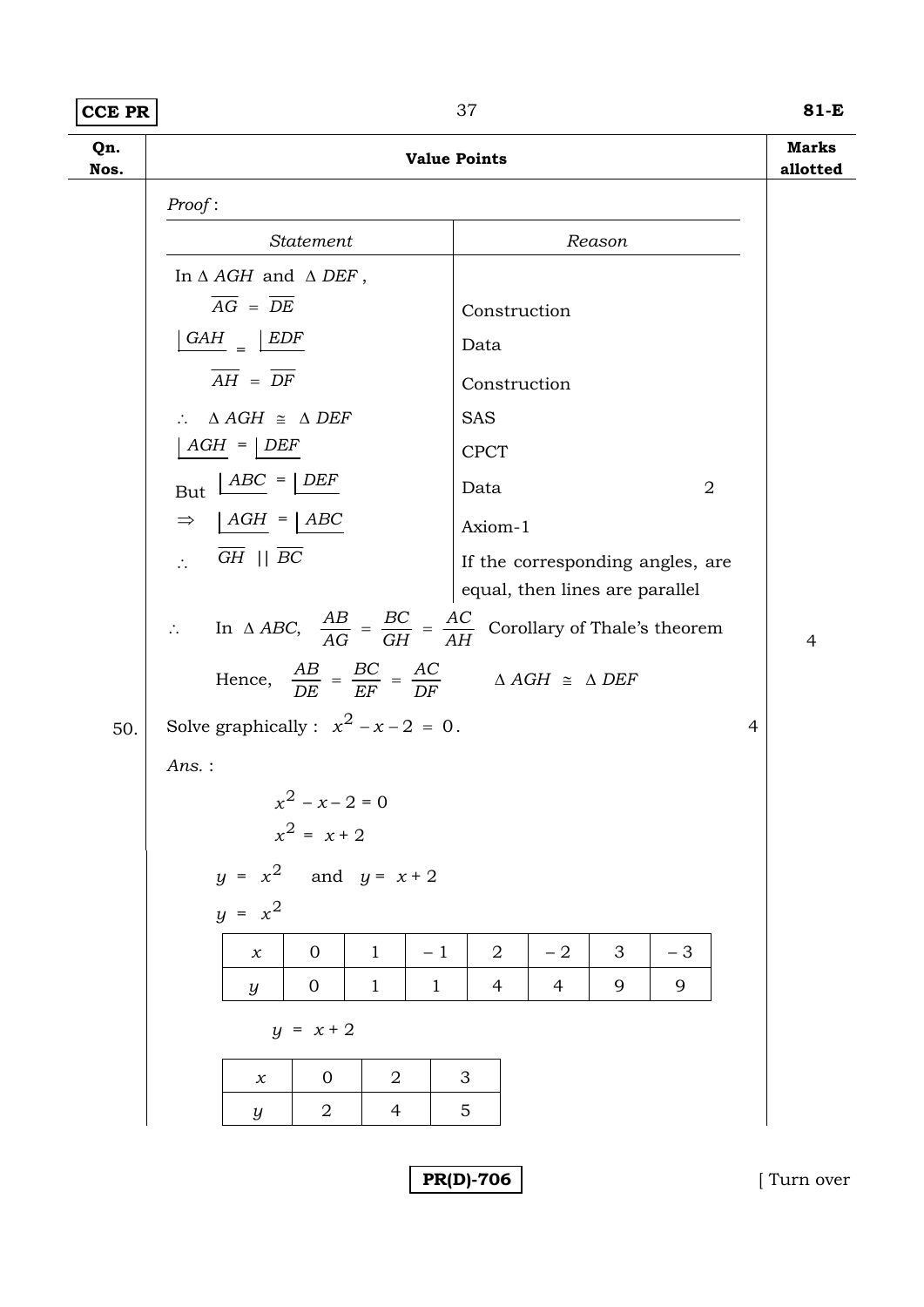| I<br>×<br>۰. |  |  |
|--------------|--|--|
|--------------|--|--|

**81-E** 38 **CCE PR**